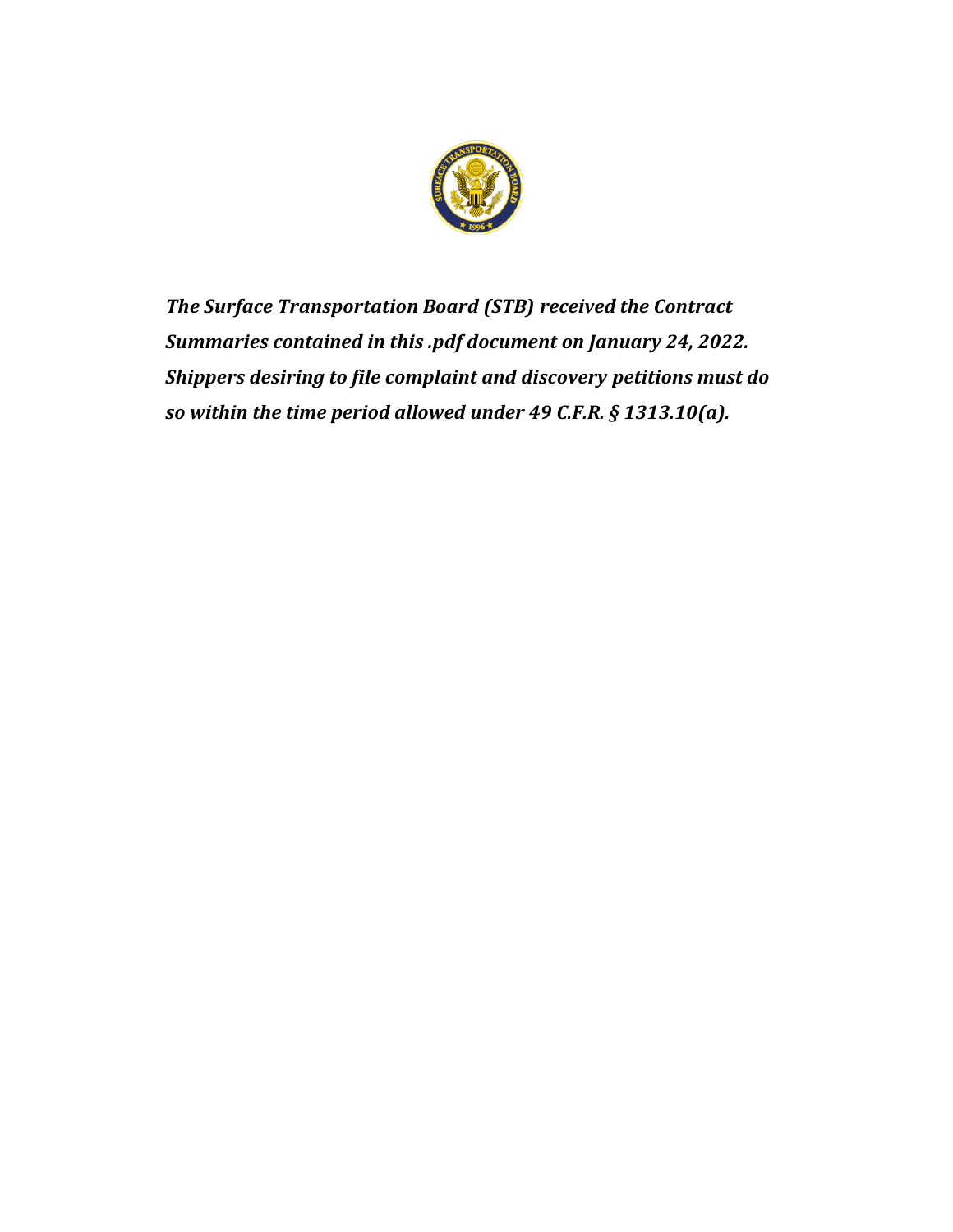

STB-UPOTMQ 161123-O

# **UNION PACIFIC RAILROAD COMPANY**

# **AMENDED CONTRACT SUMMARY**

**Issued:**  January 18, 2022

**Effective:** January 1, 2022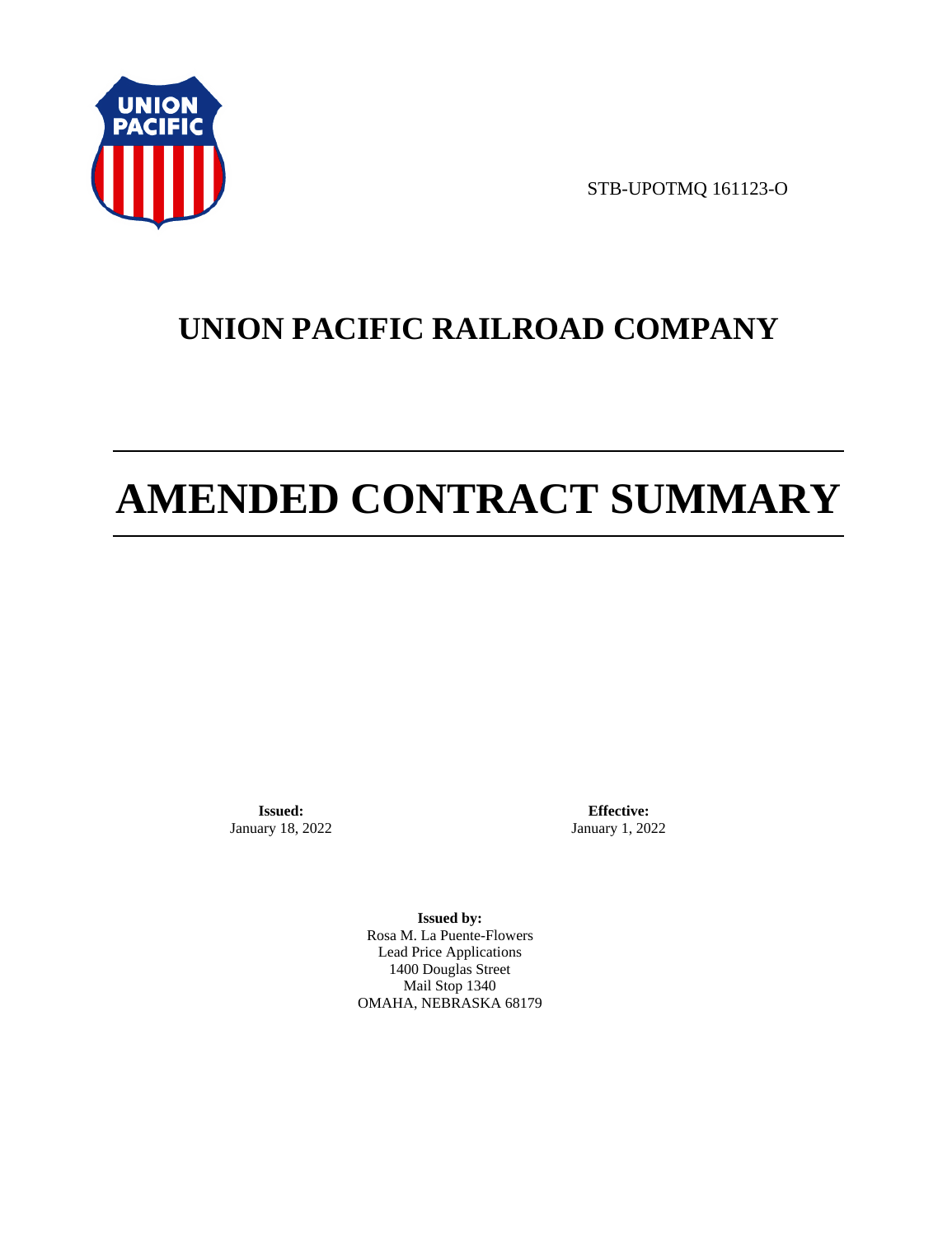UNION PACIFIC RAILROAD COMPANY 1400 Douglas St. Omaha, NE 68179

#### **COMMODITY:**

 Soybeans (Soya Beans) Sorghum Grains **DELETION**  Corn Exc.Popcorn See 01152 **DELETION** 

#### **SHIPPER:**

LOUIS DREYFUS COMPANY HOLDING INC

#### **ORIGIN(S):**

 STERLING, IL HARVARD, IL CANTON, KS **DELETION**  SUPERIOR, NE **DELETION**  CHAPPELL, NE **DELETION**  CEDAR RAPIDS, IA **DELETION** 

#### **DESTINATION(S):**

 WA - SEATTLE AGS (See Exhibit Definition) OR - PORTLAND AGS (See Exhibit Definition) ST LOUIS, MO **DELETION**  EDINBURG, TX **DELETION** 

#### **PORT(S):**

Not Applicable

#### **DURATION:**

 Effective Date: January 1, 2017 Amendment Effective Date: January 1, 2022 **ADDITION**  Expiration Date: January 16, 2022 **EXTENSION** 

### **RAIL CAR DATA:**

No cars dedicated to service under this Contract. Cars are provided on a common carrier basis only.

#### **RATES & CHARGES:**

Not applicable

#### **VOLUME:**

 Minimum shipment of 107 carloads. Multiple Car Shipments Single Car Shipments **DELETION** 

## **SPECIAL FEATURES:**

Special Switching Provision

#### **SPECIAL NOTICE:**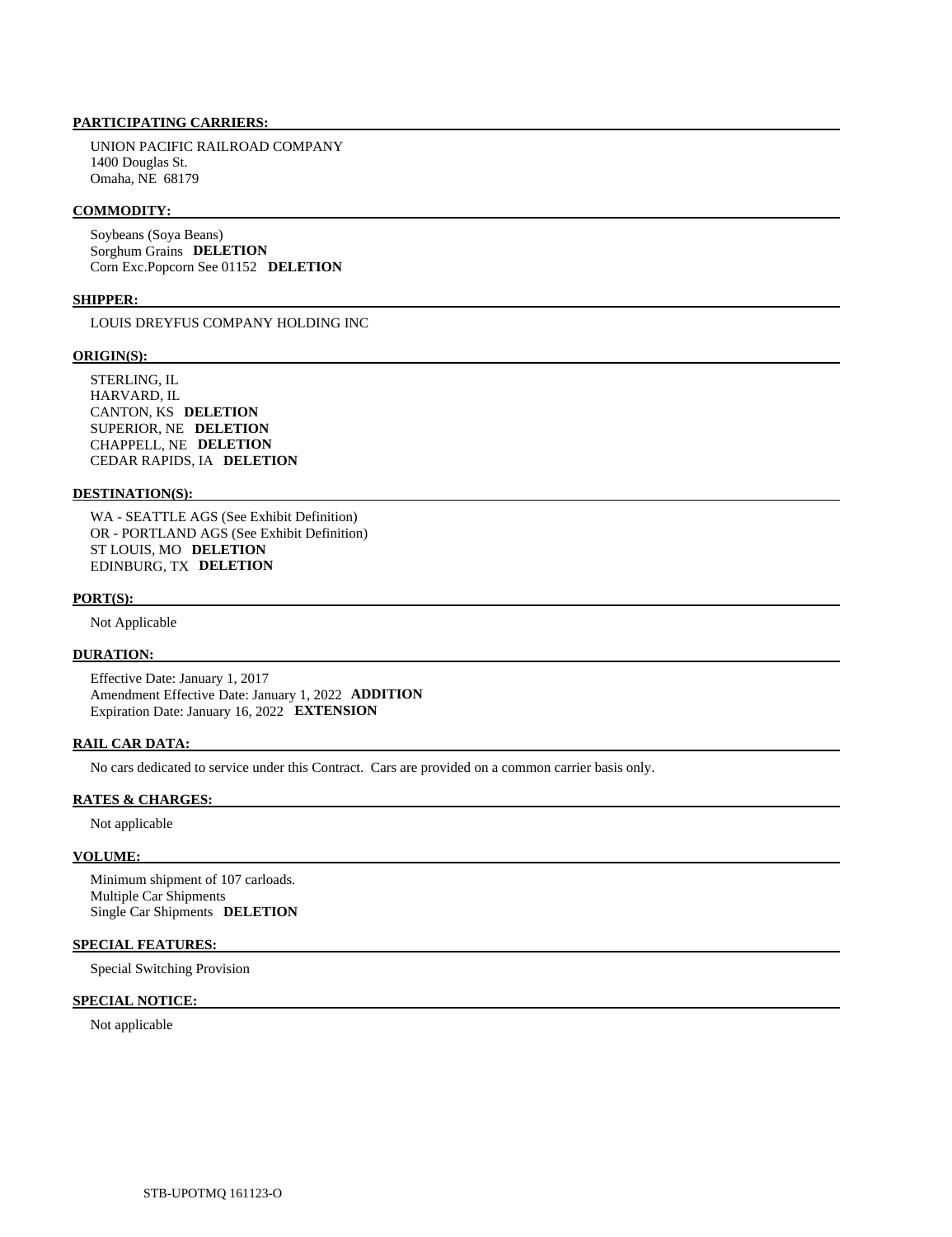WA - SEATTLE AGS consist of: ABERDEEN, WA ABERDEEN JCT, WA ALDERTON, WA ALLISON, WA ANDOVER, WA ARGO, WA AUBURN, WA BALLARD, WA BALLARD JCT, WA BANGOR, WA BAY SHORE, WA BELFAIR, WA BELLINGHAM, WA BELMORE, WA BLACK RIVER, WA BLAJCT, WA BLAKESLEE JCT, WA BREMERTON, WA BRIARWOOD, WA BUCODA, WA BURLINGTON, WA CAMP MURRAY, WA CAPITOL, WA CENPARK, WA CENTRALIA, WA CHEHALIS, WA CLAY CITY, WA CONCORA, WA DIVIDE, WA DUPONT, WA EAST OLYMPIA, WA EAST PUYALLUP, WA EATONVILLE JCT, WA EDMOND, WA EDMONDS, WA ELBE, WA ELMA, WA ESSEX, WA EVERETT, WA EVERETT, WA FERNDALE, WA FIFE, WA FREDERICKSON, WA FT LEWIS, WA GATE, WA GLOBAL GATEWAY NO, WA GRAHAM, WA GRAND MOUND, WA GREENDALE, WA HARBOR ISLAND, WA HILLSDALE, WA HOQUIAM, WA INTERBAY, WA JUNCTION CITY, WA KAPOWSIN, WA KENT, WA KETRON, WA KYRO, WA LAKESIDE, WA LAKEVIEW, WA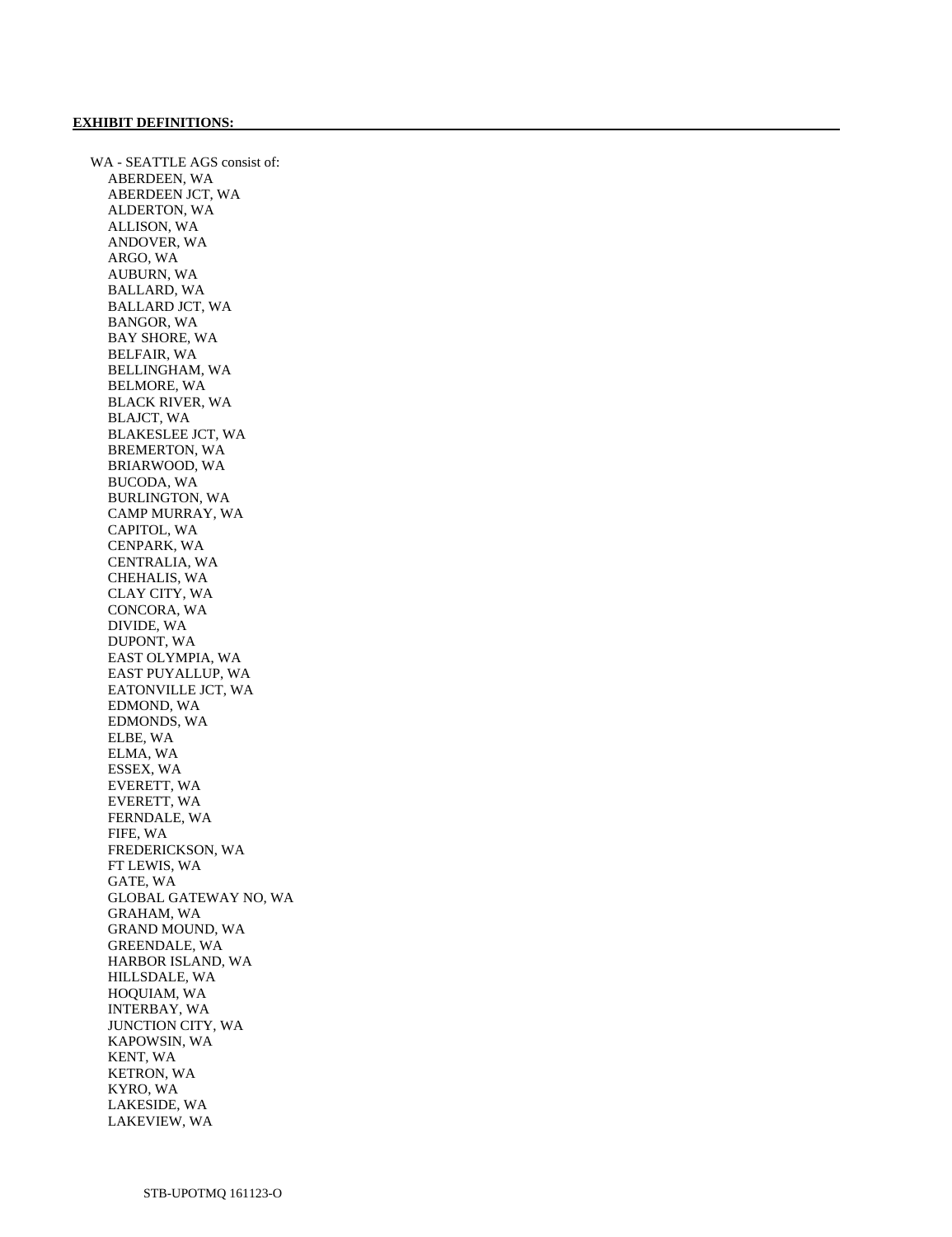LOVELAND, WA LYNCH CREEK, WA LYNDEN, WA MALTBY, WA MARMAC, WA MAYTOWN, WA MCCLEARY, WA MCKENNA, WA MCMILLIN, WA MEEKER, WA MIDLAND, WA MINERAL, WA MONROE, WA MONTESANO, WA MORTON, WA MOUNT VERNON, WA MT VERNON, WA NAD JCT, WA NAPAVINE, WA NEW RELIANCE, WA NISQUALLY, WA NORTH PUYALLUP, WA OAKVILLE, WA OFFLAKE, WA OFFUTT LAKE, WA OHOP, WA OLYMPIA, WA PARK JCT, WA PIONEER, WA PORT TOWNSEND, WA PUYALLUP, WA RAINIER, WA RAISH, WA RESERVATION, WA ROCHESTER, WA ROY, WA SEATTLE, WA SEATTLE PIER, WA SHELTON, WA SILVERDALE, WA SKOOKUMCH, WA SKOOKUMCHUCK, WA SOUTH BELFAIR, WA SOUTH TACOMA, WA ST CLAIR, WA STEILACOOM, WA STIMSON, WA SUMNER, WA TACOMA, WA TACOMA EXP, WA TACOMA EXPORT, WA TACOMA JCT, WA TACOMA PCT, WA TAYLOR WAY, WA TENINO, WA THRIFT, WA TITLOW, WA TUKWILA, WA TUMWATER, WA VADER, WA WABASH, WA WESCO, WA WEST BLAIR, WA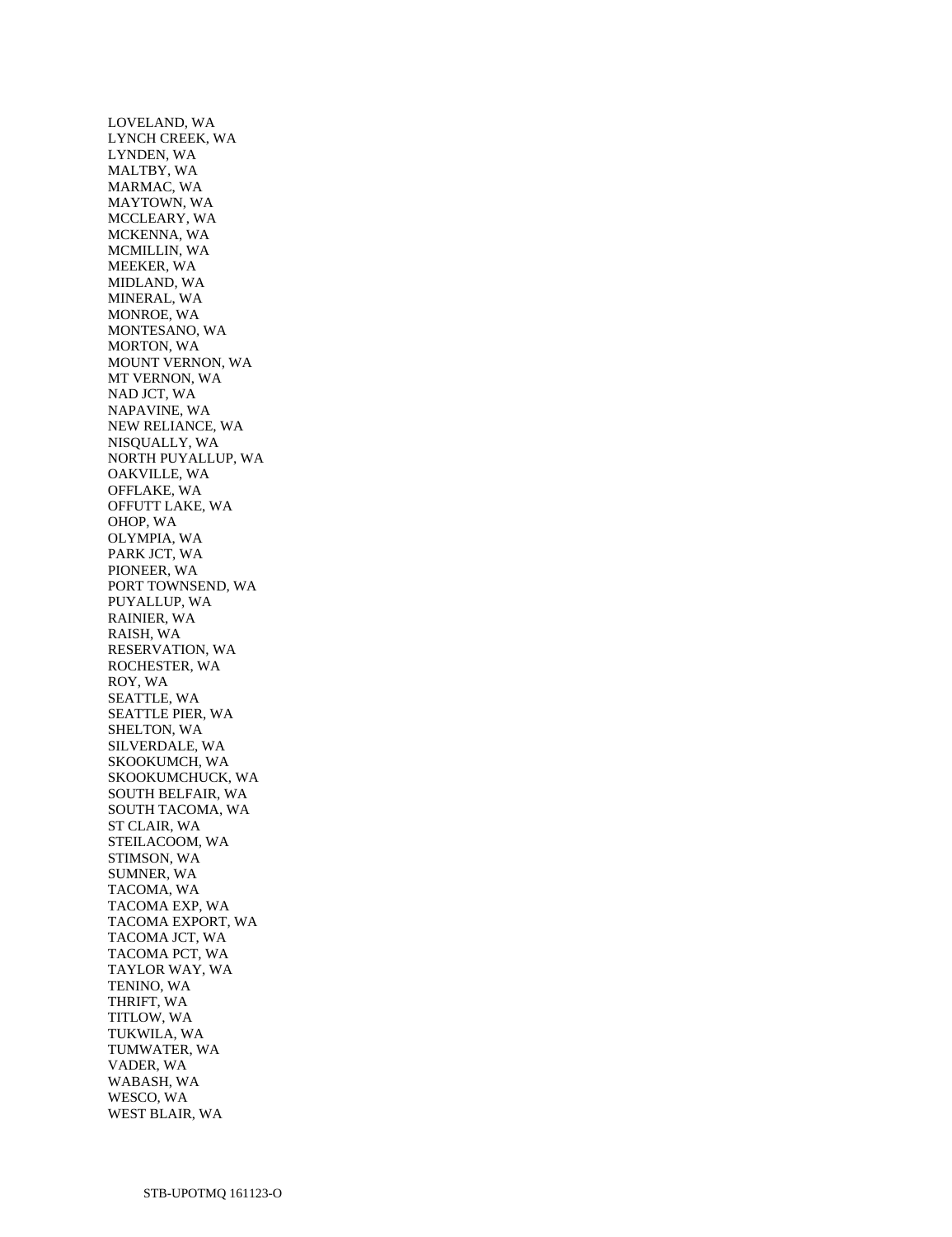WEST HILLSDALE, WA WEST TACOMA, WA WESTERN JCT, WA WHITES, WA WINLOCK, WA WJCT, WA WOODINVILLE, WA YELM, WA OR - PORTLAND AGS consist of: ALBINA, OR ASTORIA, OR AUMSVILLE, OR AURORA, OR BARNES YARD, OR BATTERSON, OR BONNEVILLE, OR BRIDAL VEIL, OR BROOKS, OR BUXTON, OR CANBY, OR CLACKAMAS, OR COALCA, OR COCHRAN, OR DODSON, OR EAST MILWAUKIE, OR EAST PORTLAND, OR FIR, OR GARBALDI, OR GARIBALDI, OR GEER, OR GERVAIS, OR HEMLOCK, OR HITO, OR HUBBARD, OR KENTON, OR LAKE YARD, OR LIBERAL, OR MILWAUKIE, OR MOHLER, OR MT ANGEL, OR NORTH PORTLAND, OR OREGON CITY, OR OSWEGO, OR PORTLAND, OR PRATUM, OR PULP, OR RENARD, OR RIVER GATE, OR ROCKWOOD, OR SHAW, OR SILVERTON, OR ST JOHNS, OR STAYTON, OR TILLAMOOK, OR TROUTDALE, OR WARRENTON, OR WEST LINN, OR WHEELER, OR WOODBURN, OR AMPERE, WA BARBERTON, WA BATTLE GROUND, WA BRUSH PRAIRIE, WA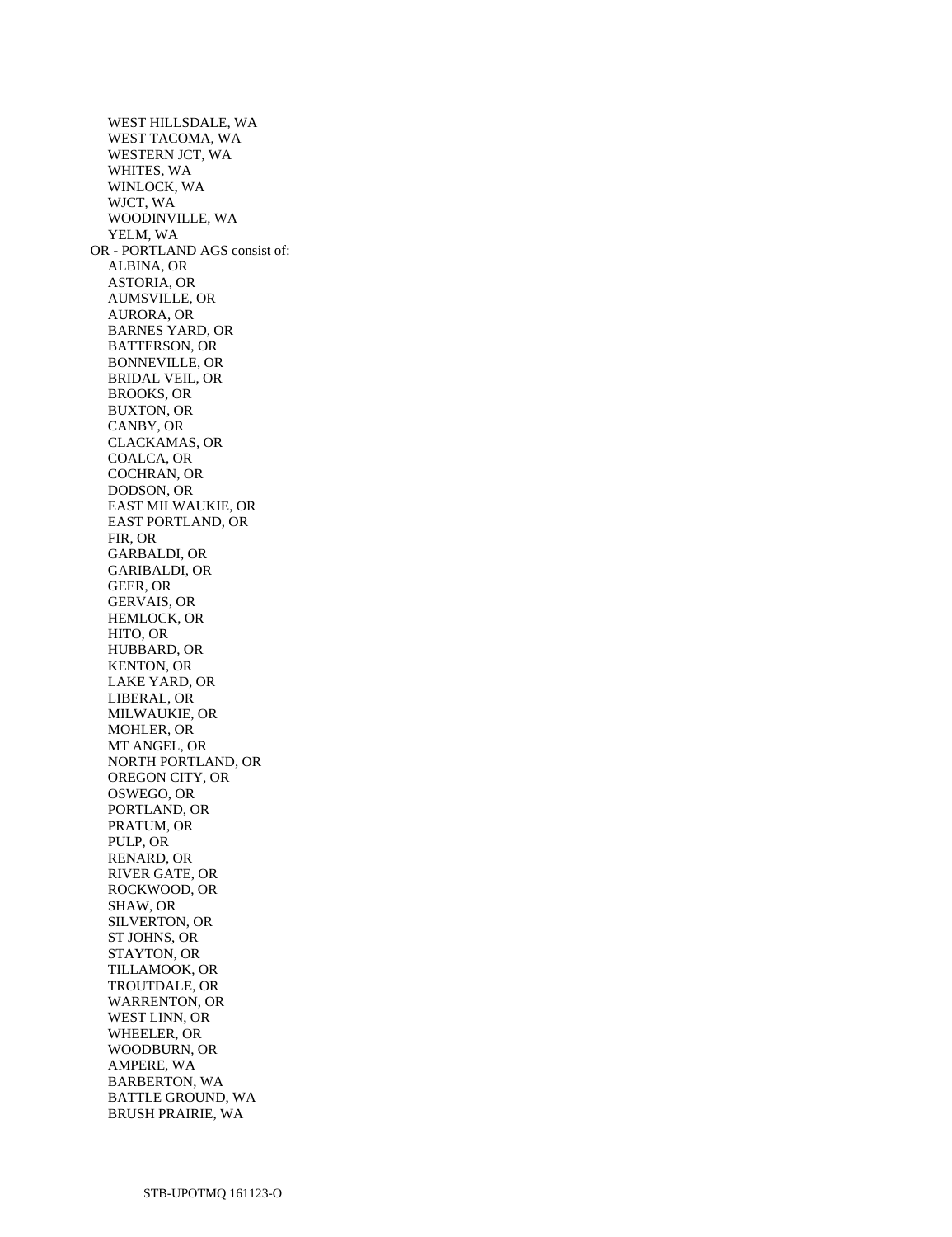CAMAS, WA CASTLE ROCK, WA CATHLAMET, WA CHELATCHIE, WA COLUMBIA JCT, WA HEISON, WA HOMAN, WA KALAMA, WA KELSO, WA LONGVIEW, WA OSTRANDER, WA RIDGEFIELD, WA ROCKY POINT, WA RYE JCT, WA VANCOUVER, WA VANCOUVER JCT, WA WASHOUGAL, WA WOODLAND, WA YACOLT, WA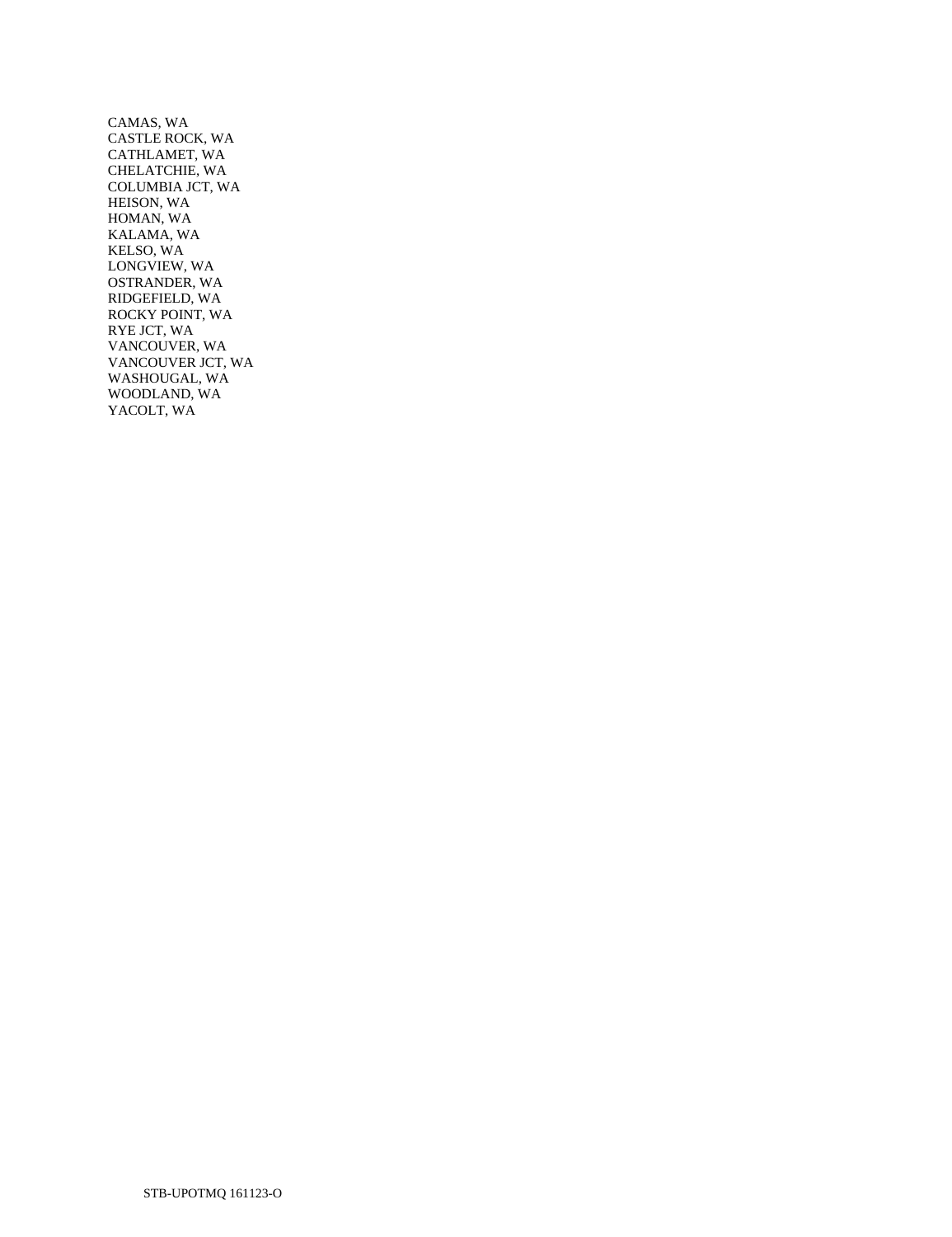

STB-UPOTMQ 164641-AE

# **UNION PACIFIC RAILROAD COMPANY**

# **AMENDED CONTRACT SUMMARY**

**Issued:**  January 18, 2022

**Effective:** January 1, 2021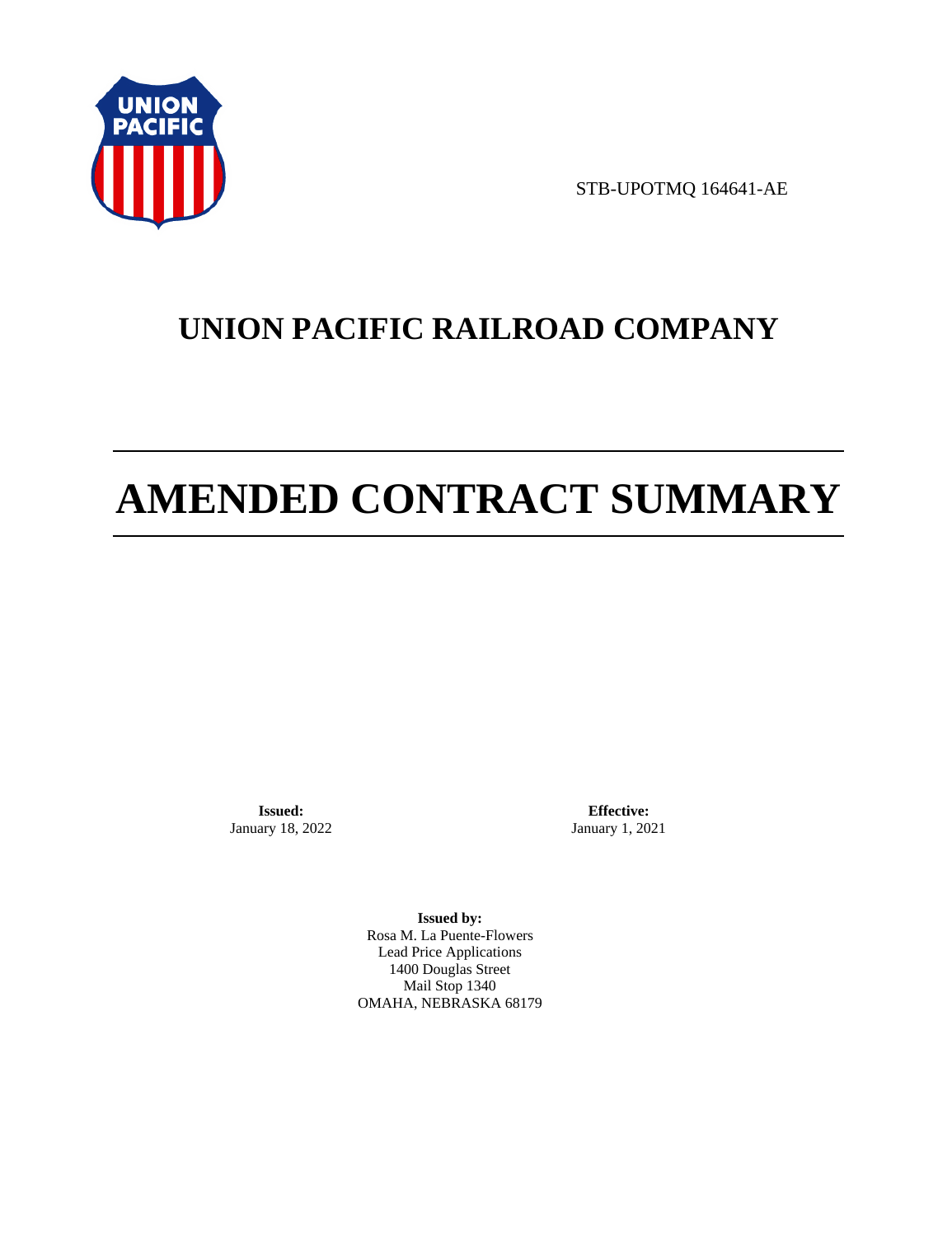UNION PACIFIC RAILROAD COMPANY 1400 Douglas St. Omaha, NE 68179

#### **COMMODITY:**

Soybean Hulls, Pelletized **ADDITION** 

#### **SHIPPER:**

CARGILL INC

#### **ORIGIN(S):**

 EDDYVILLE, IA **ADDITION**  BRIDGEPORT, IA **ADDITION**  MCALLEN, TX **ADDITION**  PINE BLUFF, AR **ADDITION**  GRAND PRAIRIE, TX **ADDITION**  WACO, TX **ADDITION**  SCHUYLER, NE **ADDITION**  CLINTON, IA **ADDITION**  ARLINGTON, TX **ADDITION**  BRIDGEVIEW, IL **ADDITION**  HOUSTON, TX **ADDITION**  MEMPHIS, TN **ADDITION**  IOWA FALLS, IA **ADDITION**  AVONDALE, LA **ADDITION**  CLEARFIELD, UT **ADDITION** 

#### **DESTINATION(S):**

 BLAIR, NE **ADDITION**  FT WORTH, TX **ADDITION**  STERLING, CO **ADDITION**  CEDAR RAPIDS, IA **ADDITION**  WACO, TX **ADDITION**  SHREVEPORT, LA **ADDITION**  OKLAHOMA CITY, OK **ADDITION**  SCHUYLER, NE **ADDITION**  SWEETWATER, TX **ADDITION**  MINNEAPOLIS, MN **ADDITION**  EDDYVILLE, IA **ADDITION**  LODI, CA **ADDITION** 

#### **PORT(S):**

Not Applicable

#### **DURATION:**

 Effective Date: January 1, 2019 Amendment Effective Date: January 1, 2021 **ADDITION**  Expiration Date: December 31, 2021 **EXTENSION** 

#### **RAIL CAR DATA:**

No cars dedicated to service under this Contract. Cars are provided on a common carrier basis only.

#### **RATES & CHARGES:**

Not applicable

#### **VOLUME:**

Single Car Shipments **ADDITION**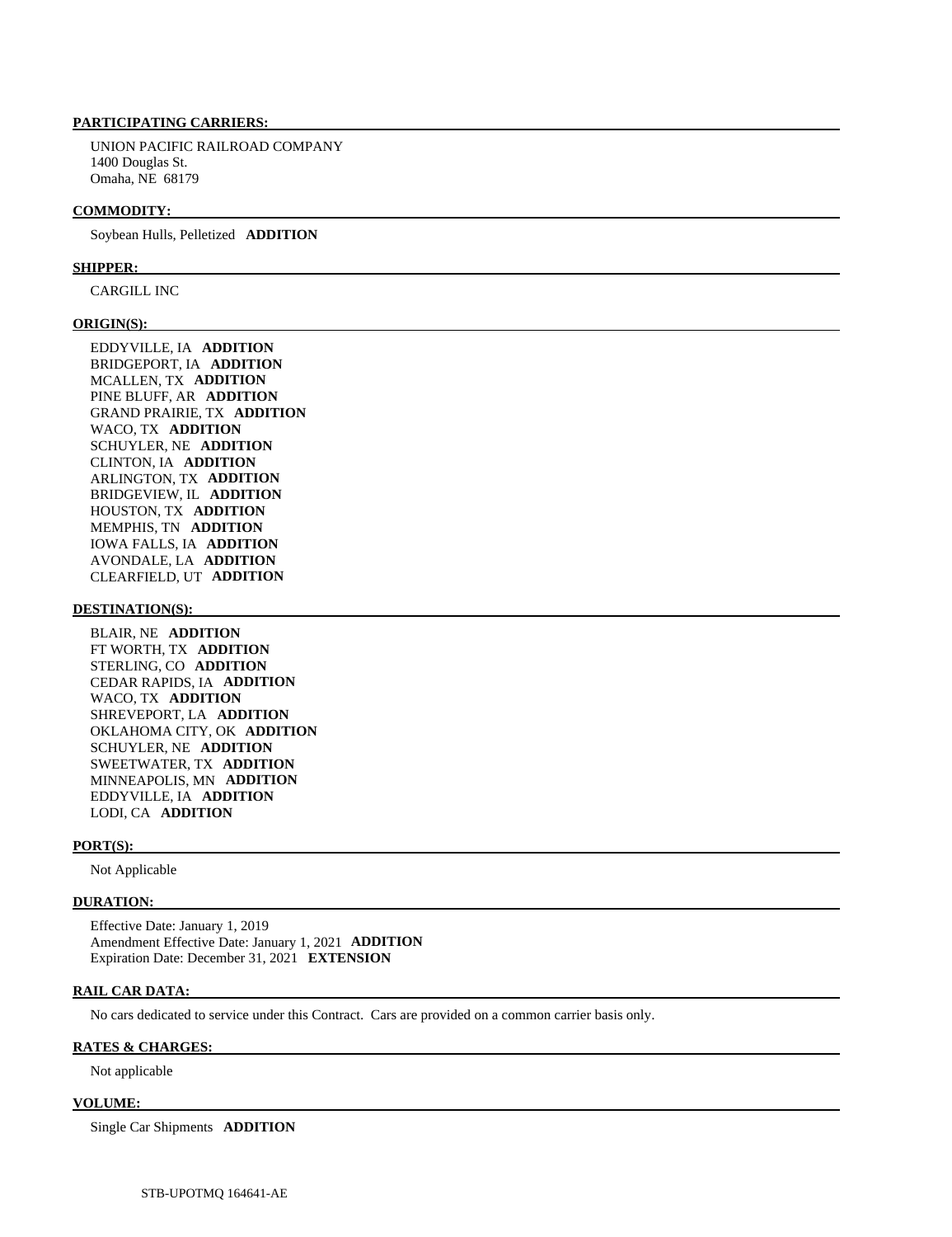# **SPECIAL FEATURES:**

 Special Switching Provision Not Applicable. This change pertained only to confidential data. (Switching)

# **SPECIAL NOTICE:**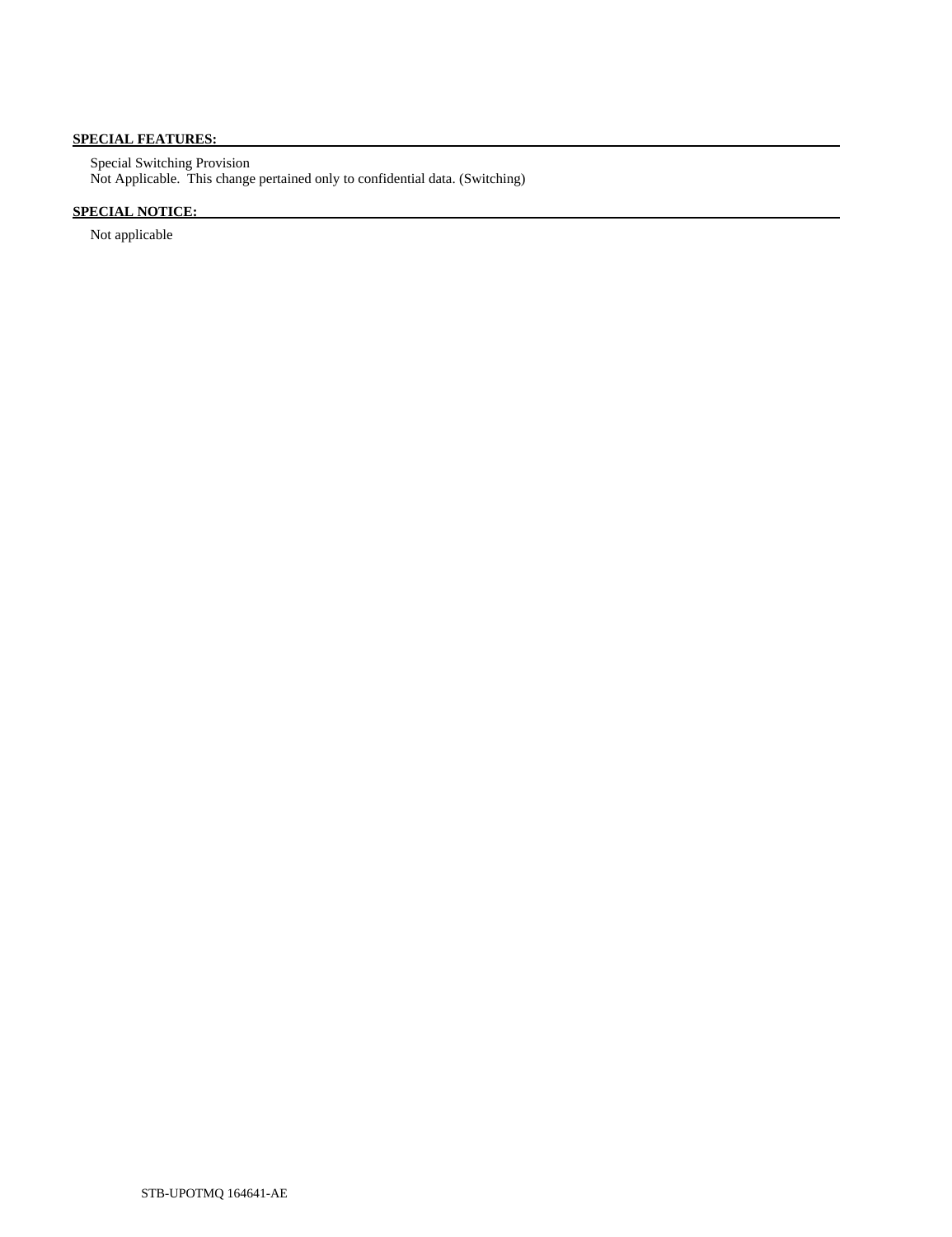

STB-UPOTMQ 164893-BS

# **UNION PACIFIC RAILROAD COMPANY**

# **AMENDED CONTRACT SUMMARY**

**Issued:**  January 17, 2022

**Effective:** January 1, 2021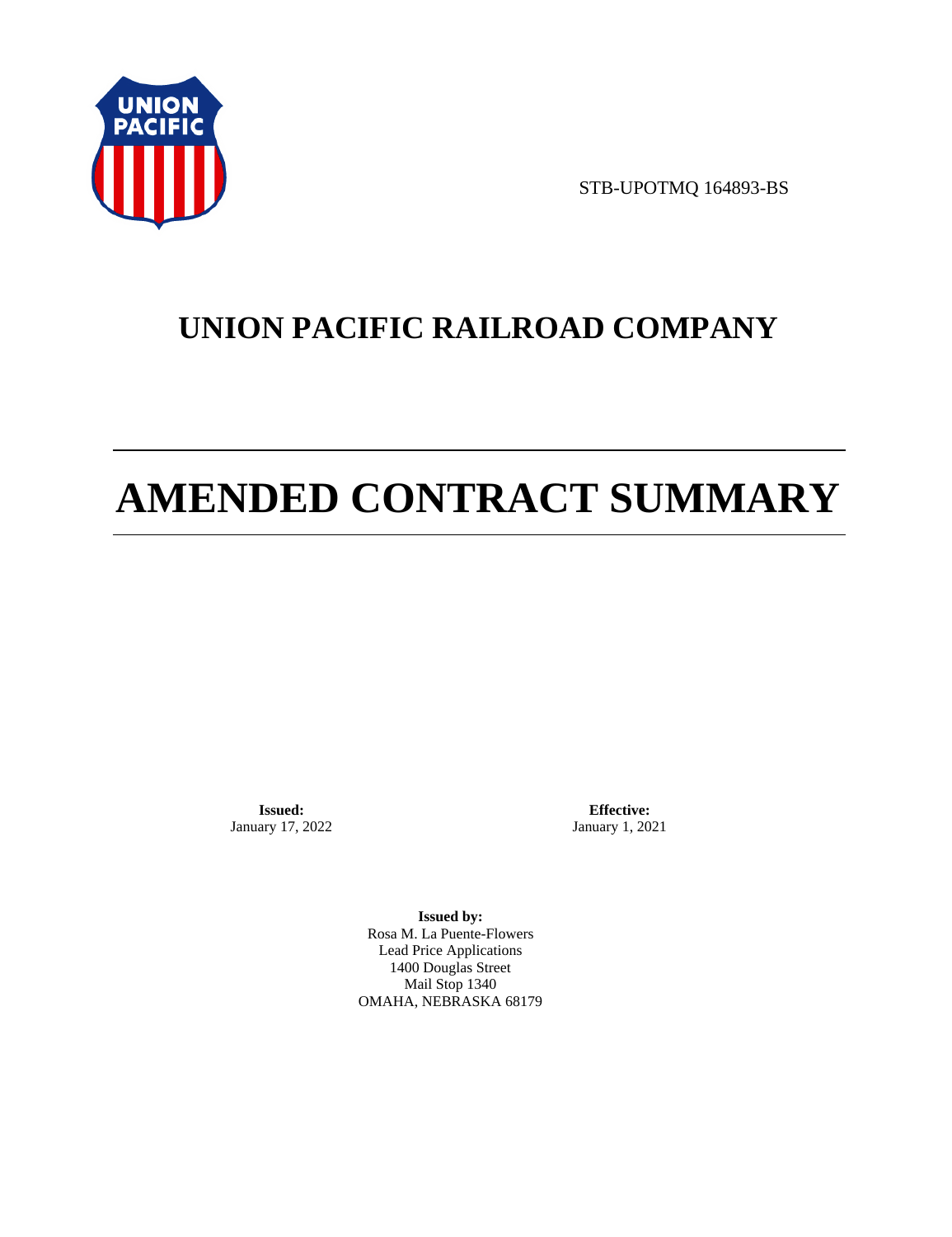UNION PACIFIC RAILROAD COMPANY 1400 Douglas St. Omaha, NE 68179

#### **COMMODITY:**

 Wheat Exc.Buckwheat See 01139 **ADDITION**  Corn Exc.Popcorn See 01152 **ADDITION**  Barley **ADDITION**  Sorghum Grains **ADDITION**  Corn,Organically Grown Free Of Fertilizer & Or Pesticide Applications **ADDITION**  Wheat, Not Organically Grown Free Of Fertilizer And Or Pesticide Applications **ADDITION** 

#### **SHIPPER:**

SCOULAR CO

#### **ORIGIN(S):**

 PRATT, KS **ADDITION**  SAN ANTONIO, TX **ADDITION**  STRATFORD, TX **ADDITION**  FREMONT, NE **ADDITION**  BLOOMINGTON, IL **ADDITION**  CHICAGO, IL **ADDITION**  DOWNS, KS **ADDITION**  GOODLAND, KS **ADDITION**  SALINA, KS **ADDITION**  BROWNSON, NE **ADDITION**  SUPERIOR, WI **ADDITION**  HOOKER, OK **ADDITION**  WINONA, MN **ADDITION**  FREDERICK, OK **ADDITION**  GRANDFIELD, OK **ADDITION**  PITTSBURG, KS **ADDITION**  JEROME, ID **ADDITION**  AVON, IA **ADDITION**  LOS ANGELES, CA **ADDITION**  OTTOSEN, IA **ADDITION**  TEXHOMA, OK **ADDITION**  HOLLISTER, OK **ADDITION** 

#### **DESTINATION(S):**

 TX - HOUSTON AGS (See Exhibit Definition) CORPUS CHRISTI, TX **ADDITION**  SHERMAN, TX **ADDITION**  COMANCHE, TX **ADDITION**  GORMAN, TX **ADDITION**  AVON, IA **ADDITION**  KANSAS CITY, MO **ADDITION**  CHICAGO, IL **ADDITION**  SUPERIOR, WI **ADDITION**  BRAWLEY, CA **ADDITION**  HEBER, CA **ADDITION**  OR - PORTLAND AGS (See Exhibit Definition) ROLL, AZ **ADDITION**  SAN ANTONIO, TX **ADDITION**  CITY OF COMMERCE, CA **ADDITION**  LOS ANGELES, CA **ADDITION**  STOCKTON, CA **ADDITION**  OAKLAND, CA **ADDITION**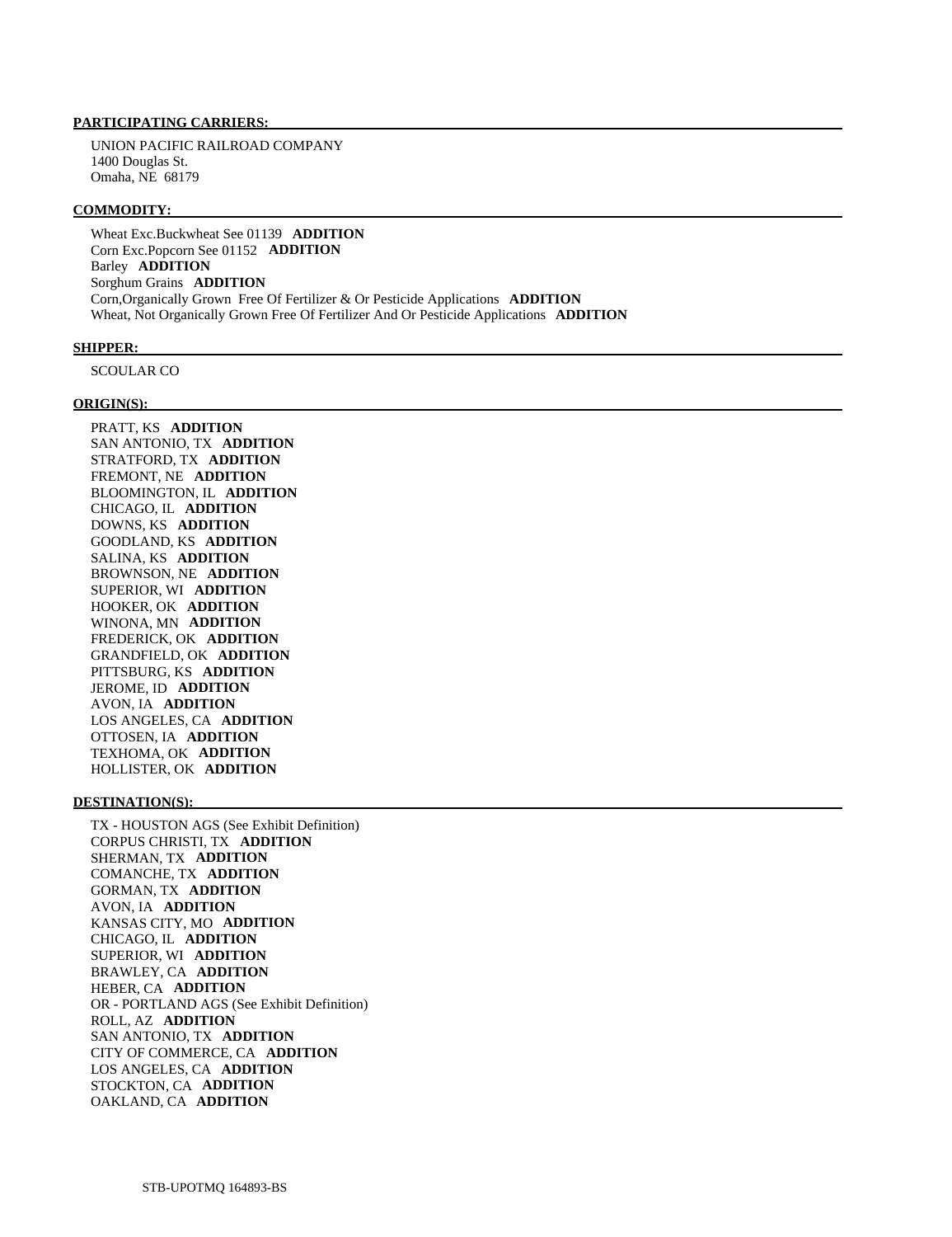VERDEMONT, CA **ADDITION**  COLTON, CA **ADDITION**  MILFORD, UT **ADDITION**  FREMONT, NE **ADDITION**  DOWNEY, CA **ADDITION**  KAISER, CA **ADDITION**  KEYES, CA **ADDITION**  SAN LUCAS, CA **ADDITION**  ADRIAN, MO **ADDITION**  PRATT, KS **ADDITION**  MODESTO, CA **ADDITION**  NOGALES, AZ **ADDITION**  VERNON, CA **ADDITION**  GALVESTON, TX **ADDITION**  TOLLESON, AZ **ADDITION** 

#### **PORT(S):**

Not Applicable

#### **DURATION:**

 Effective Date: January 1, 2019 Amendment Effective Date: January 1, 2021 **ADDITION**  Expiration Date: December 31, 2021 **EXTENSION** 

## **RAIL CAR DATA:**

 Carrier Equipment not involved. **ADDITION**  No cars dedicated to service under this Contract. Cars are provided on a common carrier basis only. **DELETION** 

#### **RATES & CHARGES:**

Not applicable

#### **VOLUME:**

 Minimum shipment of 107 carloads. **ADDITION**  Multiple Car Shipments **ADDITION** 

#### **SPECIAL FEATURES:**

Special Switching Provision

# **SPECIAL NOTICE:**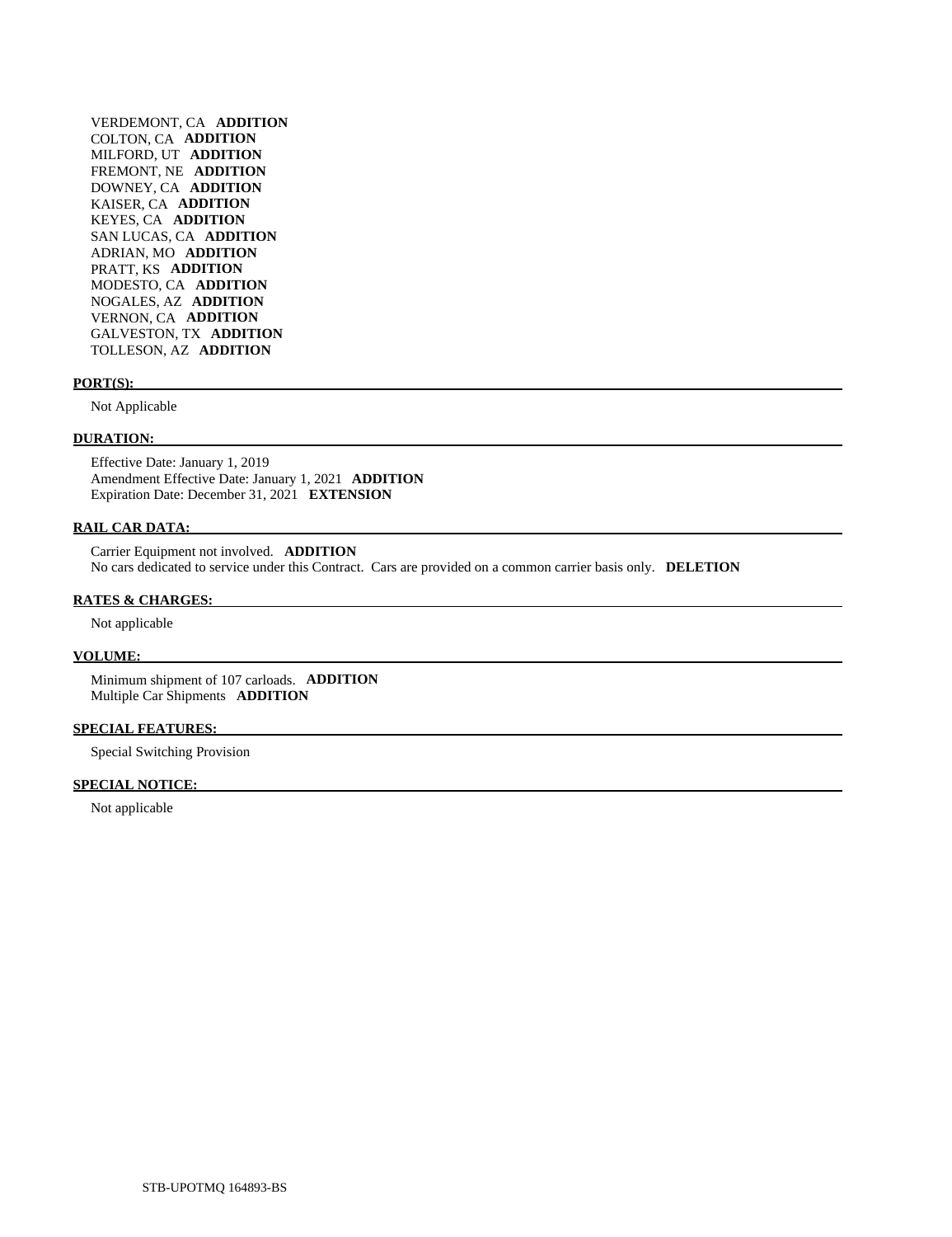TX - HOUSTON AGS consist of: AB CHANCE, TX **ADDITION**  ALDINE, TX **ADDITION**  ALGOA, TX **ADDITION**  ALLENHURST, TX **ADDITION**  ALMEDA, TX **ADDITION**  ALVIN, TX **ADDITION**  AMELBULK, TX **ADDITION**  AMELIA, TX **ADDITION**  AMES, TX **ADDITION**  ANGLETON, TX **ADDITION**  ARCOLA, TX **ADDITION**  ARENAL, TX **ADDITION**  ARMCO, TX **ADDITION**  ATRECO, TX **ADDITION**  AUDREY, TX **ADDITION**  BANCROFT, TX **ADDITION**  BARBOURS CUT, TX **ADDITION**  BASIN YARD, TX **ADDITION**  BAY CITY, TX **ADDITION**  BAYPORT, TX **ADDITION**  BAYTOWN, TX **ADDITION**  BEAUMONT, TX **ADDITION**  BENDER, TX **ADDITION**  BESSMAY, TX **ADDITION**  BILLPARK, TX **ADDITION**  BLESSING, TX **ADDITION**  BOBSHER, TX **ADDITION**  BOOTH YARD, TX **ADDITION**  BRAZORIA, TX **ADDITION**  BROOKSHIRE, TX **ADDITION**  BUCKEYE, TX **ADDITION**  CAMP STRAKE, TX **ADDITION**  CANDLERIDGE, TX **ADDITION**  CARDIFF, TX **ADDITION**  CAT SPRING, TX **ADDITION**  CHAISON, TX **ADDITION**  CHANNELVIEW, TX **ADDITION**  CHINA, TX **ADDITION**  CHOCOLATE BAYOU, TX **ADDITION**  CLEVELAND, TX **ADDITION**  CLUTE, TX **ADDITION**  COADY, TX **ADDITION**  CONNELL, TX **ADDITION**  CONROE, TX **ADDITION**  COTTON CREEK, TX **ADDITION**  CROSBY, TX **ADDITION**  CYPRESS, TX **ADDITION**  DANBURY, TX **ADDITION**  DAWES, TX **ADDITION**  DAYTON, TX **ADDITION**  DAYTON STORAGE, TX **ADDITION**  DEER PARK, TX **ADDITION**  DEVERS, TX **ADDITION**  DICKINSON, TX **ADDITION**  DIXICO, TX **ADDITION**  DODGE, TX **ADDITION**  DOWLING, TX **ADDITION**  DYERSDALE, TX **ADDITION**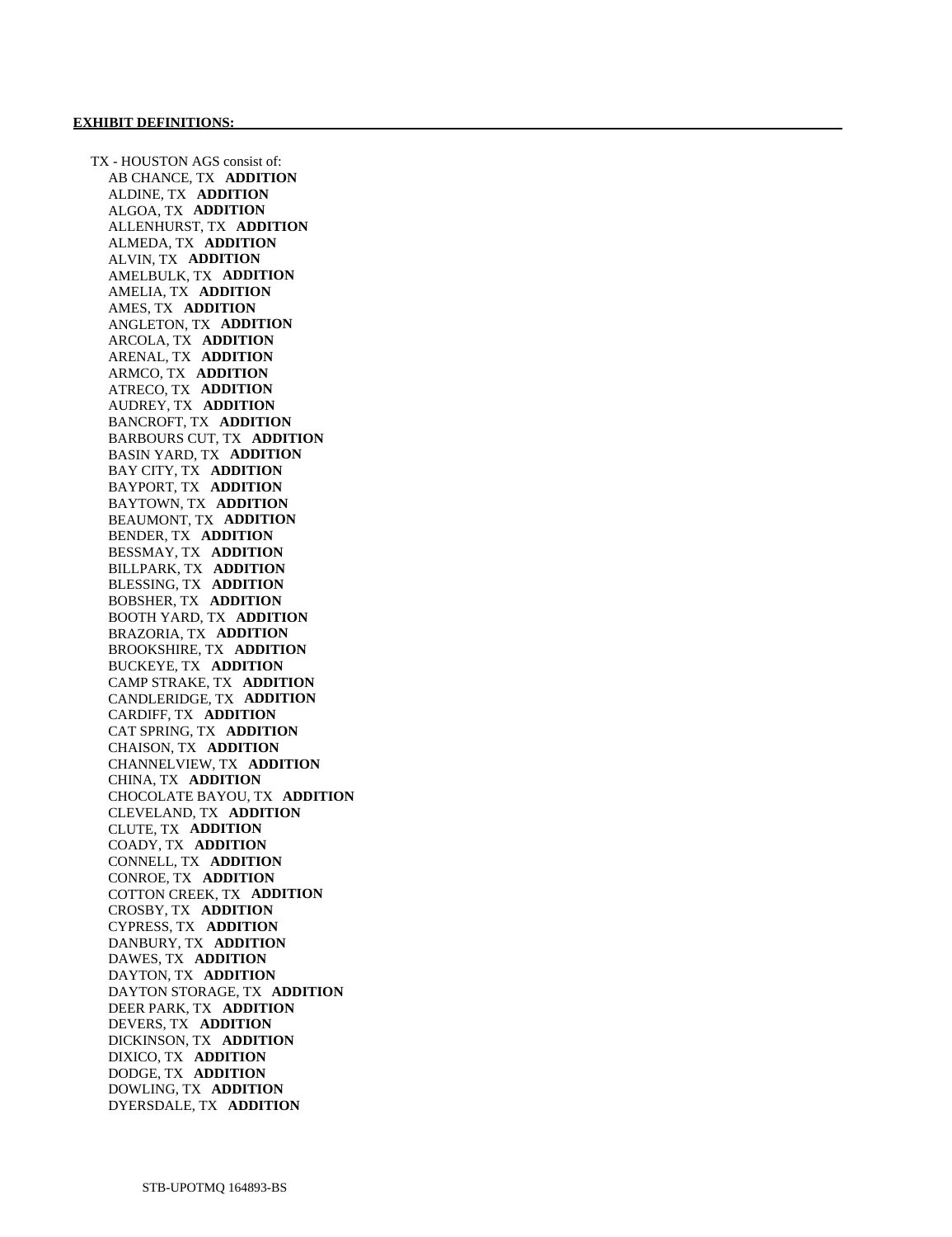E BAYTOWN STORAGE, TX **ADDITION**  EAGLE LAKE, TX **ADDITION**  EAST BAYTOWN, TX **ADDITION**  EAST BERNARD, TX **ADDITION**  ELDON, TX **ADDITION**  ELDON JCT, TX **ADDITION**  ELIZABETH, TX **ADDITION**  ELMATON, TX **ADDITION**  ENGLEWOOD, TX **ADDITION**  FAIRBANKS, TX **ADDITION**  FAUNA, TX **ADDITION**  FELICIA, TX **ADDITION**  FERN, TX **ADDITION**  FONDREN, TX **ADDITION**  FORMOSA, TX **ADDITION**  FRANCIS, TX **ADDITION**  FREEPORT, TX **ADDITION**  FRESNO, TX **ADDITION**  GALENA PARK, TX **ADDITION**  GALVESTON, TX **ADDITION**  GENOA, TX **ADDITION**  GISH, TX **ADDITION**  GOODRICH, TX **ADDITION**  GRAYBURG, TX **ADDITION**  GROVES, TX **ADDITION**  GUFFEY, TX **ADDITION**  HARDIN, TX **ADDITION**  HARDY, TX **ADDITION**  HASTINGS, TX **ADDITION**  HEACKER, TX **ADDITION**  HEMPSTEAD, TX **ADDITION**  HIGHLANDS, TX **ADDITION**  HOCKLEY, TX **ADDITION**  HOSKINS JCT, TX **ADDITION**  HOUSTON, TX **ADDITION**  HUFFMAN, TX **ADDITION**  HUFSMITH, TX **ADDITION**  HULL, TX **ADDITION**  HUMBLE, TX **ADDITION**  IGLOO SPUR, TX **ADDITION**  JETERO, TX **ADDITION**  JOYCE, TX **ADDITION**  KATY, TX **ADDITION**  KENEFICK, TX **ADDITION**  KILOWATT, TX **ADDITION**  KORF, TX **ADDITION**  LA MARQUE, TX **ADDITION**  LA PORTE, TX **ADDITION**  LA WARD, TX **ADDITION**  LAPACIFIC, TX **ADDITION**  LEAGUE CITY, TX **ADDITION**  LIBERTY, TX **ADDITION**  LISSIE, TX **ADDITION**  LIVERPOOL, TX **ADDITION**  LIVINGSTON, TX **ADDITION**  LOCKWOOD, TX **ADDITION**  LOIS, TX **ADDITION**  MAGNOLIA, TX **ADDITION**  MANTU, TX **ADDITION**  MARKET ST YARD, TX **ADDITION**  MARTHA, TX **ADDITION**  MCDONOUGH, TX **ADDITION**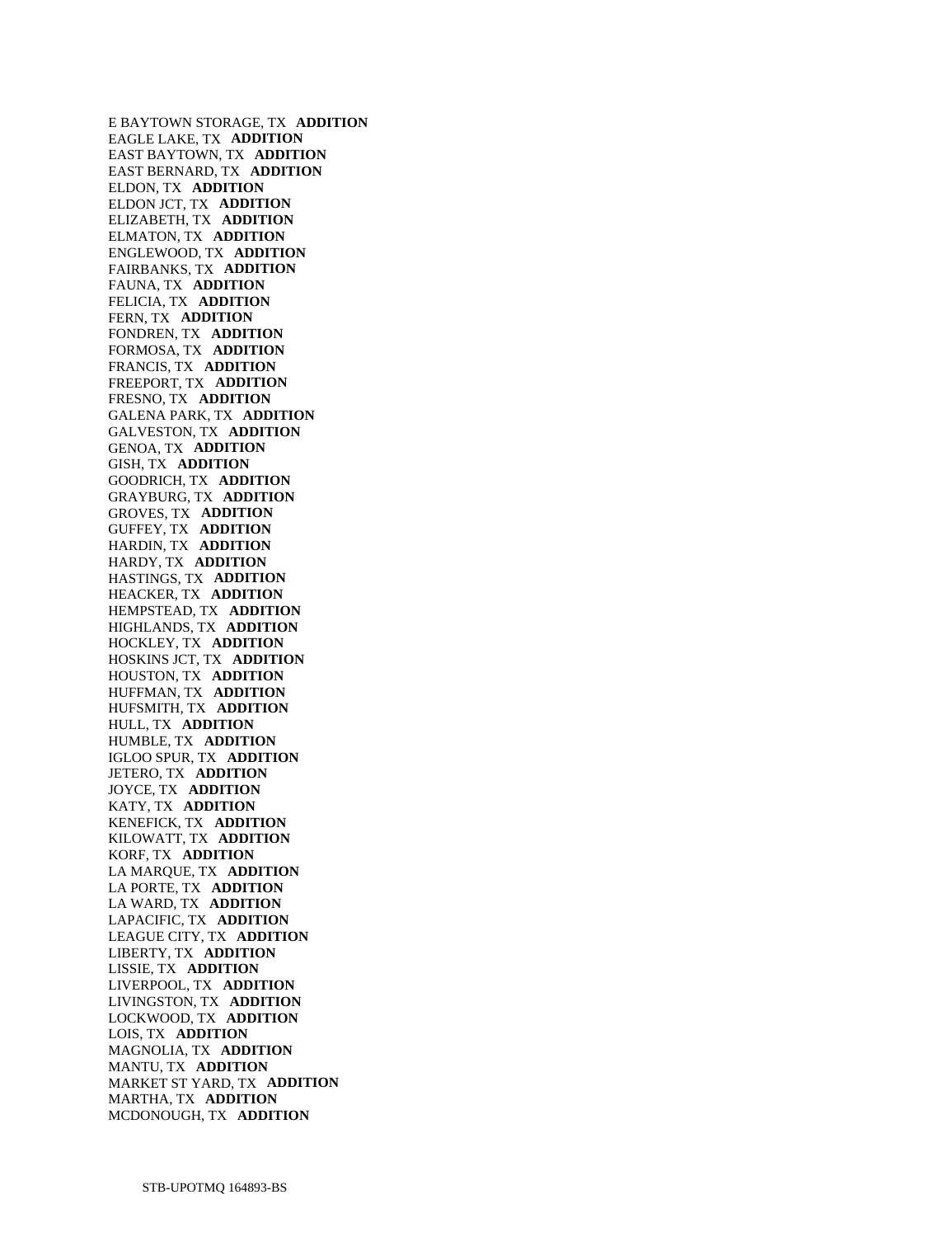MCHATTIE, TX **ADDITION**  MEDIO, TX **ADDITION**  MELENDY, TX **ADDITION**  MIMS, TX **ADDITION**  MISSOURI CITY, TX **ADDITION**  MONT BELVIEU, TX **ADDITION**  MYKAWA, TX **ADDITION**  NADEAU, TX **ADDITION**  NEDERLAND, TX **ADDITION**  NEW WAVERLY, TX **ADDITION**  NOME, TX **ADDITION**  OLCOTT, TX **ADDITION**  OLD OCEAN, TX **ADDITION**  ORANGE, TX **ADDITION**  PASADENA, TX **ADDITION**  PEARLAND, TX **ADDITION**  PEDECO, TX **ADDITION**  PEVETO, TX **ADDITION**  PHELPS, TX **ADDITION**  PIERCE JCT, TX **ADDITION**  PINEHURST, TX **ADDITION**  PORT ACRES, TX **ADDITION**  PORT ARTHUR, TX **ADDITION**  PORT NECHES, TX **ADDITION**  PRAIRIE VIEW, TX **ADDITION**  RAMSEY, TX **ADDITION**  RAYWOOD, TX **ADDITION**  RESCAR, TX **ADDITION**  RICHMOND, TX **ADDITION**  ROSENBERG, TX **ADDITION**  RULIFF, TX **ADDITION**  SALT MINE SPUR, TX **ADDITION**  SAN JACINTO, TX **ADDITION**  SAN LEON, TX **ADDITION**  SANDUNE, TX **ADDITION**  SCHINDLER, TX **ADDITION**  SEABROOK, TX **ADDITION**  SEALY, TX **ADDITION**  SHELDON, TX **ADDITION**  SINCO, TX **ADDITION**  SKULL CREEK, TX **ADDITION**  SMITHERS LAKE, TX **ADDITION**  SMITHS BLUFF, TX **ADDITION**  SOUTH BAY CITY, TX **ADDITION**  SPENCE, TX **ADDITION**  SPINDLETOP, TX **ADDITION**  SPLENDORA, TX **ADDITION**  SPRING, TX **ADDITION**  STAFFORD, TX **ADDITION**  STALLINGS, TX **ADDITION**  STEELTOWN, TX **ADDITION**  STELLA, TX **ADDITION**  STRANG, TX **ADDITION**  SUGAR LAND, TX **ADDITION**  SWEENY, TX **ADDITION**  TAMINA, TX **ADDITION**  TEXAS CITY, TX **ADDITION**  TEXAS CITY JCT, TX **ADDITION**  TOWNLEY, TX **ADDITION**  VIDOR, TX **ADDITION**  VIRGINIA POINT, TX **ADDITION**  VITERBO, TX **ADDITION**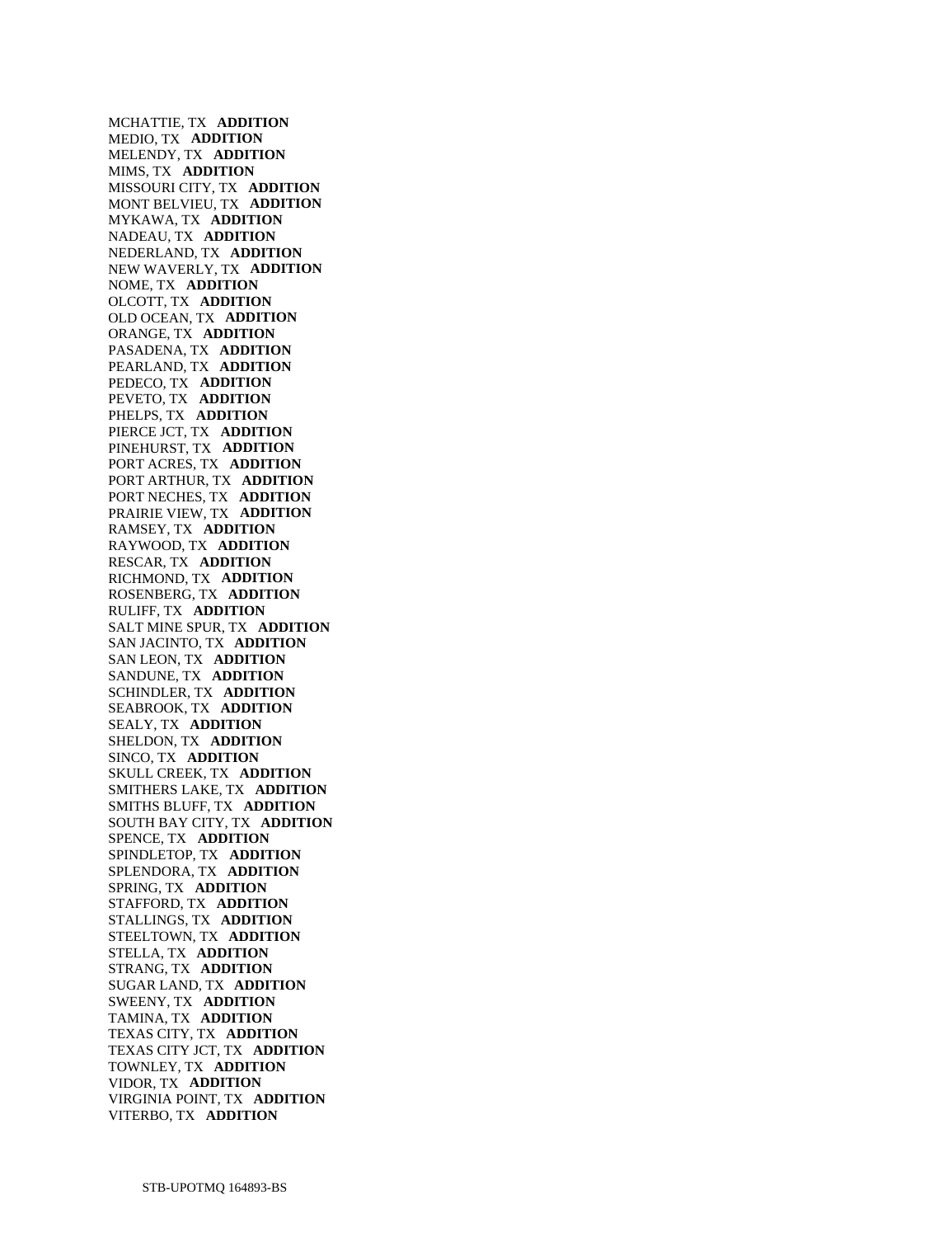WALLER, TX **ADDITION**  WEBSTER, TX **ADDITION**  WEST JUNCTION, TX **ADDITION**  WEST PORT ARTHUR, TX **ADDITION**  WESTFIELD, TX **ADDITION**  WILLIAMS, TX **ADDITION**  WILLIS, TX **ADDITION**  ZUMMO, TX **ADDITION**  OR - PORTLAND AGS consist of: ALBINA, OR **ADDITION**  ASTORIA, OR **ADDITION**  AUMSVILLE, OR **ADDITION**  AURORA, OR **ADDITION**  BARNES YARD, OR **ADDITION**  BATTERSON, OR **ADDITION**  BONNEVILLE, OR **ADDITION**  BRIDAL VEIL, OR **ADDITION**  BROOKS, OR **ADDITION**  BUXTON, OR **ADDITION**  CANBY, OR **ADDITION**  CLACKAMAS, OR **ADDITION**  COALCA, OR **ADDITION**  COCHRAN, OR **ADDITION**  DODSON, OR **ADDITION**  EAST MILWAUKIE, OR **ADDITION**  EAST PORTLAND, OR **ADDITION**  FIR, OR **ADDITION**  GARBALDI, OR **ADDITION**  GARIBALDI, OR **ADDITION**  GEER, OR **ADDITION**  GERVAIS, OR **ADDITION**  HEMLOCK, OR **ADDITION**  HITO, OR **ADDITION**  HUBBARD, OR **ADDITION**  KENTON, OR **ADDITION**  LAKE YARD, OR **ADDITION**  LIBERAL, OR **ADDITION**  MILWAUKIE, OR **ADDITION**  MOHLER, OR **ADDITION**  MT ANGEL, OR **ADDITION**  NORTH PORTLAND, OR **ADDITION**  OREGON CITY, OR **ADDITION**  OSWEGO, OR **ADDITION**  PORTLAND, OR **ADDITION**  PRATUM, OR **ADDITION**  PULP, OR **ADDITION**  RENARD, OR **ADDITION**  RIVER GATE, OR **ADDITION**  ROCKWOOD, OR **ADDITION**  SHAW, OR **ADDITION**  SILVERTON, OR **ADDITION**  ST JOHNS, OR **ADDITION**  STAYTON, OR **ADDITION**  TILLAMOOK, OR **ADDITION**  TROUTDALE, OR **ADDITION**  WARRENTON, OR **ADDITION**  WEST LINN, OR **ADDITION**  WHEELER, OR **ADDITION**  WOODBURN, OR **ADDITION**  AMPERE, WA **ADDITION**  BARBERTON, WA **ADDITION**  BATTLE GROUND, WA **ADDITION**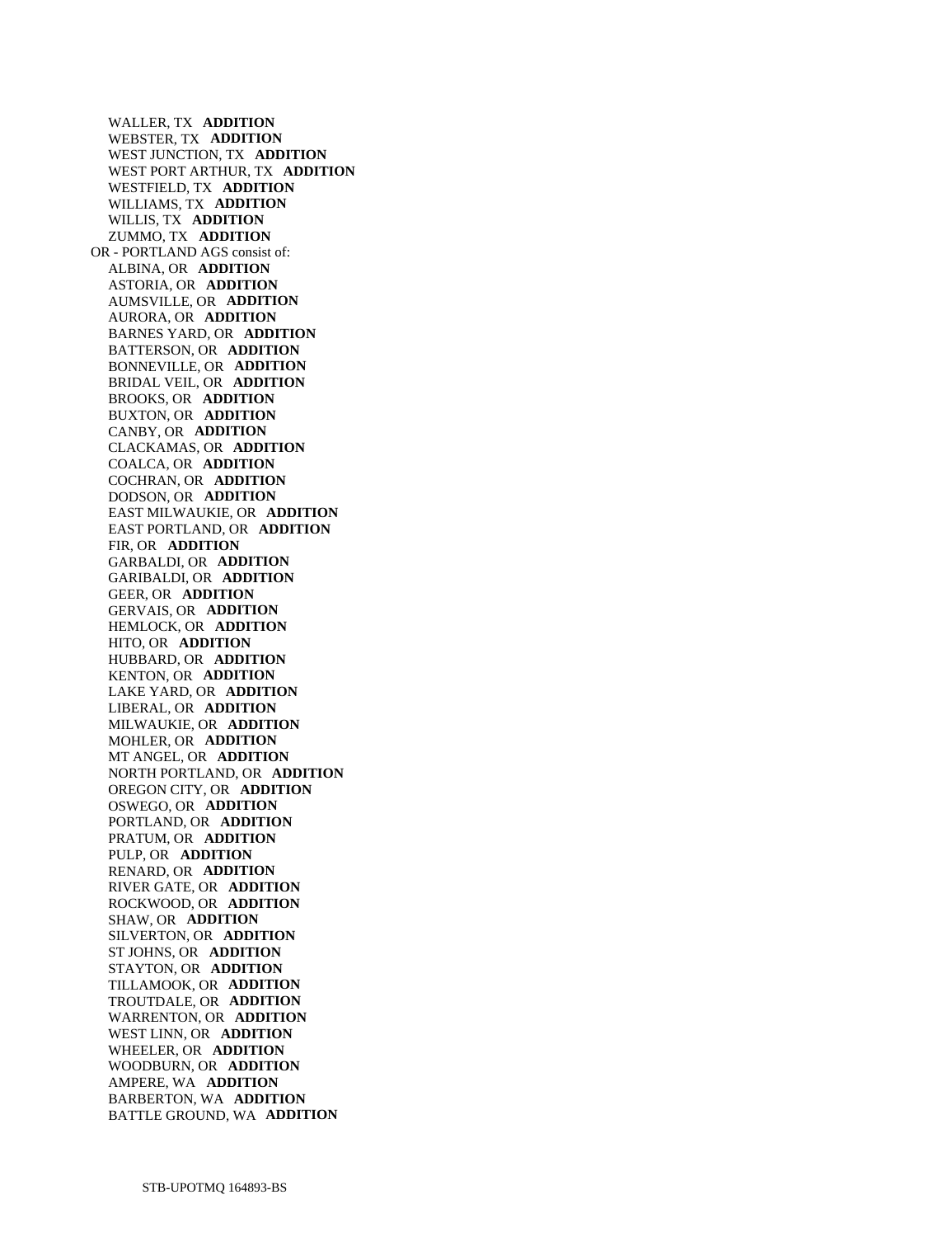BRUSH PRAIRIE, WA **ADDITION**  CAMAS, WA **ADDITION**  CASTLE ROCK, WA **ADDITION**  CATHLAMET, WA **ADDITION**  CHELATCHIE, WA **ADDITION**  COLUMBIA JCT, WA **ADDITION**  HEISON, WA **ADDITION**  HOMAN, WA **ADDITION**  KALAMA, WA **ADDITION**  KELSO, WA **ADDITION**  LONGVIEW, WA **ADDITION**  OSTRANDER, WA **ADDITION**  RIDGEFIELD, WA **ADDITION**  ROCKY POINT, WA **ADDITION**  RYE JCT, WA **ADDITION**  VANCOUVER, WA **ADDITION**  VANCOUVER JCT, WA **ADDITION**  WASHOUGAL, WA **ADDITION**  WOODLAND, WA **ADDITION**  YACOLT, WA **ADDITION**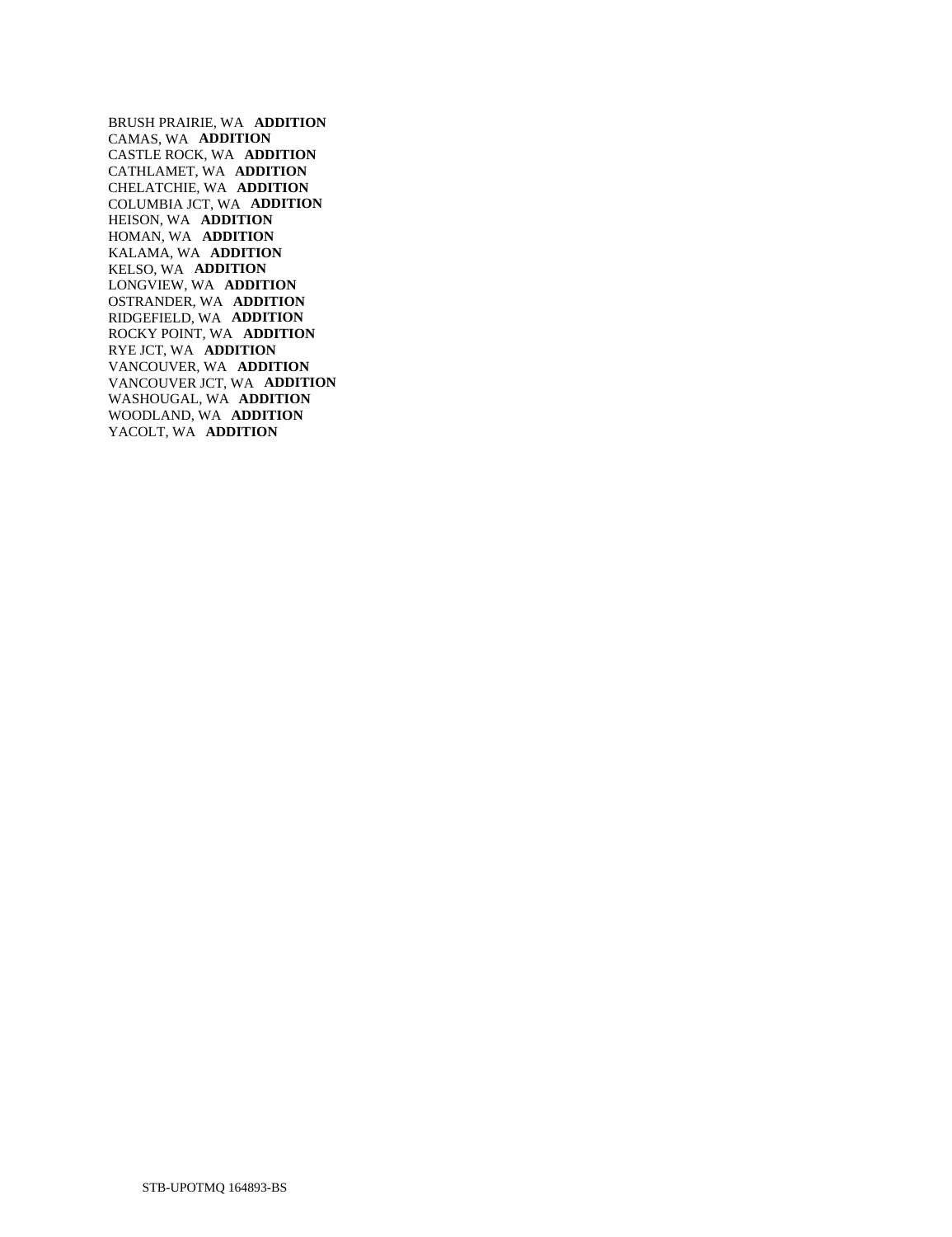

STB-UPOTMQ 166694-BA

# **UNION PACIFIC RAILROAD COMPANY**

# **AMENDED CONTRACT SUMMARY**

**Issued:**  January 17, 2022

**Effective:** January 1, 2021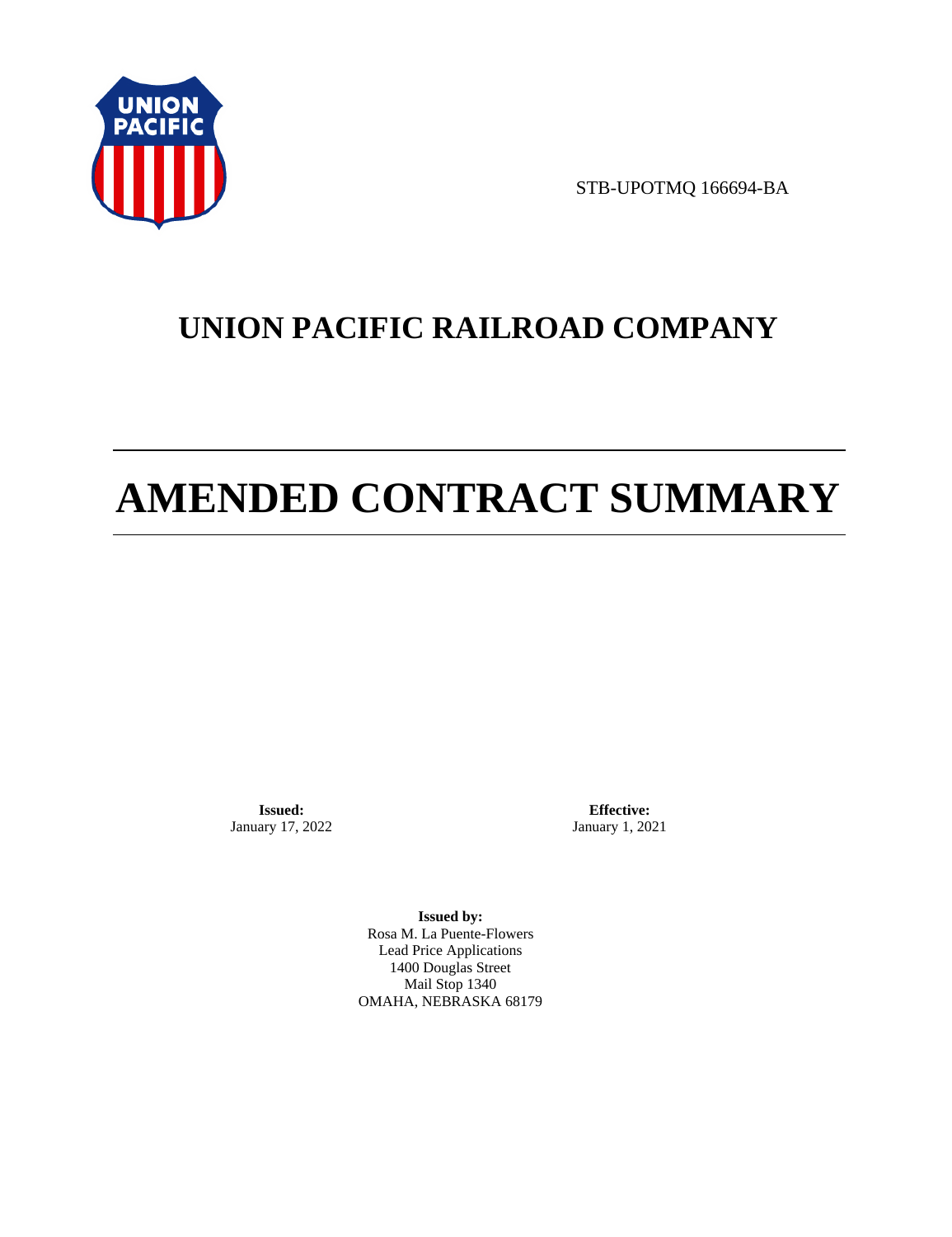UNION PACIFIC RAILROAD COMPANY 1400 Douglas St. Omaha, NE 68179

#### **COMMODITY:**

 Wheat Flour Exc.Blended Or Prepared See 20451- 20452 **ADDITION**  Soybeans (Soya Beans) **ADDITION**  Sorghum Grains **ADDITION**  Wheat Exc.Buckwheat See 01139 **ADDITION**  Corn Exc.Popcorn See 01152 **ADDITION**  Wheat Bran, Middlings Or Shorts **ADDITION** 

#### **SHIPPER:**

 ADM 4666 **ADDITION**  ARCHER DANIELS MIDLAND COMPANY **ADDITION** 

#### **ORIGIN(S):**

 SLOAN, IA **ADDITION**  TULSA, OK **ADDITION**  VAN BUREN, AR **ADDITION**  ST CHARLES, IL **ADDITION**  ALBERT CITY, IA **ADDITION**  ALTON, IA **ADDITION**  KANSAS CITY, MO **ADDITION**  ST LOUIS, MO **ADDITION**  LINCOLN, NE **ADDITION**  MOUNT PLEASANT, TX **ADDITION**  FRESNO, CA **ADDITION**  COLTON, CA **ADDITION**  BURT, IA **ADDITION**  TWIN FALLS, ID **ADDITION**  JANSEN, NE **ADDITION**  CAMANCHE, IA **ADDITION**  GOODLAND, KS **ADDITION**  OAKLEY, KS **ADDITION**  CHICAGO, IL **ADDITION**  ARKANSAS CITY, KS **ADDITION**  ST JAMES, MN **ADDITION**  FREMONT, NE **ADDITION**  LUBBOCK, TX **ADDITION**  ST JOSEPH, MO **ADDITION**  HUTCHINSON, KS **ADDITION**  LEOTI, KS **ADDITION**  WICHITA, KS **ADDITION**  COUNCIL BLUFFS, IA **ADDITION**  WEST BEND, IA **ADDITION**  JUNCTION CITY, KS **ADDITION**  AVON, IA **ADDITION**  WOLCOTT, KS **ADDITION**  EAST ST LOUIS, IL **ADDITION**  WINONA, MN **ADDITION**  ST PAUL, MN **ADDITION**  HAYLAND, NE **ADDITION**  BRADFORD, IA **ADDITION**  THUMEL, NE **ADDITION**  BREWSTER, KS **ADDITION**  MONUMENT, KS **ADDITION** 

**DESTINATION(S):**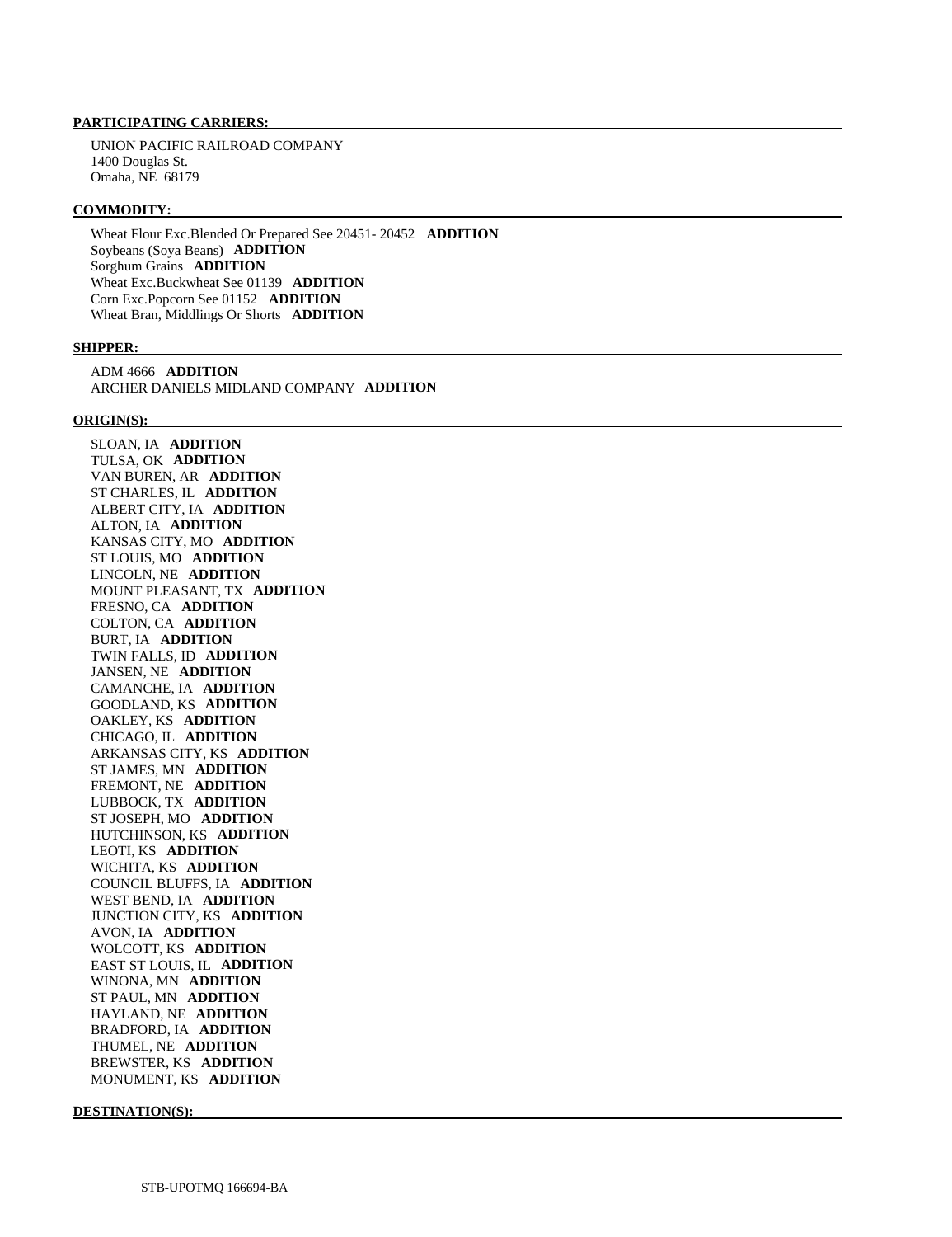COLUMBUS, NE **ADDITION**  NACOGDOCHES, TX **ADDITION**  ST LOUIS, MO **ADDITION**  CHICAGO, IL **ADDITION**  DES MOINES, IA **ADDITION**  OPTIMA, OK **ADDITION**  DOULOM, NE **ADDITION**  COUNCIL BLUFFS, IA **ADDITION**  CARTHAGE, MO **ADDITION**  GOSHEN JCT, CA **ADDITION**  CAMANCHE, IA **ADDITION**  ST PAUL, MN **ADDITION**  CLINTON, IA **ADDITION**  LINCOLN, NE **ADDITION**  NEW BRAUNFELS, TX **ADDITION**  TAGUS, CA **ADDITION**  ENID, OK **ADDITION**  PLAINVIEW, TX **ADDITION**  EAST ST LOUIS, IL **ADDITION**  MANKATO, MN **ADDITION**  OR - PORTLAND AGS (See Exhibit Definition) EVE, MO **ADDITION**  DEERFIELD, MO **ADDITION**  CEDAR RAPIDS, IA **ADDITION** 

#### **PORT(S):**

Not Applicable

#### **DURATION:**

 Effective Date: January 1, 2021 Amendment Effective Date: January 1, 2021 **ADDITION**  Expiration Date: December 31, 2021 **EXTENSION** 

#### **RAIL CAR DATA:**

 Carrier Equipment not involved. **ADDITION**  No cars dedicated to service under this Contract. Cars are provided on a common carrier basis only. **DELETION** 

#### **RATES & CHARGES:**

Not applicable

#### **VOLUME:**

 Minimum shipment of 92 carloads. **ADDITION**  Multiple Car Shipments **ADDITION** 

#### **SPECIAL FEATURES:**

 Special Switching Provision Not Applicable. This change pertained only to confidential data. (Switching)

#### **SPECIAL NOTICE:**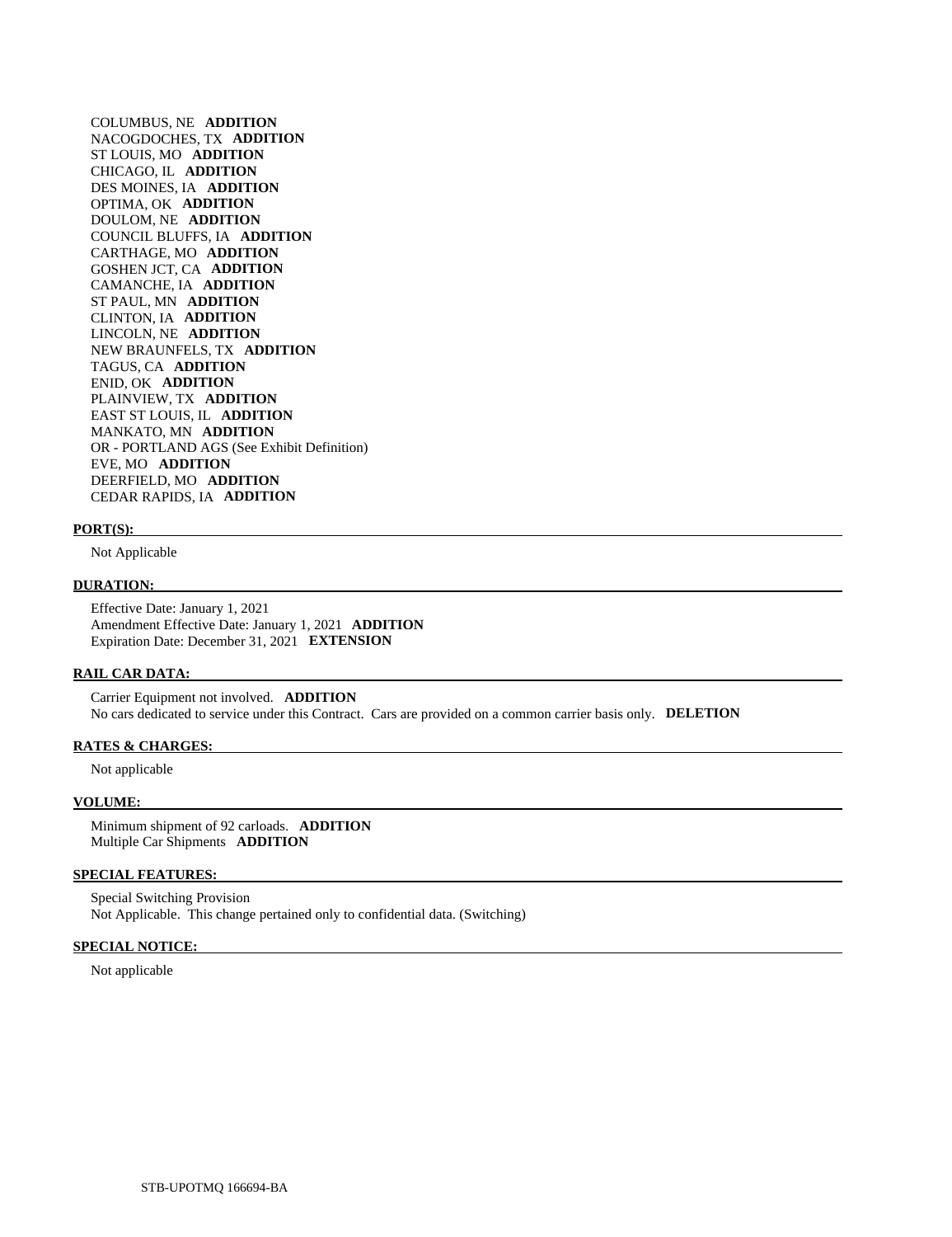OR - PORTLAND AGS consist of: ALBINA, OR **ADDITION**  ASTORIA, OR **ADDITION**  AUMSVILLE, OR **ADDITION**  AURORA, OR **ADDITION**  BARNES YARD, OR **ADDITION**  BATTERSON, OR **ADDITION**  BONNEVILLE, OR **ADDITION**  BRIDAL VEIL, OR **ADDITION**  BROOKS, OR **ADDITION**  BUXTON, OR **ADDITION**  CANBY, OR **ADDITION**  CLACKAMAS, OR **ADDITION**  COALCA, OR **ADDITION**  COCHRAN, OR **ADDITION**  DODSON, OR **ADDITION**  EAST MILWAUKIE, OR **ADDITION**  EAST PORTLAND, OR **ADDITION**  FIR, OR **ADDITION**  GARBALDI, OR **ADDITION**  GARIBALDI, OR **ADDITION**  GEER, OR **ADDITION**  GERVAIS, OR **ADDITION**  HEMLOCK, OR **ADDITION**  HITO, OR **ADDITION**  HUBBARD, OR **ADDITION**  KENTON, OR **ADDITION**  LAKE YARD, OR **ADDITION**  LIBERAL, OR **ADDITION**  MILWAUKIE, OR **ADDITION**  MOHLER, OR **ADDITION**  MT ANGEL, OR **ADDITION**  NORTH PORTLAND, OR **ADDITION**  OREGON CITY, OR **ADDITION**  OSWEGO, OR **ADDITION**  PORTLAND, OR **ADDITION**  PRATUM, OR **ADDITION**  PULP, OR **ADDITION**  RENARD, OR **ADDITION**  RIVER GATE, OR **ADDITION**  ROCKWOOD, OR **ADDITION**  SHAW, OR **ADDITION**  SILVERTON, OR **ADDITION**  ST JOHNS, OR **ADDITION**  STAYTON, OR **ADDITION**  TILLAMOOK, OR **ADDITION**  TROUTDALE, OR **ADDITION**  WARRENTON, OR **ADDITION**  WEST LINN, OR **ADDITION**  WHEELER, OR **ADDITION**  WOODBURN, OR **ADDITION**  AMPERE, WA **ADDITION**  BARBERTON, WA **ADDITION**  BATTLE GROUND, WA **ADDITION**  BRUSH PRAIRIE, WA **ADDITION**  CAMAS, WA **ADDITION**  CASTLE ROCK, WA **ADDITION**  CATHLAMET, WA **ADDITION**  CHELATCHIE, WA **ADDITION**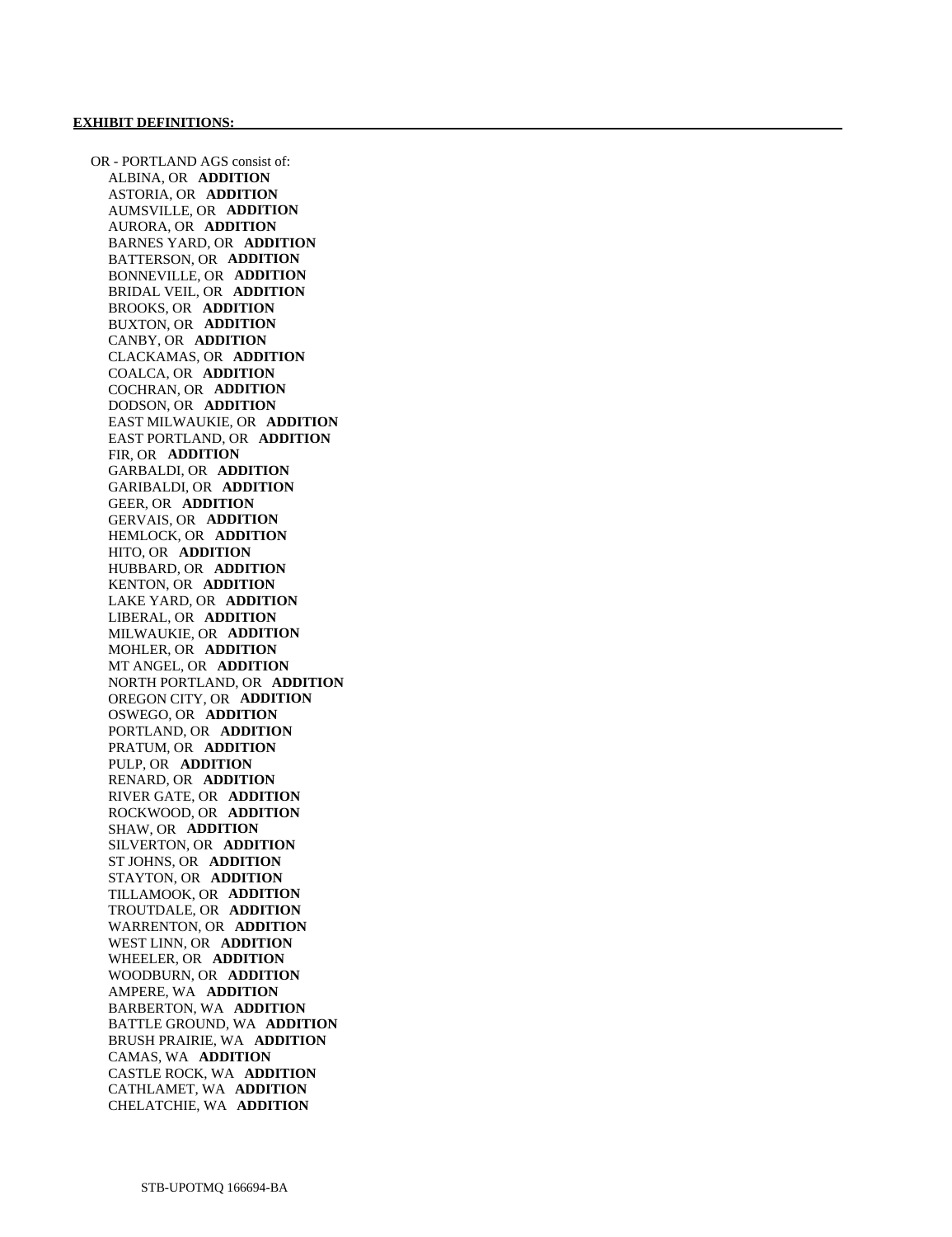COLUMBIA JCT, WA **ADDITION**  HEISON, WA **ADDITION**  HOMAN, WA **ADDITION**  KALAMA, WA **ADDITION**  KELSO, WA **ADDITION**  LONGVIEW, WA **ADDITION**  OSTRANDER, WA **ADDITION**  RIDGEFIELD, WA **ADDITION**  ROCKY POINT, WA **ADDITION**  RYE JCT, WA **ADDITION**  VANCOUVER, WA **ADDITION**  VANCOUVER JCT, WA **ADDITION**  WASHOUGAL, WA **ADDITION**  WOODLAND, WA **ADDITION**  YACOLT, WA **ADDITION**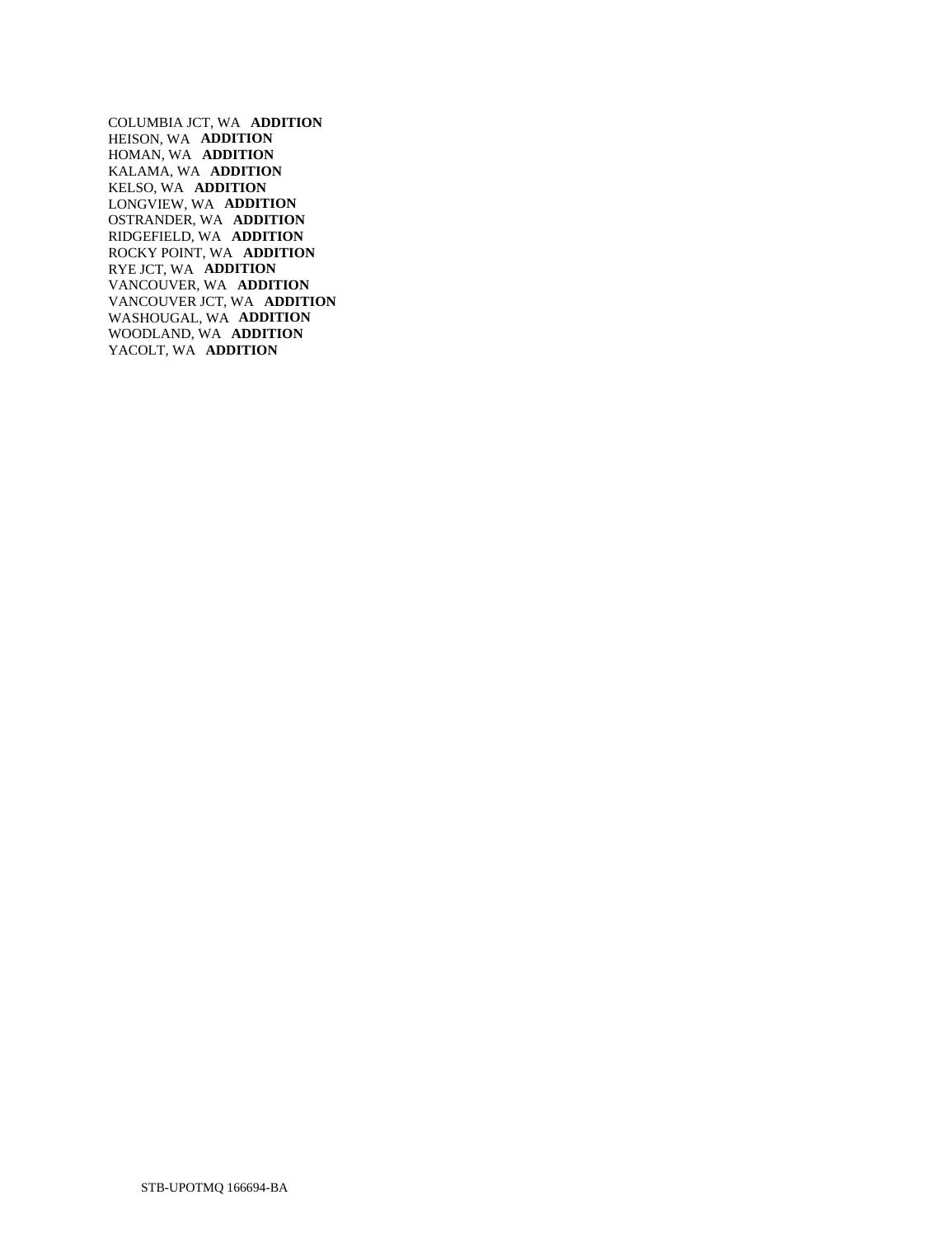

STB-UPOTMQ 167308-H

# **UNION PACIFIC RAILROAD COMPANY**

# **AMENDED CONTRACT SUMMARY**

**Issued:**  January 17, 2022

**Effective:** January 1, 2021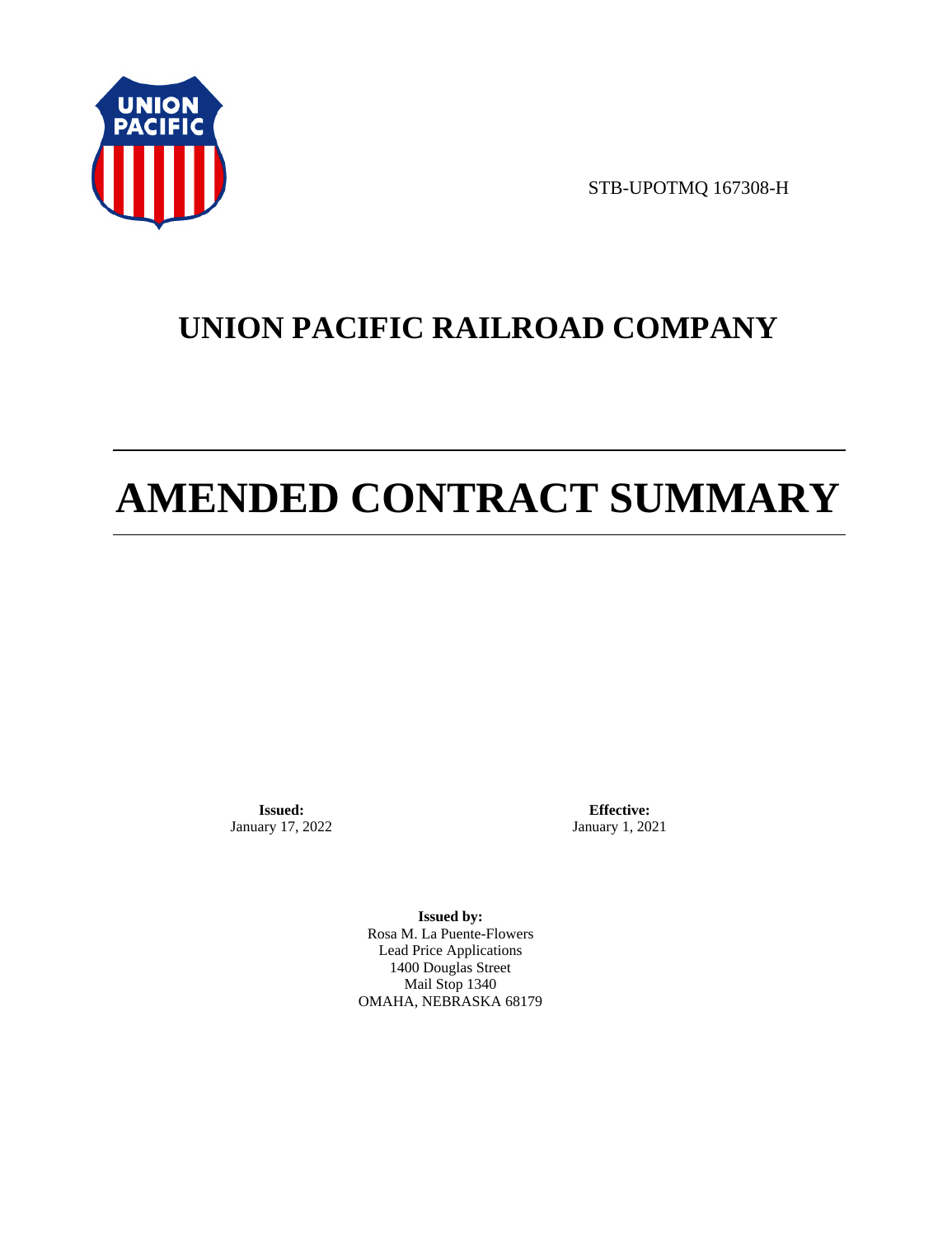UNION PACIFIC RAILROAD COMPANY 1400 Douglas St. Omaha, NE 68179

#### **COMMODITY:**

 Corn Exc.Popcorn See 01152 **ADDITION**  Wheat Exc.Buckwheat See 01139 **ADDITION**  Oats **ADDITION** 

#### **SHIPPER:**

 CGB ENTERPRISES INC **ADDITION**  ZEN-NOH GRAIN CORP **ADDITION** 

#### **ORIGIN(S):**

 ROCHELLE, IL **ADDITION**  SOMMER, IL **ADDITION**  EAGLE PASS, TX **ADDITION** 

#### **DESTINATION(S):**

 LIBERAL, OR **ADDITION**  PORT STOCKTON, CA **ADDITION**  PETALUMA, CA **ADDITION**  HATCH, CA **ADDITION**  MADERA, CA **ADDITION**  MARIENTHAL, KS **ADDITION**  IOWA, LA **ADDITION** 

#### **PORT(S):**

Not Applicable

#### **DURATION:**

 Effective Date: January 1, 2021 Amendment Effective Date: January 1, 2021 **ADDITION**  Expiration Date: December 31, 2021 **EXTENSION** 

#### **RAIL CAR DATA:**

No cars dedicated to service under this Contract. Cars are provided on a common carrier basis only.

#### **RATES & CHARGES:**

Not applicable

## **VOLUME:**

Single Car Shipments **ADDITION** 

## **SPECIAL FEATURES:**

 Special Switching Provision Not Applicable. This change pertained only to confidential data. (Switching)

### **SPECIAL NOTICE:**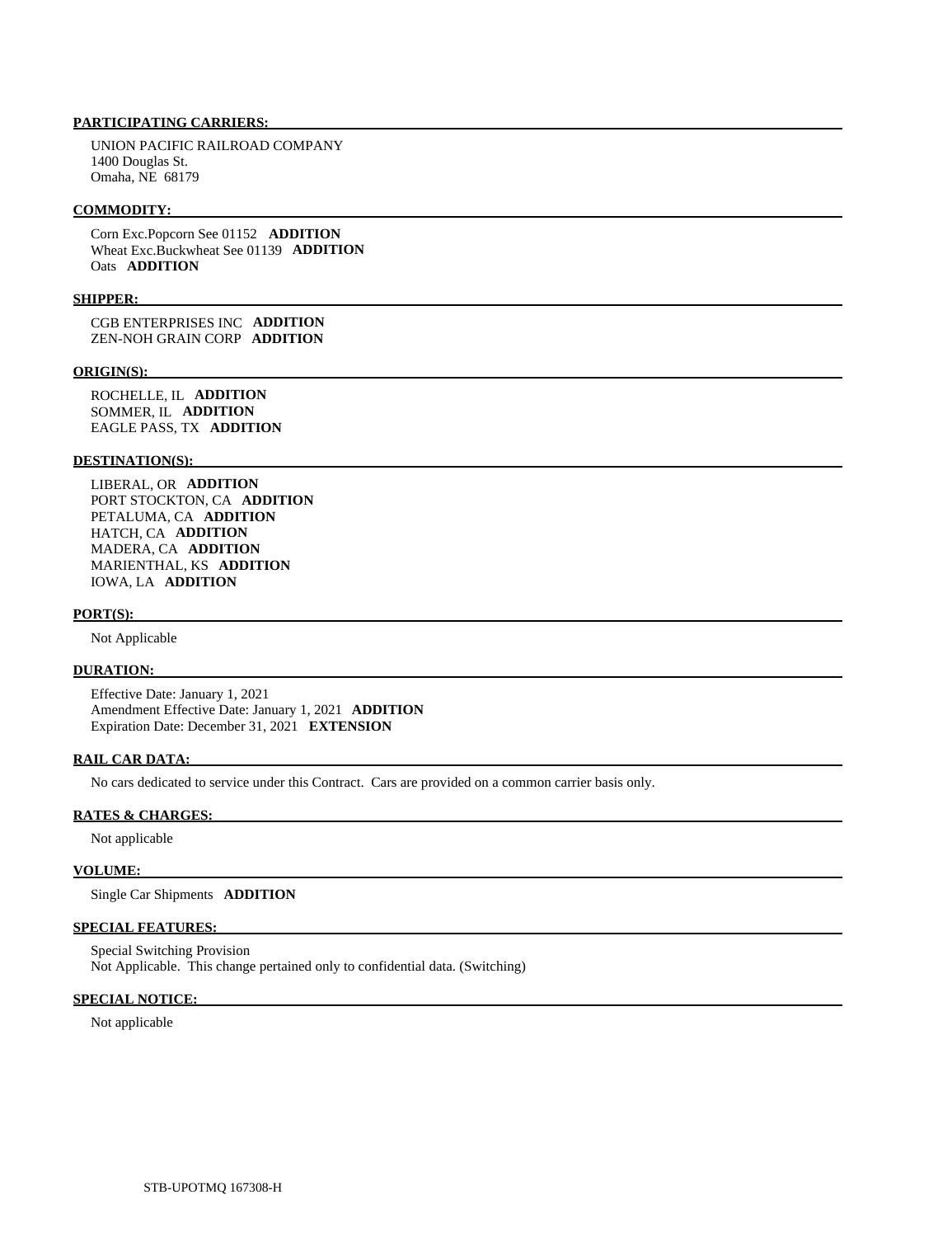

STB-UPOTMQ 167333-D

# **UNION PACIFIC RAILROAD COMPANY**

# **AMENDED CONTRACT SUMMARY**

**Issued:**  January 17, 2022

**Effective:** January 1, 2021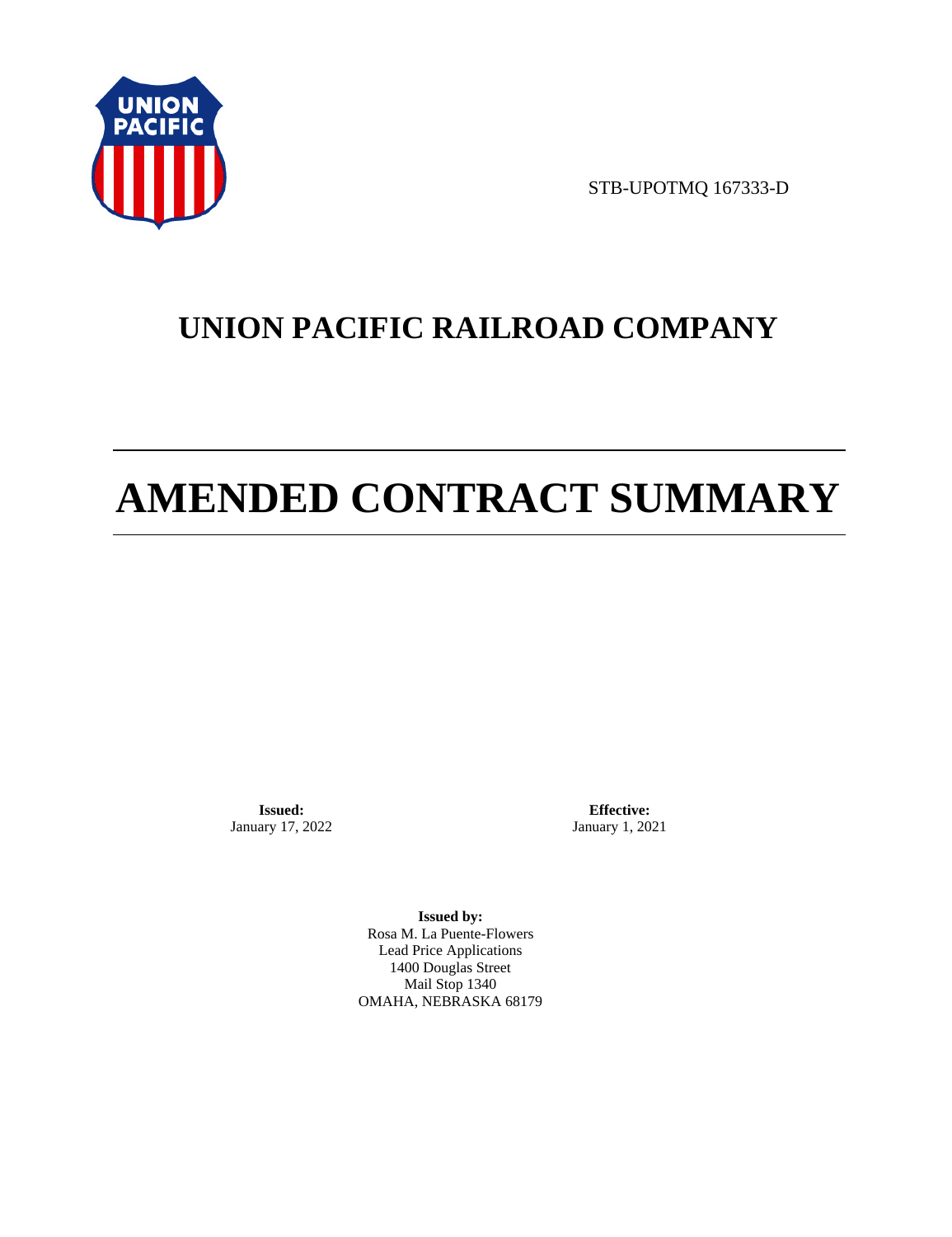UNION PACIFIC RAILROAD COMPANY 1400 Douglas St. Omaha, NE 68179

#### **COMMODITY:**

Wheat Exc.Buckwheat See 01139 **ADDITION** 

#### **SHIPPER:**

 NORAG LLC **ADDITION**  SHAY GRAIN CO **ADDITION** 

#### **ORIGIN(S):**

LIMON, CO **ADDITION** 

#### **DESTINATION(S):**

 MEMPHIS, TN **ADDITION**  KANSAS CITY, MO **ADDITION**  TOLLESON, AZ **ADDITION**  LOS ANGELES, CA **ADDITION**  OGDEN, UT **ADDITION** 

#### **PORT(S):**

Not Applicable

# **DURATION:**

 Effective Date: January 1, 2021 Amendment Effective Date: January 1, 2021 **ADDITION**  Expiration Date: December 31, 2021 **EXTENSION** 

#### **RAIL CAR DATA:**

No cars dedicated to service under this Contract. Cars are provided on a common carrier basis only.

#### **RATES & CHARGES:**

Subject to increases.

#### **VOLUME:**

Single Car Shipments **ADDITION** 

### **SPECIAL FEATURES:**

 Special Switching Provision Not Applicable. This change pertained only to confidential data. (Switching)

#### **SPECIAL NOTICE:**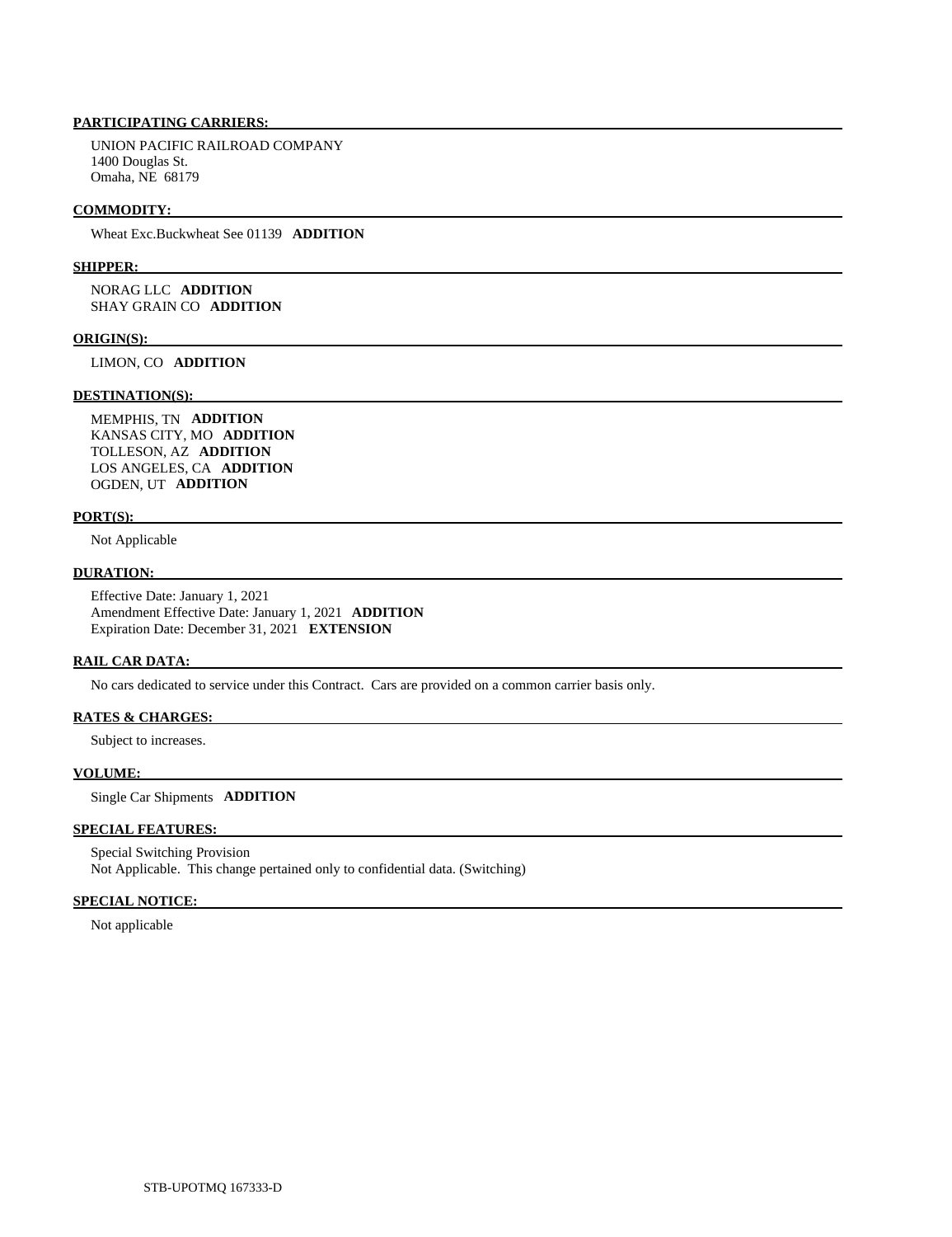

STB-UP-C-55741-08

# **UNION PACIFIC RAILROAD COMPANY**

# **AMENDED CONTRACT SUMMARY**

**Issued:**  January 18, 2022

**Effective:** January 1, 2022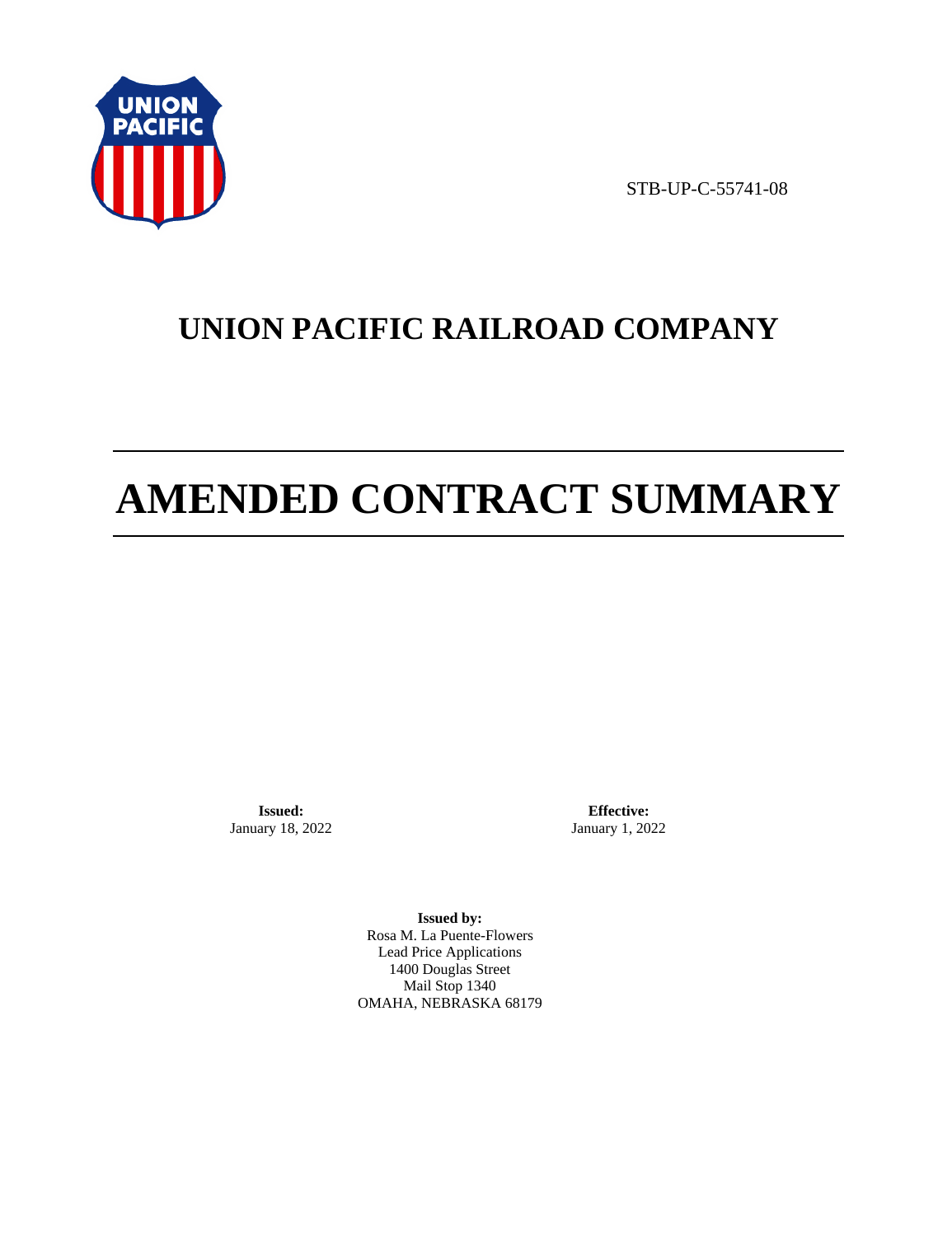UNION PACIFIC RAILROAD COMPANY 1400 Douglas St. Omaha, NE 68179

## **COMMODITY:**

 Barley Corn Exc.Popcorn See 01152 Sorghum Grains Wheat Exc.Buckwheat See 01139 Soybeans (Soya Beans)

## **SHIPPER:**

 KALAMA EXPORT COMPANY LLC COLUMBIA EXPORT TERMINAL LLC

#### **ORIGIN(S):**

ALL LOCATIONS (See Exhibit Definition)

#### **DESTINATION(S):**

RIVER GATE (See Exhibit Definition)

#### **PORT(S):**

Not Applicable

## **DURATION:**

 Effective Date: October 1, 2014 Amendment Effective Date: January 1, 2022 **ADDITION**  Expiration Date: December 31, 2022 **EXTENSION** 

Subject to Automatic Renewals.

#### **RAIL CAR DATA:**

No cars dedicated to service under this Contract. Cars are provided on a common carrier basis only.

#### **RATES & CHARGES:**

Not applicable

#### **VOLUME:**

Single Car Shipments

# **SPECIAL FEATURES:**

Not applicable

#### **SPECIAL NOTICE:**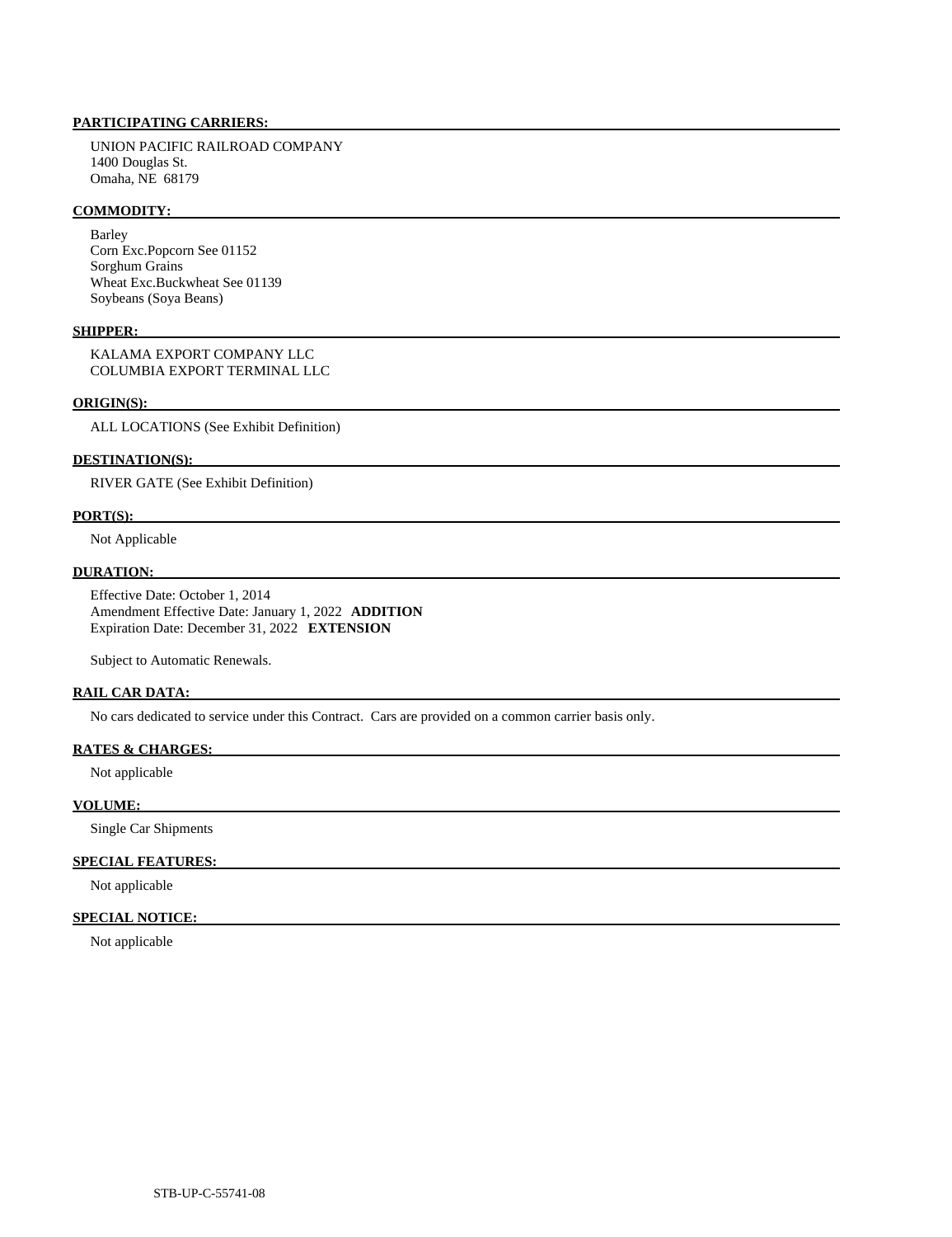#### **EXHIBIT DEFINITIONS:**

 ALL LOCATIONS consist of: All railpoints in the state of Alberta as published in OPSL 6000-Series. All railpoints in the state of Aguascalientes as published in OPSL 6000-Series. All railpoints in the state of Alaska as published in OPSL 6000-Series. All railpoints in the state of Alabama as published in OPSL 6000-Series. All railpoints in the state of Arkansas as published in OPSL 6000-Series. All railpoints in the state of Arizona as published in OPSL 6000-Series. All railpoints in the state of British Columbia as published in OPSL 6000-Series. All railpoints in the state of Baja California as published in OPSL 6000-Series. All railpoints in the state of California as published in OPSL 6000-Series. All railpoints in the state of Chiapas as published in OPSL 6000-Series. All railpoints in the state of Chihuahua as published in OPSL 6000-Series. All railpoints in the state of Colima as published in OPSL 6000-Series. All railpoints in the state of Colorado as published in OPSL 6000-Series. All railpoints in the state of Connecticut as published in OPSL 6000-Series. All railpoints in the state of Coahuila as published in OPSL 6000-Series. All railpoints in the state of District of Columbia as published in OPSL 6000-Series. All railpoints in the state of Delaware as published in OPSL 6000-Series. All railpoints in the state of Distrito Federal as published in OPSL 6000-Series. All railpoints in the state of Durango as published in OPSL 6000-Series. All railpoints in the state of Estado de Mexico as published in OPSL 6000-Series. All railpoints in the state of Florida as published in OPSL 6000-Series. All railpoints in the state of Georgia as published in OPSL 6000-Series. All railpoints in the state of Guanajuato as published in OPSL 6000-Series. All railpoints in the state of Guerrero as published in OPSL 6000-Series. All railpoints in the state of Hidalgo as published in OPSL 6000-Series. All railpoints in the state of Hawaii as published in OPSL 6000-Series. All railpoints in the state of Iowa as published in OPSL 6000-Series. All railpoints in the state of Idaho as published in OPSL 6000-Series. All railpoints in the state of Illinois as published in OPSL 6000-Series. All railpoints in the state of Indiana as published in OPSL 6000-Series. All railpoints in the state of Jalisco as published in OPSL 6000-Series. All railpoints in the state of Kansas as published in OPSL 6000-Series. All railpoints in the state of Kentucky as published in OPSL 6000-Series. All railpoints in the state of Louisiana as published in OPSL 6000-Series. All railpoints in the state of Massachusets as published in OPSL 6000-Series. All railpoints in the state of Manitoba as published in OPSL 6000-Series. All railpoints in the state of Maryland as published in OPSL 6000-Series. All railpoints in the state of Maine as published in OPSL 6000-Series. All railpoints in the state of Michoacan as published in OPSL 6000-Series. All railpoints in the state of Michigan as published in OPSL 6000-Series. All railpoints in the state of Minnesota as published in OPSL 6000-Series. All railpoints in the state of Missouri as published in OPSL 6000-Series. All railpoints in the state of Morelos as published in OPSL 6000-Series. All railpoints in the state of Mississippi as published in OPSL 6000-Series. All railpoints in the state of Montana as published in OPSL 6000-Series. All railpoints in the state of Nayarit as published in OPSL 6000-Series. All railpoints in the state of New Brunswick as published in OPSL 6000-Series. All railpoints in the state of North Carolina as published in OPSL 6000-Series. All railpoints in the state of North Dakota as published in OPSL 6000-Series. All railpoints in the state of Nebraska as published in OPSL 6000-Series. All railpoints in the state of Newfoundland as published in OPSL 6000-Series. All railpoints in the state of New Hampshire as published in OPSL 6000-Series. All railpoints in the state of New Jersey as published in OPSL 6000-Series. All railpoints in the state of Nuevo Leon as published in OPSL 6000-Series. All railpoints in the state of New Mexico as published in OPSL 6000-Series. All railpoints in the state of Nova Scotia as published in OPSL 6000-Series. All railpoints in the state of Northwest Territories as published in OPSL 6000-Series. All railpoints in the state of Nevada as published in OPSL 6000-Series. All railpoints in the state of New York as published in OPSL 6000-Series. All railpoints in the state of Oaxaca as published in OPSL 6000-Series. All railpoints in the state of Ohio as published in OPSL 6000-Series.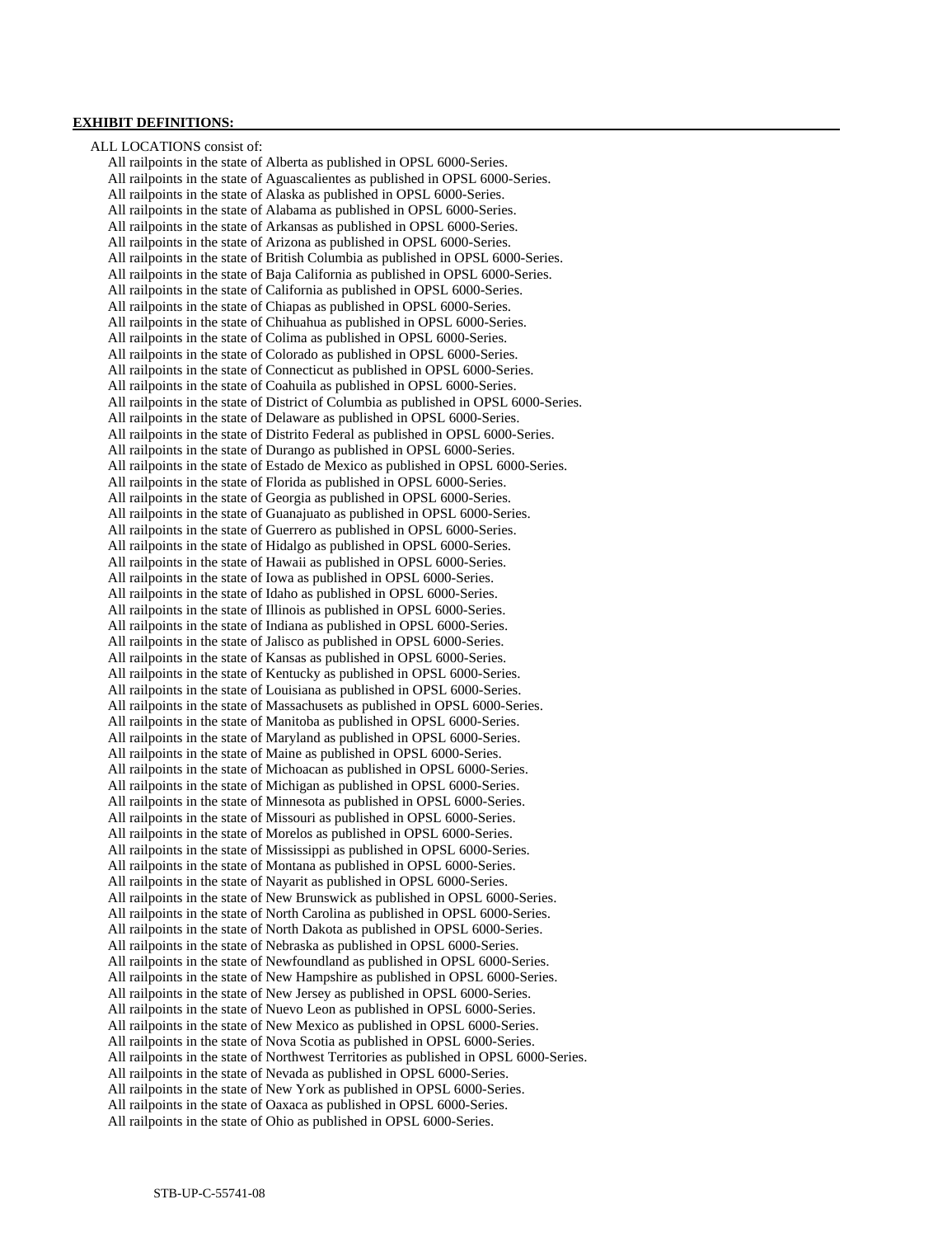All railpoints in the state of Oklahoma as published in OPSL 6000-Series. All railpoints in the state of Ontario as published in OPSL 6000-Series. All railpoints in the state of Oregon as published in OPSL 6000-Series. All railpoints in the state of Pennsylvania as published in OPSL 6000-Series. All railpoints in the state of Prince Edward Island as published in OPSL 6000-Series. All railpoints in the state of Quebec as published in OPSL 6000-Series. All railpoints in the state of Puerto Rico as published in OPSL 6000-Series. All railpoints in the state of Puebla as published in OPSL 6000-Series. All railpoints in the state of Queretaro as published in OPSL 6000-Series. All railpoints in the state of Quintana Roo as published in OPSL 6000-Series. All railpoints in the state of Rhode Island as published in OPSL 6000-Series. All railpoints in the state of South Carolina as published in OPSL 6000-Series. All railpoints in the state of South Dakota as published in OPSL 6000-Series. All railpoints in the state of Sinaloa as published in OPSL 6000-Series. All railpoints in the state of Saskatchewan as published in OPSL 6000-Series. All railpoints in the state of San Luis Potosi as published in OPSL 6000-Series. All railpoints in the state of Sonora as published in OPSL 6000-Series. All railpoints in the state of Tlaxcala as published in OPSL 6000-Series. All railpoints in the state of Tamaulipas as published in OPSL 6000-Series. All railpoints in the state of Tennessee as published in OPSL 6000-Series. All railpoints in the state of Texas as published in OPSL 6000-Series. All railpoints in the state of Utah as published in OPSL 6000-Series. All railpoints in the state of Virginia as published in OPSL 6000-Series. All railpoints in the state of Veracruz as published in OPSL 6000-Series. All railpoints in the state of Vermont as published in OPSL 6000-Series. All railpoints in the state of Washington as published in OPSL 6000-Series. All railpoints in the state of Wisconsin as published in OPSL 6000-Series. All railpoints in the state of West Virginia as published in OPSL 6000-Series. All railpoints in the state of Wyoming as published in OPSL 6000-Series. All railpoints in the state of Zacatecas as published in OPSL 6000-Series. RIVER GATE consist of: PORTLAND, OR

RIVER GATE, OR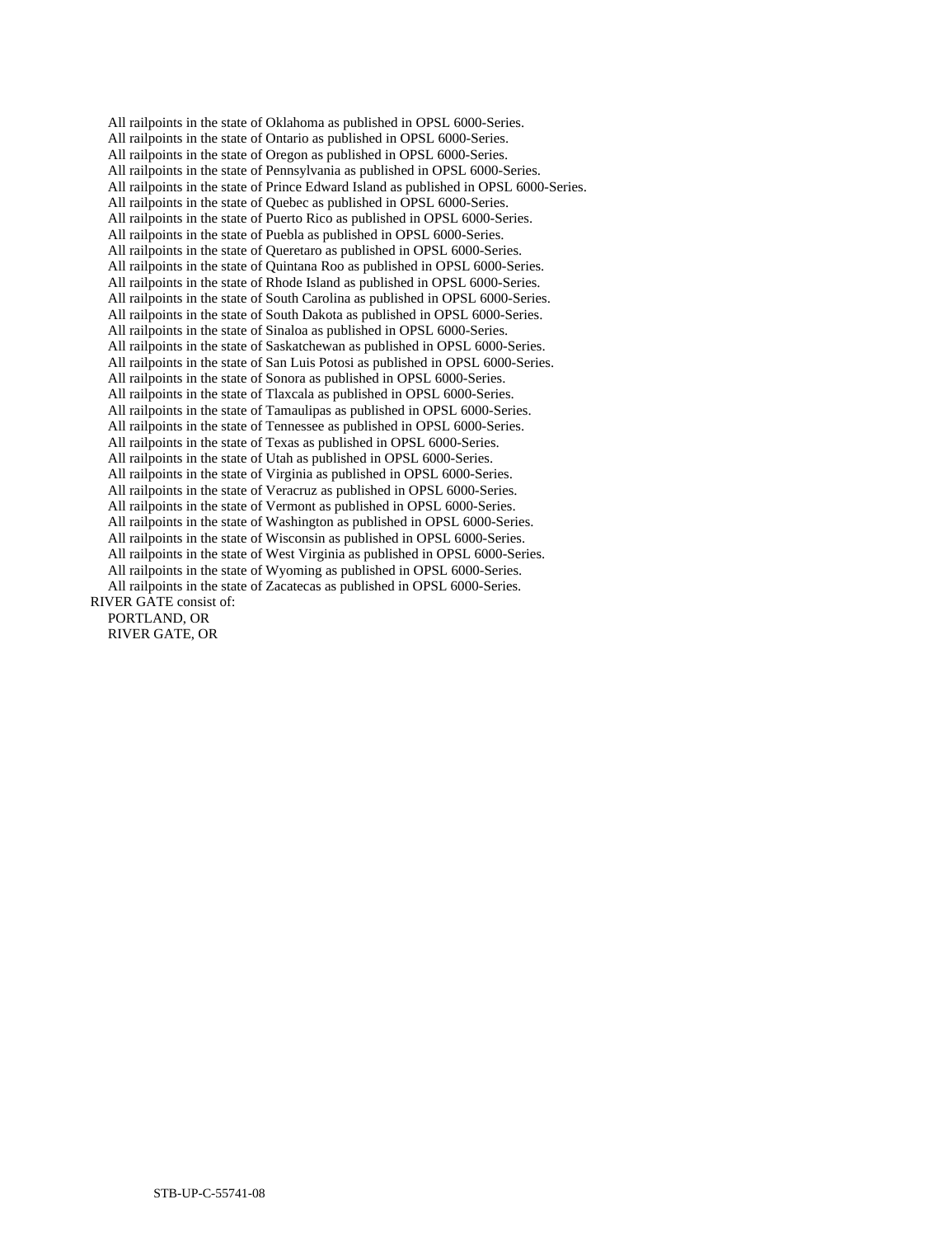

STB-UP-C-56739-05

# **UNION PACIFIC RAILROAD COMPANY**

# **AMENDED CONTRACT SUMMARY**

**Issued:**  January 21, 2022

**Effective:** June 1, 2021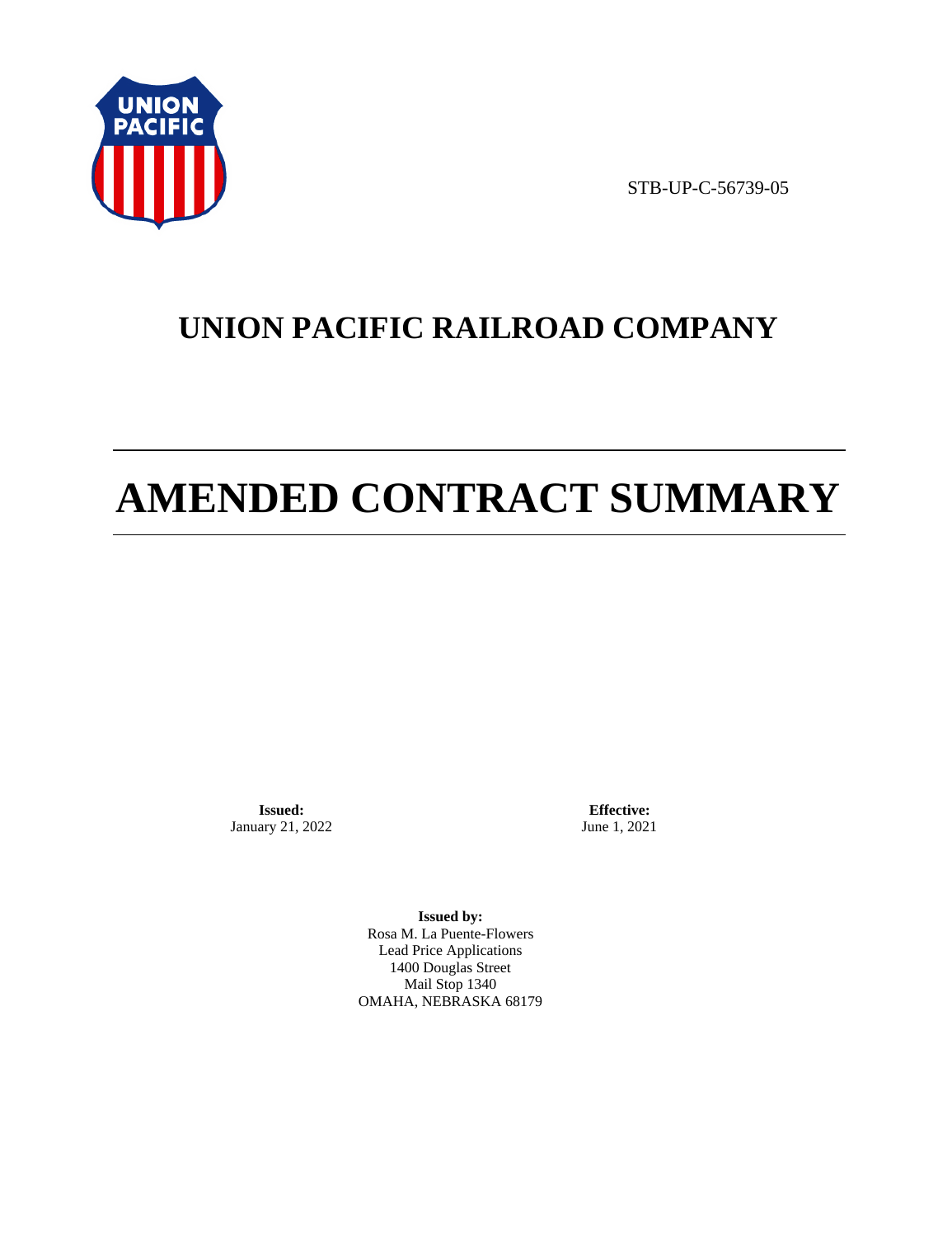UNION PACIFIC RAILROAD COMPANY 1400 Douglas St. Omaha, NE 68179

#### **COMMODITY:**

Wheat Exc.Buckwheat See 01139

#### **SHIPPER:**

GAVILON GRAIN LLC

#### **ORIGIN(S):**

 AMARILLO, TX ABILENE, KS WICHITA, KS

# **DESTINATION(S):**

 TOLLESON, AZ CA - LA BASIN AGS (See Exhibit Definition) CALEXICO, CA KALAMA, WA LONGVIEW, WA PORTLAND, OR OR - PORTLAND AGS (See Exhibit Definition) LA - SOUTH AGS (See Exhibit Definition) TX - HOUSTON AGS (See Exhibit Definition) TX - CORPUS CHRISTI AGS (See Exhibit Definition) LAKE CHARLES, LA

#### **PORT(S):**

Not Applicable

## **DURATION:**

 Effective Date: July 14, 2017 Amendment Effective Date: June 1, 2021 **ADDITION**  Expiration Date: May 31, 2022 **EXTENSION** 

#### **RAIL CAR DATA:**

No cars dedicated to service under this Contract. Cars are provided on a common carrier basis only.

#### **RATES & CHARGES:**

Not applicable

#### **VOLUME:**

 Minimum shipment of 107 carloads. Multiple Car Shipments Single Car Shipments **DELETION**  Minimum shipment of 92 carloads. **DELETION** 

# **SPECIAL FEATURES:**

Special Switching Provision

## **SPECIAL NOTICE:**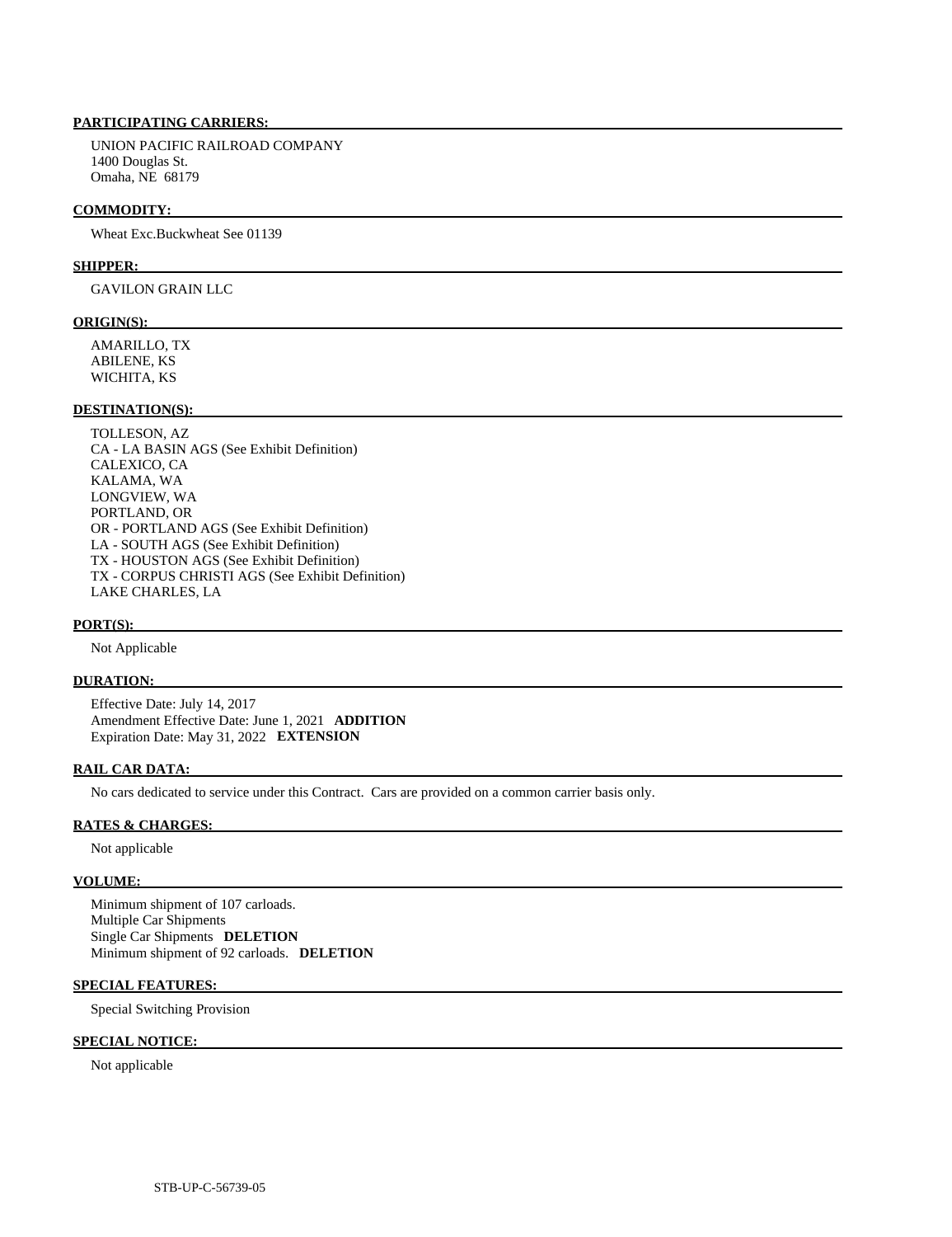CA - LA BASIN AGS consist of: AIRBASE, CA ALHAMBRA, CA ALRAY, CA ANAHEIM, CA ARLINGTON, CA AURANT, CA AZUSA, CA BALDWIN PARK, CA BALLOU, CA BARODA, CA BARSTOW, CA BASIN, CA BASSETT, CA BASTA, CA BEAUMONT, CA BELL, CA BETTERAVIA, CA BETTERAVIA JCT, CA BREA, CA BUENA PARK, CA BURBANK, CA CAJON, CA CAMARILLO, CA CANOGA PARK, CA CAPITAN, CA CARMENITA, CA CARPINTERIA, CA CARR, CA CARSON, CA CHAMPAGNE, CA CHATSWORTH, CA CHINO, CA CIMA, CA CITY OF COMMERCE, CA CITY OF INDUSTRY, CA COLTON, CA COLTON GATX, CA COMPTON, CA CONCEPCION, CA CORONA, CA COSTA MESA, CA COVINA, CA CRESTMORE, CA CRUTCHER, CA CUSHENBURY, CA DAGGETT, CA DECLEZVILLE, CA DEL AMO, CA DENIS, CA DES MOINES, CA DEVORE, CA DIKE, CA DOLORES, CA DOMINGUEZ, CA DONLON, CA DOWNEY, CA DUNN, CA DYER, CA E SANTA BARBARA, CA EAST SAN PEDRO, CA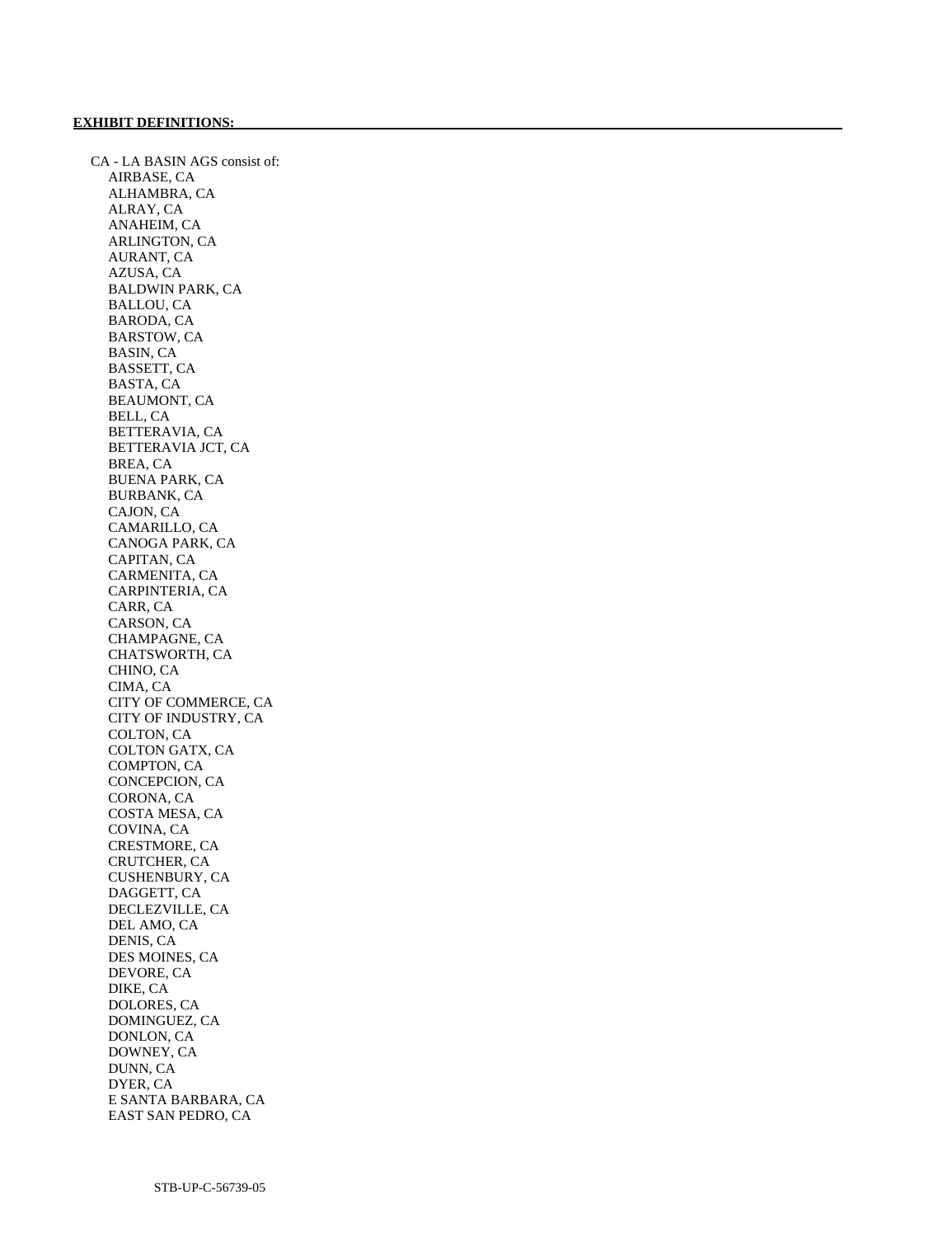EAST WATSON, CA EL MONTE, CA EL SEGUNDO, CA ELFTMAN, CA ELLWOOD, CA FIELD, CA FIRESTONE PARK, CA FONTANA, CA FROST, CA FRUITLAND, CA FULLERTON, CA GARDENA, CA GAVIOTA, CA GEMCO, CA GLENDALE, CA GLOBAL GATEWAY SO, CA GOLETA, CA GRAND TERRACE, CA GUASTI, CA HAROLD, CA HAWTHORNE, CA HELENDALE, CA HESPERIA, CA HEWITT, CA HIGHGROVE, CA HINKLEY, CA HIVOLT, CA HOBART, CA HODGE, CA HOLLYDALE, CA HONBY, CA HONDA, CA HUNTINGTON PARK, CA ICTF, CA IRVING, CA IRWINDALE, CA IVANPAH, CA KAISER, CA KEENBROOK, CA KELSO, CA LA HABRA, CA LA HARBOR APM TERMI, CA LA METRO, CA LA MIRADA, CA LA PATERA, CA LA VERNE, CA LAKEWOOD, CA LANCASTER, CA LANG, CA LATC, CA LAXT, CA LEESDALE, CA LENWOOD, CA LOMA LINDA, CA LOMPOC, CA LONG BEACH, CA LONG BEACH A PIER, CA LONG BEACH E PIER, CA LONG BEACH ITS, CA LONG BEACH LBC, CA LONG BEACH PCT, CA LONG BEACH T PIER, CA LOS ANGELES, CA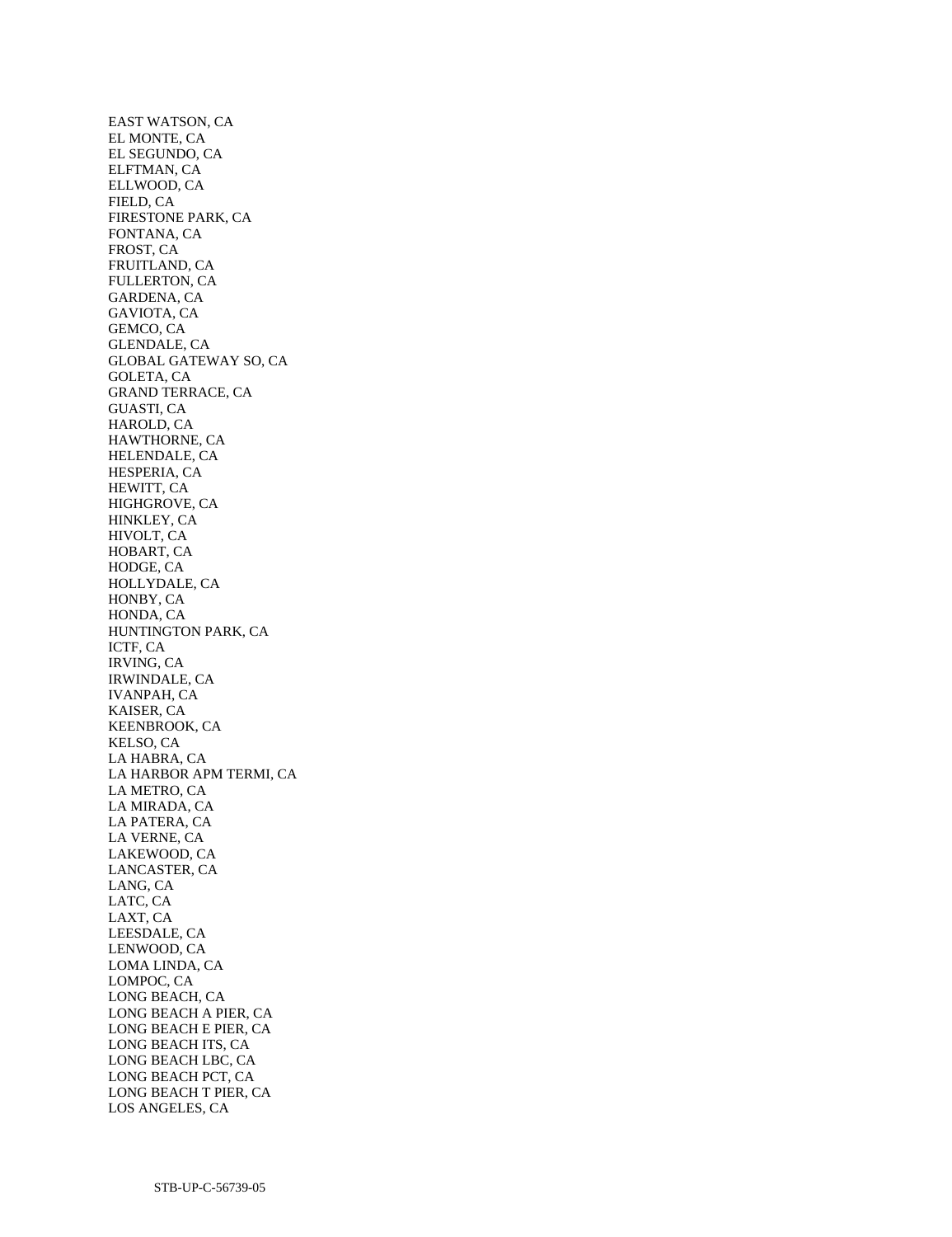LOS ANGELES HARBOR, CA LOS ANGELES JCT, CA LOS NIETOS, CA LYNWOOD, CA MANIX, CA MANUEL, CA MARLBORO, CA MARNE, CA MAYWOOD, CA MEAD TRANSFER, CA MIRA LOMA, CA MONTALVO, CA MONTCLAIR, CA MONTEBELLO, CA MOORPARK, CA NADEAU, CA NARLON, CA NEBO, CA NEWHALL, CA NIPTON, CA NORTH POMONA, CA NORTH SANTA MARIA, CA NORTH STANTON, CA NORTHRIDGE, CA NORWALK, CA ONO, CA ONTARIO, CA ORANGE, CA ORMAND, CA ORO GRANDE, CA OXNARD, CA PACOIMA, CA PALMDALE, CA PARAMOUNT, CA PATATA, CA PEDLEY, CA PICO RIVERA, CA POMONA, CA PORT HUENEME, CA POST, CA PT HUENEME NAV BASE, CA RAVENNA, CA RAYMER, CA REDLANDS, CA REYES, CA RIALTO, CA RIOCO, CA RIVERSIDE, CA ROSEMARY, CA SACATE, CA SAN BERNARDINO, CA SAN DIMAS, CA SAN FERNANDO, CA SAN GABRIEL, CA SAN PEDRO, CA SANTA ANA, CA SANTA BARBARA, CA SANTA FE SPRINGS, CA SANTA MARIA, CA SANTA PAULA, CA SANTA SUSANA, CA SATICOY, CA SAUGUS, CA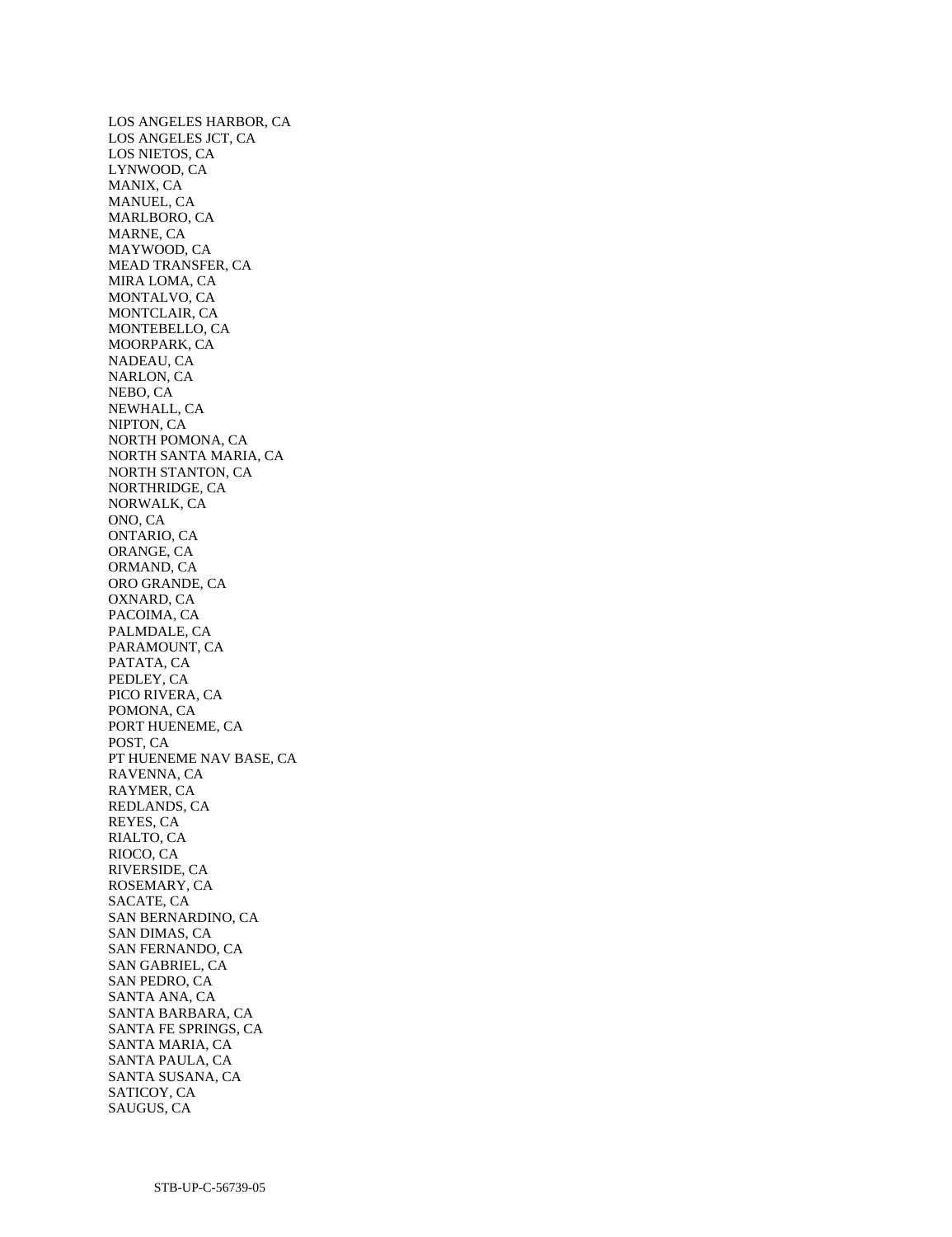SEA CLIFF, CA SIMI VALLEY, CA SMELTZER, CA SOMIS, CA SOUTH ANAHEIM, CA SOUTH FONTANA, CA SOUTH GATE, CA SOUTH LOS ANGELES, CA SOUTH OXNARD, CA SOUTH SANTA ANA, CA SOUTH VANDENBERG, CA SPADRA, CA SUDDEN, CA SUMMIT, CA SUN VALLEY, CA SURF, CA SYLMAR, CA TANGAIR, CA TEMPLE CITY, CA TERMINAL ISLAND, CA THENARD, CA THORN, CA TICTF, CA TORRANCE, CA VALLA, CA VENTURA, CA VERDEMONT, CA VERNON, CA VICTORVILLE, CA VINA VISTA, CA VINCENT, CA WALKER, CA WALNUT, CA WASH, CA WATSON, CA WATTS, CA WEST BASIN, CA WEST COLTON, CA WEST COVINA, CA WEST GLENDALE, CA WEST YERMO, CA WESTMINSTER, CA WHITE HILLS, CA WHITTIER JCT, CA WILDS, CA WILMINGTON, CA WINGFOOT, CA WINTERSBURG, CA WISE, CA WORKMAN, CA YERMO, CA YUSEN TERMINAL, CA OR - PORTLAND AGS consist of: ALBINA, OR **ADDITION**  ASTORIA, OR **ADDITION**  AUMSVILLE, OR **ADDITION**  AURORA, OR **ADDITION**  BARNES YARD, OR **ADDITION**  BATTERSON, OR **ADDITION**  BONNEVILLE, OR **ADDITION**  BRIDAL VEIL, OR **ADDITION**  BROOKS, OR **ADDITION**  BUXTON, OR **ADDITION**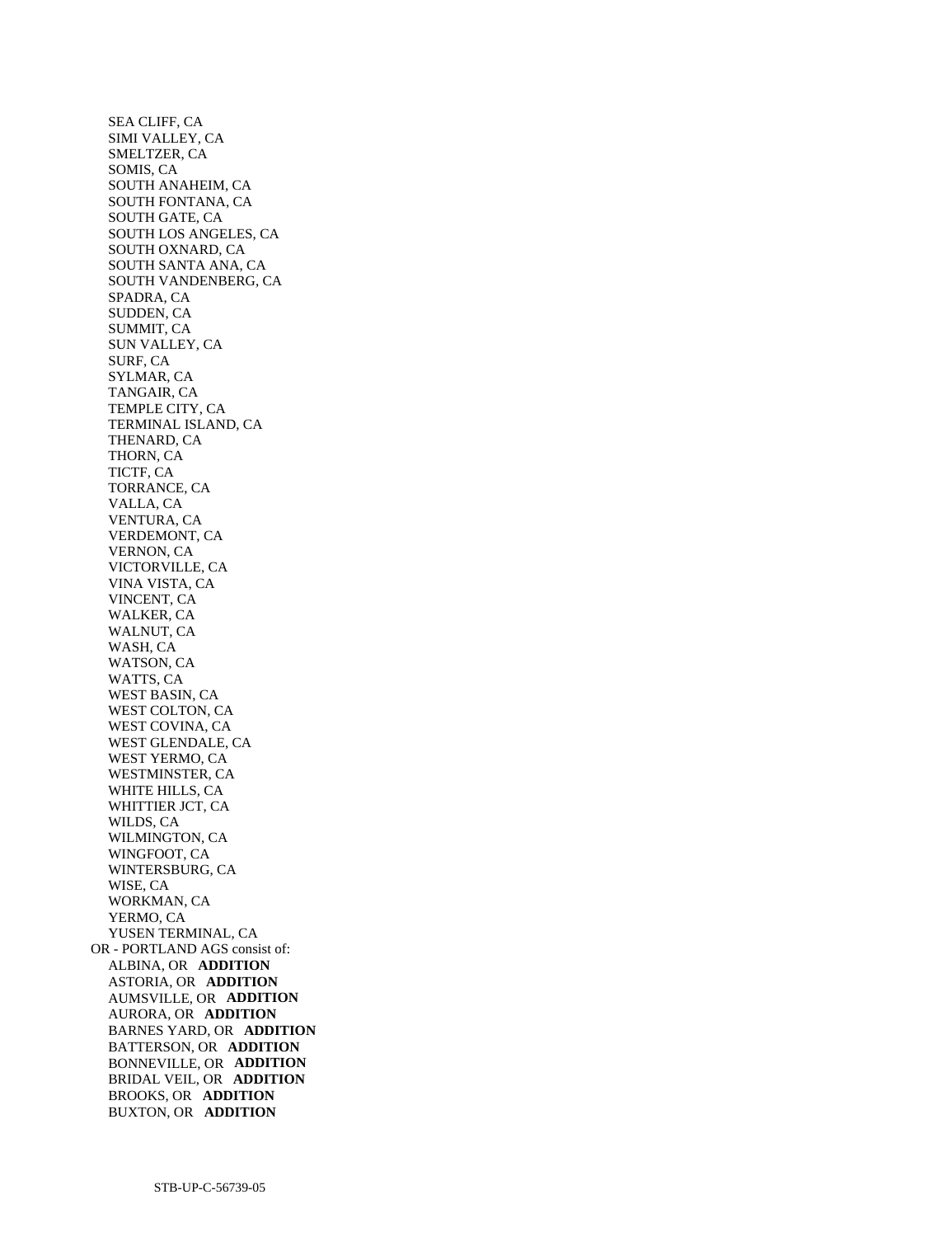CANBY, OR **ADDITION**  CLACKAMAS, OR **ADDITION**  COALCA, OR **ADDITION**  COCHRAN, OR **ADDITION**  DODSON, OR **ADDITION**  EAST MILWAUKIE, OR **ADDITION**  EAST PORTLAND, OR **ADDITION**  FIR, OR **ADDITION**  GARBALDI, OR **ADDITION**  GARIBALDI, OR **ADDITION**  GEER, OR **ADDITION**  GERVAIS, OR **ADDITION**  HEMLOCK, OR **ADDITION**  HITO, OR **ADDITION**  HUBBARD, OR **ADDITION**  KENTON, OR **ADDITION**  LAKE YARD, OR **ADDITION**  LIBERAL, OR **ADDITION**  MILWAUKIE, OR **ADDITION**  MOHLER, OR **ADDITION**  MT ANGEL, OR **ADDITION**  NORTH PORTLAND, OR **ADDITION**  OREGON CITY, OR **ADDITION**  OSWEGO, OR **ADDITION**  PORTLAND, OR PRATUM, OR **ADDITION**  PULP, OR **ADDITION**  RENARD, OR **ADDITION**  RIVER GATE, OR **ADDITION**  ROCKWOOD, OR **ADDITION**  SHAW, OR **ADDITION**  SILVERTON, OR **ADDITION**  ST JOHNS, OR **ADDITION**  STAYTON, OR **ADDITION**  TILLAMOOK, OR **ADDITION**  TROUTDALE, OR **ADDITION**  WARRENTON, OR **ADDITION**  WEST LINN, OR **ADDITION**  WHEELER, OR **ADDITION**  WOODBURN, OR **ADDITION**  AMPERE, WA **ADDITION**  BARBERTON, WA **ADDITION**  BATTLE GROUND, WA **ADDITION**  BRUSH PRAIRIE, WA **ADDITION**  CAMAS, WA **ADDITION**  CASTLE ROCK, WA **ADDITION**  CATHLAMET, WA **ADDITION**  CHELATCHIE, WA **ADDITION**  COLUMBIA JCT, WA **ADDITION**  HEISON, WA **ADDITION**  HOMAN, WA **ADDITION**  KALAMA, WA KELSO, WA **ADDITION**  LONGVIEW, WA OSTRANDER, WA **ADDITION**  RIDGEFIELD, WA **ADDITION**  ROCKY POINT, WA **ADDITION**  RYE JCT, WA **ADDITION**  VANCOUVER, WA **ADDITION**  VANCOUVER JCT, WA **ADDITION**  WASHOUGAL, WA **ADDITION**  WOODLAND, WA **ADDITION**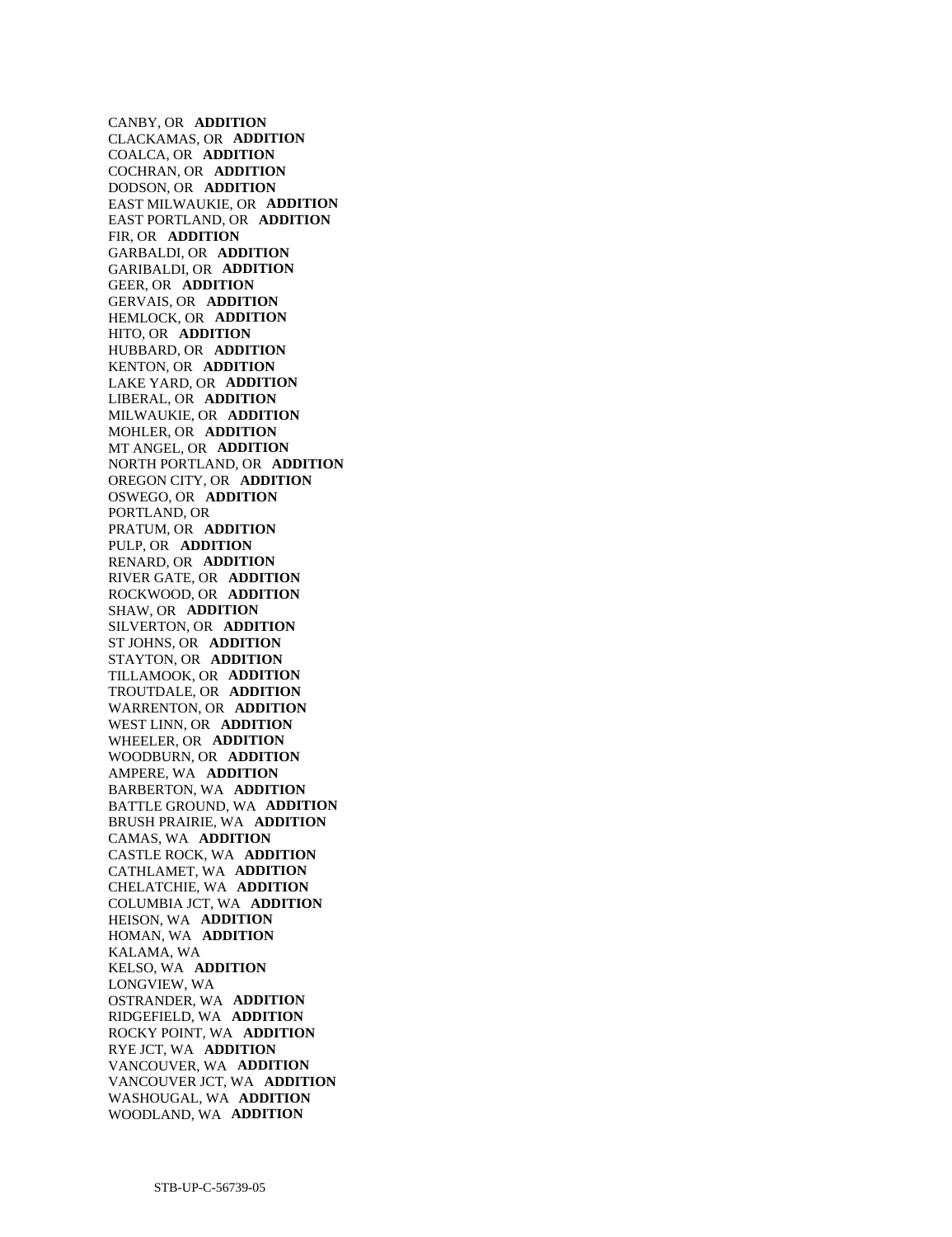YACOLT, WA **ADDITION**  LA - SOUTH AGS consist of: ADDIS, LA ALEXANDRIA, LA ALLEMANIA, LA AMA, LA ANCHORAGE, LA ARMANT, LA AVONDALE, LA AVOYELLES PAR COOP, LA BARMEN, LA BASILE, LA BATCHELOR, LA BATON ROUGE, LA BERWICK, LA BOEUF, LA BOUDREAUX, LA BOUTTE, LA BRIMSTONE, LA BRINGHURST, LA BROOKLAWN, LA BUHLER, LA CADE, LA CAMP BEAUREGARD, LA CHAMBERS, LA CHENEYVILLE, LA CHOCTAW, LA COLUMBI, LA COTTON WAREHOUSE, LA CULLEN, LA DE QUINCY, LA DONALDSONVILLE, LA DUFRESNE, LA EDGARD, LA ELDER, LA ELTON, LA ERWINVILLE, LA ESSEN, LA FENTON, LA FONTENOT, LA FORDOCHE, LA FRANKLIN, LA FRELLSEN, LA FULTON, LA GLENMORA, LA GLYNN, LA GOOD HOPE, LA GORDON, LA GREEN ISLAND, LA GROSSE TETE, LA GUY, LA HAHNVILLE, LA HARBOR, LA HAZELWOOD, LA HELME, LA IOWA, LA IOWA JCT, LA IRENE, LA JENNINGS, LA JOHNSON, LA KELLER, LA KILLONA, LA KINDER, LA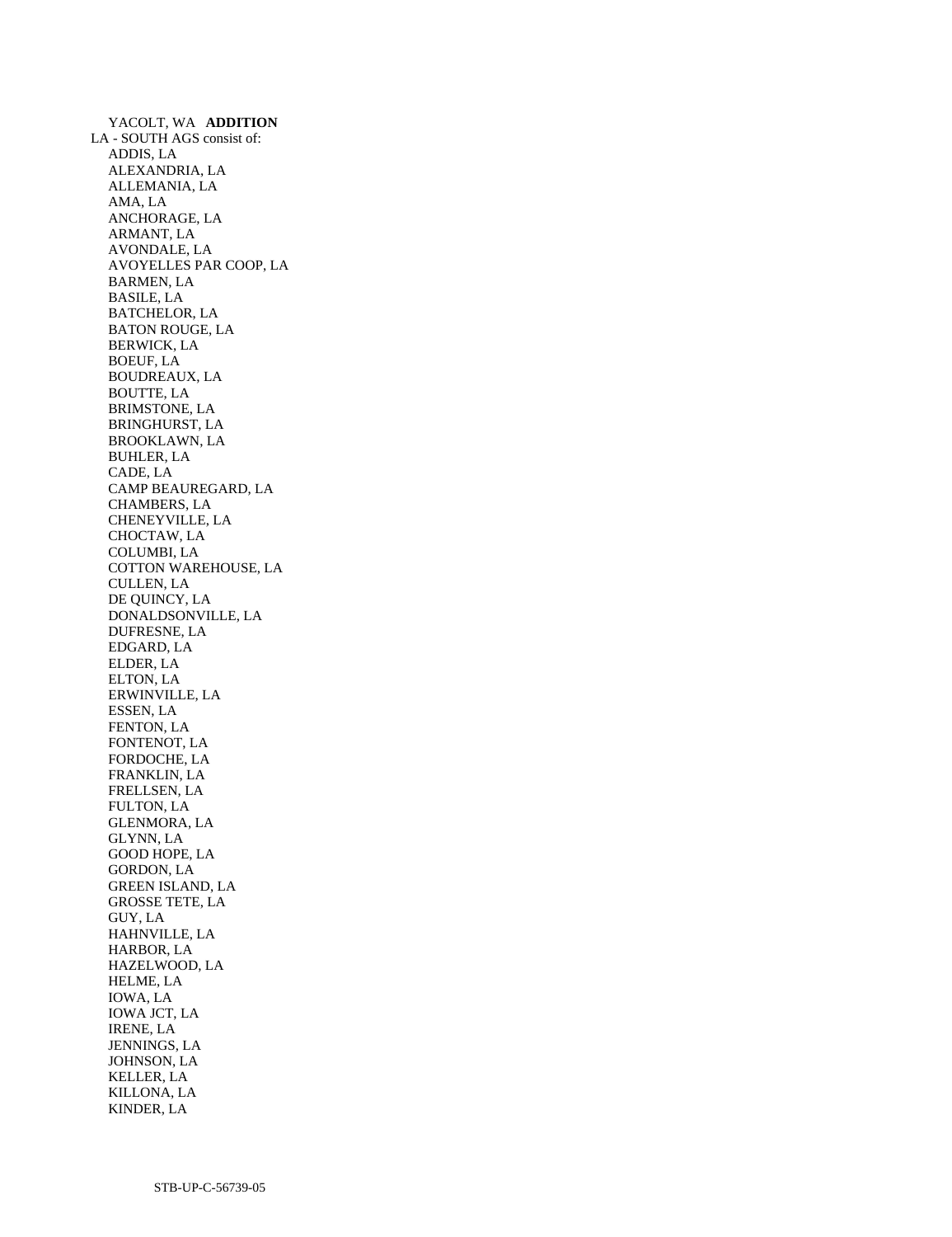KLEINPETER, LA KROTZ SPRINGS, LA LACASSINE, LA LACOUR, LA LAWTELL, LA LE COMPTE, LA LE MOYEN, LA LEGONIER, LA LETTSWORTH, LA LIVONIA, LA LOBDELL, LA LOCKMOOR, LA LULA, LA LULING, LA MALLARD JCT, LA MARINGOUIN, LA MARRERO, LA MARYLAND, LA MARYLAND, LA MCCALL, LA MCELROY, LA MCKNEELEY, LA MCNARY, LA MEEKER, LA MELVILLE, LA MERMENTAU, LA MFC SPUR, LA MIDLAND, LA MORGAN CITY, LA MORGANZA, LA MORRISON, LA MORROW, LA MOSSVILLE, LA NEW ORLEANS, LA NEW ROADS, LA NORTH BATON ROUGE, LA NORTH MARYLAND, LA OAKDALE, LA OBERLIN, LA OLIVIER, LA PALMETTO, LA PARADIS, LA PAWNEE, LA PECAN SPUR, LA PINEVILLE, LA PLAQUEMINE, LA PORT ALLEN, LA PORT BARRE, LA PORT HUDSON, LA POWER HOUSE SPUR, LA RAMOS, LA REEVES, LA RESERVE, LA ROANOKE, LA ROSA, LA ROSE BLUFF, LA SCOTLAND, LA SELLERS, LA SHREWSBURY, LA SMITHFIELD, LA SPRINGHILL, LA ST JAMES, LA STARKS, LA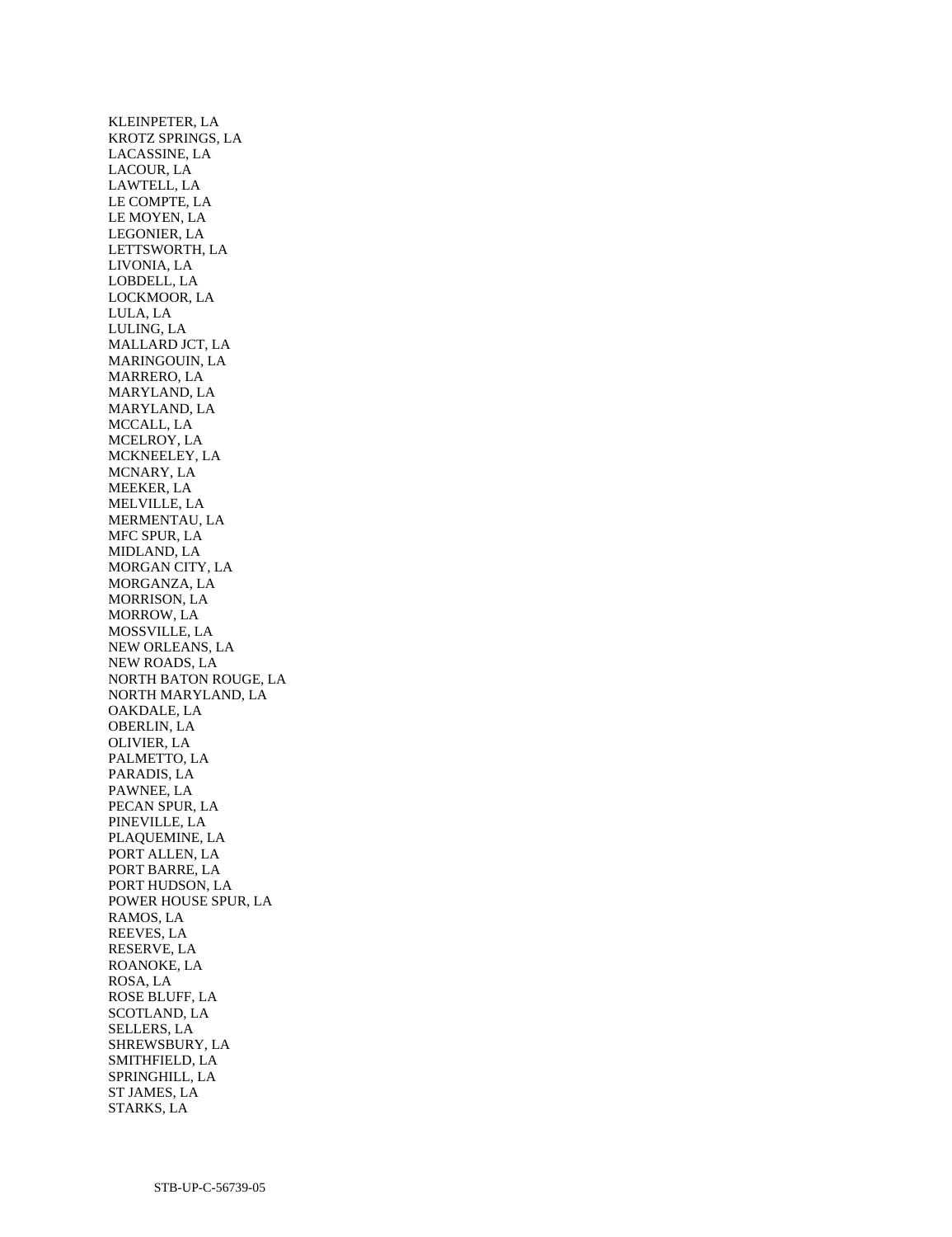SULPHUR, LA TAFT, LA THIBODAU JCT, LA TIOGA, LA UNATEX, LA URSA, LA VACHERIE, LA VALLIER, LA WATERFORD SPUR, LA WEST LAKE, LA WEST LAKE CHARLES, LA WESTWEGO, LA WHITE CASTLE, LA WOODLAWN, LA WOODWORTH, LA ZACARTER, LA ZEE, LA TX - HOUSTON AGS consist of: AB CHANCE, TX ALDINE, TX ALGOA, TX ALLENHURST, TX ALMEDA, TX ALVIN, TX AMELBULK, TX AMELIA, TX AMES, TX ANGLETON, TX ARCOLA, TX ARENAL, TX ARMCO, TX ATRECO, TX AUDREY, TX BANCROFT, TX BARBOURS CUT, TX BASIN YARD, TX BAY CITY, TX BAYPORT, TX BAYTOWN, TX BEAUMONT, TX BENDER, TX BESSMAY, TX BILLPARK, TX BLESSING, TX BOBSHER, TX BOOTH YARD, TX BRAZORIA, TX BROOKSHIRE, TX BUCKEYE, TX CAMP STRAKE, TX CANDLERIDGE, TX CARDIFF, TX CAT SPRING, TX CHAISON, TX CHANNELVIEW, TX CHINA, TX CHOCOLATE BAYOU, TX CLEVELAND, TX CLUTE, TX COADY, TX CONNELL, TX CONROE, TX COTTON CREEK, TX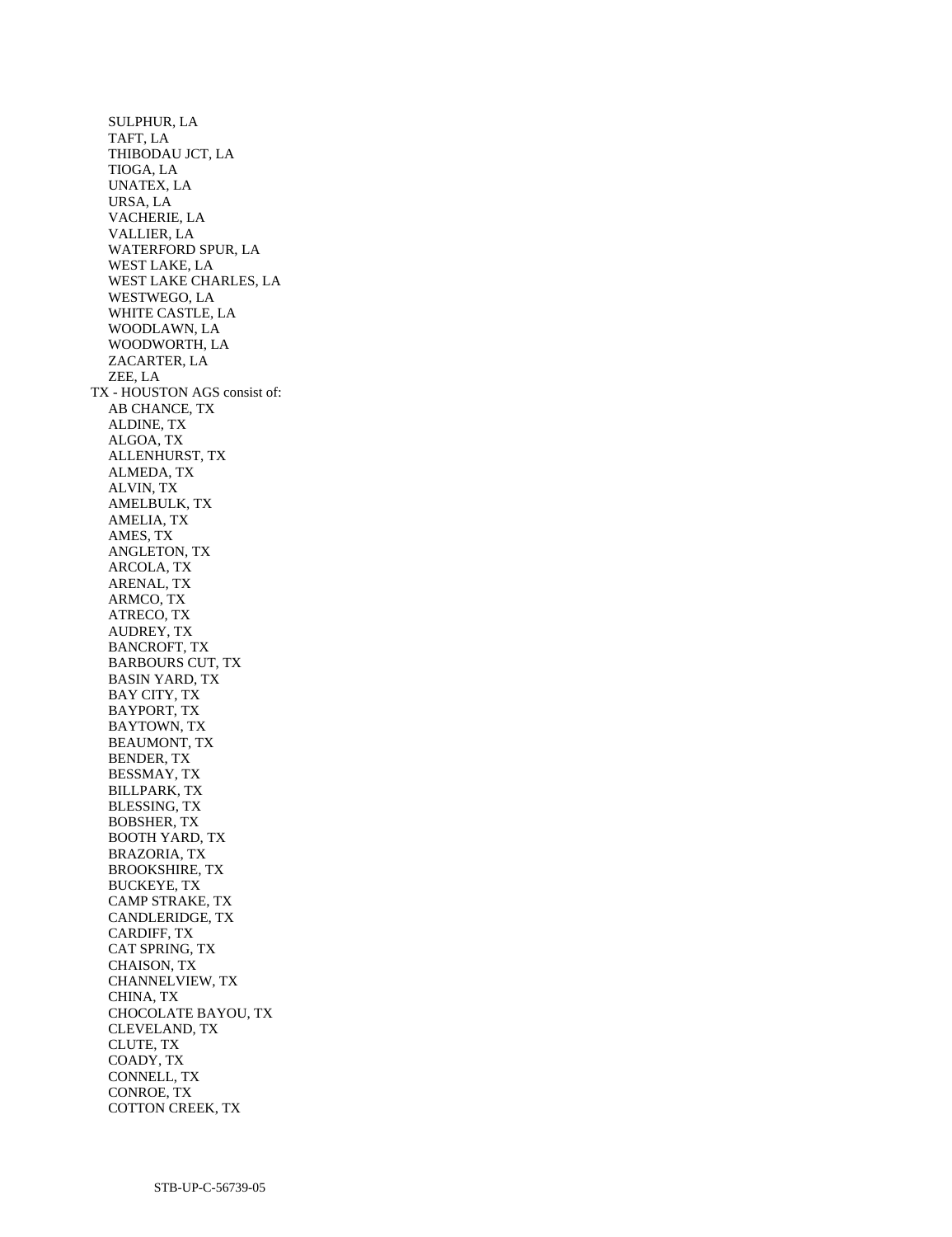CROSBY, TX CYPRESS, TX DANBURY, TX DAWES, TX DAYTON, TX DAYTON STORAGE, TX DEER PARK, TX DEVERS, TX DICKINSON, TX DIXICO, TX DODGE, TX DOWLING, TX DYERSDALE, TX E BAYTOWN STORAGE, TX EAGLE LAKE, TX EAST BAYTOWN, TX EAST BERNARD, TX ELDON, TX ELDON JCT, TX ELIZABETH, TX ELMATON, TX ENGLEWOOD, TX FAIRBANKS, TX FAUNA, TX FELICIA, TX FERN, TX FONDREN, TX FORMOSA, TX FRANCIS, TX FREEPORT, TX FRESNO, TX GALENA PARK, TX GALVESTON, TX GENOA, TX GISH, TX GOODRICH, TX GRAYBURG, TX GROVES, TX GUFFEY, TX HARDIN, TX HARDY, TX HASTINGS, TX HEACKER, TX HEMPSTEAD, TX HIGHLANDS, TX HOCKLEY, TX HOSKINS JCT, TX HOUSTON, TX HUFFMAN, TX **ADDITION**  HUFSMITH, TX HULL, TX HUMBLE, TX IGLOO SPUR, TX JETERO, TX JOYCE, TX KATY, TX KENEFICK, TX KILOWATT, TX KORF, TX LA MARQUE, TX LA PORTE, TX LA WARD, TX LAPACIFIC, TX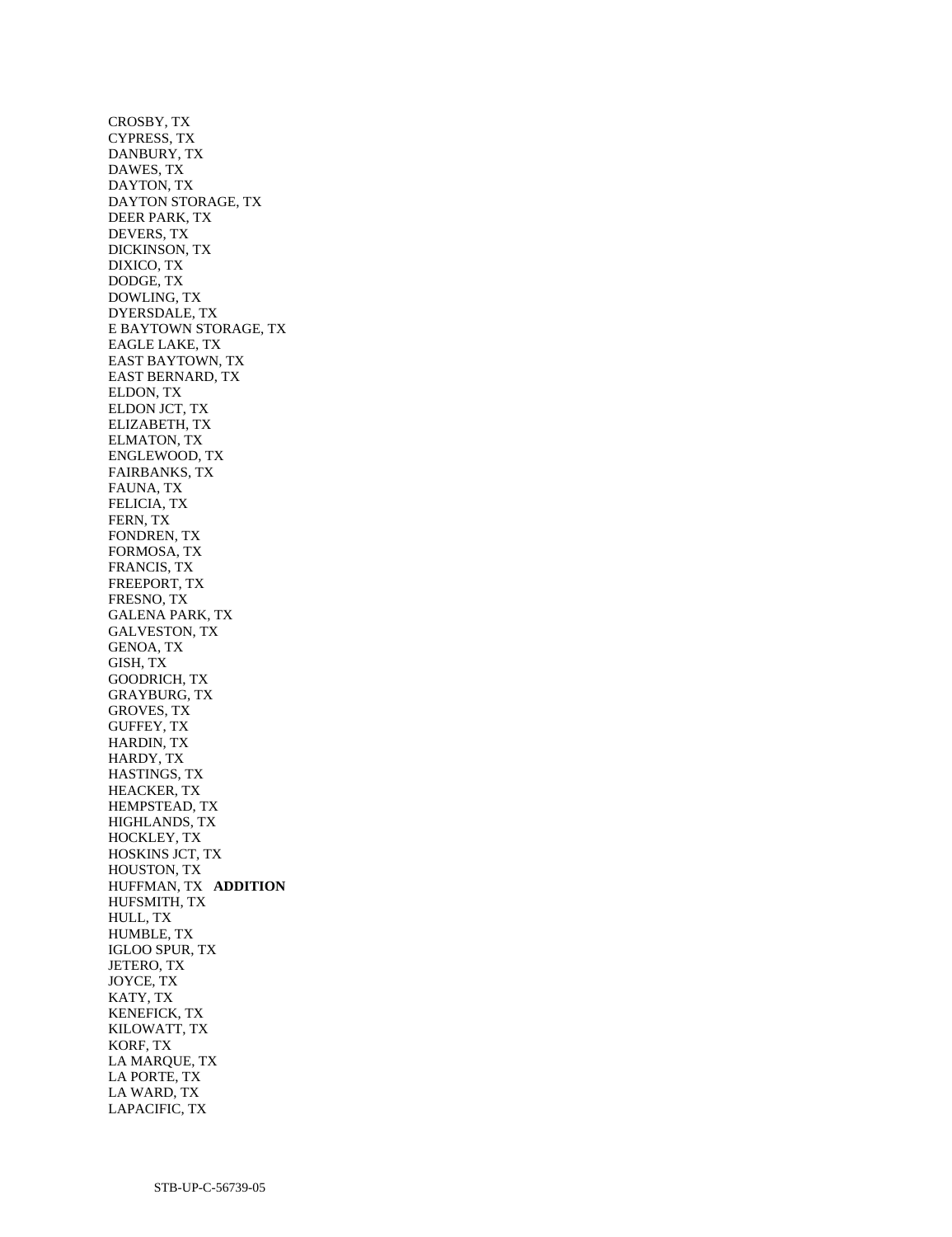LEAGUE CITY, TX LIBERTY, TX LISSIE, TX LIVERPOOL, TX LIVINGSTON, TX LOCKWOOD, TX LOIS, TX MAGNOLIA, TX MANTU, TX MARKET ST YARD, TX MARTHA, TX MCDONOUGH, TX MCHATTIE, TX MEDIO, TX MELENDY, TX MIMS, TX MISSOURI CITY, TX MONT BELVIEU, TX MYKAWA, TX NADEAU, TX NEDERLAND, TX NEW WAVERLY, TX NOME, TX OLCOTT, TX OLD OCEAN, TX ORANGE, TX PASADENA, TX PEARLAND, TX PEDECO, TX PEVETO, TX PHELPS, TX PIERCE JCT, TX PINEHURST, TX PORT ACRES, TX PORT ARTHUR, TX PORT NECHES, TX **ADDITION**  PRAIRIE VIEW, TX RAMSEY, TX RAYWOOD, TX RESCAR, TX RICHMOND, TX ROSENBERG, TX RULIFF, TX SALT MINE SPUR, TX SAN JACINTO, TX SAN LEON, TX SANDUNE, TX SCHINDLER, TX SEABROOK, TX SEALY, TX SHELDON, TX SINCO, TX SKULL CREEK, TX SMITHERS LAKE, TX SMITHS BLUFF, TX SOUTH BAY CITY, TX SPENCE, TX SPINDLETOP, TX SPLENDORA, TX SPRING, TX STAFFORD, TX STALLINGS, TX STEELTOWN, TX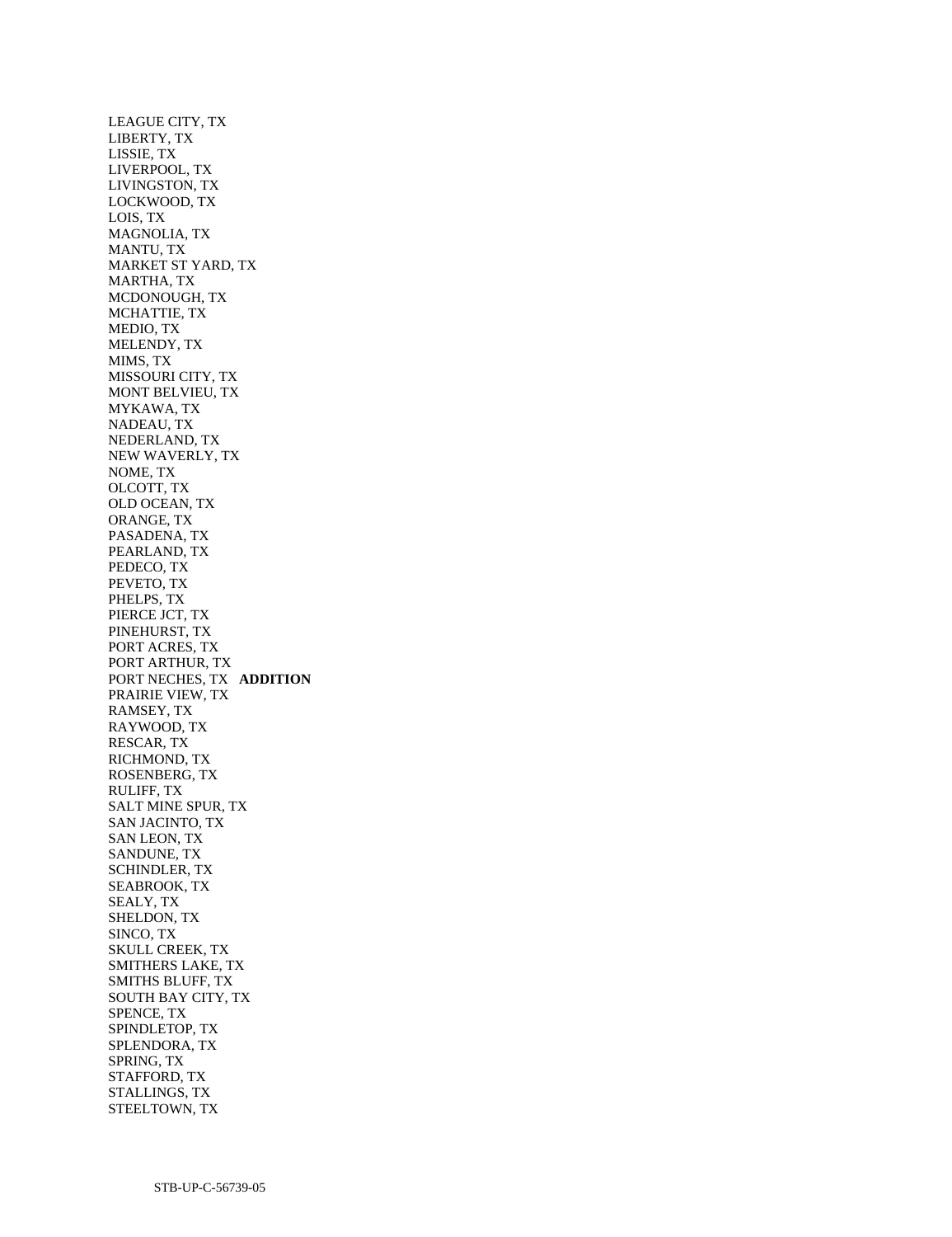STELLA, TX STRANG, TX SUGAR LAND, TX SWEENY, TX TAMINA, TX TEXAS CITY, TX TEXAS CITY JCT, TX TOWNLEY, TX VIDOR, TX VIRGINIA POINT, TX VITERBO, TX WALLER, TX WEBSTER, TX WEST JUNCTION, TX WEST PORT ARTHUR, TX WESTFIELD, TX WILLIAMS, TX WILLIS, TX WORKMAN, TX ZUMMO, TX TX - CORPUS CHRISTI AGS consist of: AGUA DULCE, TX AGUILARES, TX ALICE, TX ALOE, TX ARANSAS PASS, TX ARMSTRONG, TX BANQUETE, TX BENAVIDES, TX BERRY, TX BISHOP, TX BLOOMINGTON, TX BRUNI, TX CAESAR, TX CALALLEN, TX CARR, TX CHEMCEL, TX CHIPLEY, TX CLARKWOOD, TX COLETO CREEK, TX CORPUS CHRISTI, TX CRANELL, TX DA COSTA, TX DERNAL, TX DRISCOLL, TX EDROY, TX EWELDER, TX FLOUR BLUFF, TX FLOUR BLUFF JCT, TX GEORGE WEST, TX GREEN LAKE, TX GREGORY, TX GRETA, TX GUADALUPE, TX HEBBRONVILLE, TX HEYSER, TX INGLESIDE, TX KEERAN, TX KILLAM, TX KINGSVILLE, TX KOSMOS, TX LOLITA, TX LON HILL, TX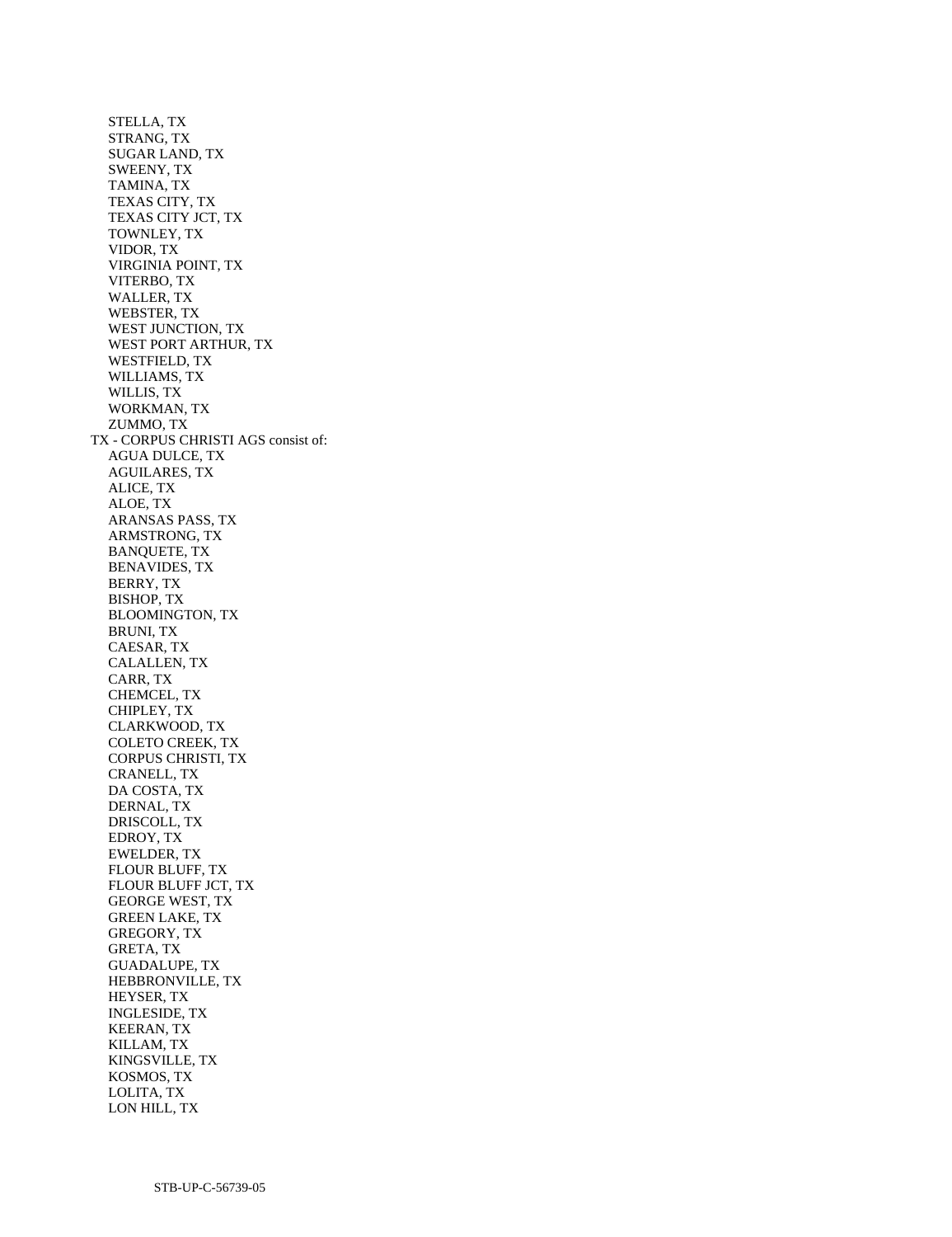LONG MOTT, TX MATHIS, TX MCFADDIN, TX MIRANDO CITY, TX NORIAS, TX NORTH SEADRIFT, TX NUECES, TX ODEM, TX PLACEDO, TX POINT COMFORT, TX PORT LAVACA, TX PORTILLA, TX REALITOS, TX REDFISH, TX REFUGIO, TX RICARDO, TX RIVIERA, TX ROBSTOWN, TX SAN DIEGO, TX SARITA, TX SHILAH, TX SINTON, TX SUNNILAND, TX TAFT, TX THREE RIVERS, TX TURCOTTE, TX VANDERBILT, TX VICTORIA, TX VIOLA, TX WOODSBORO, TX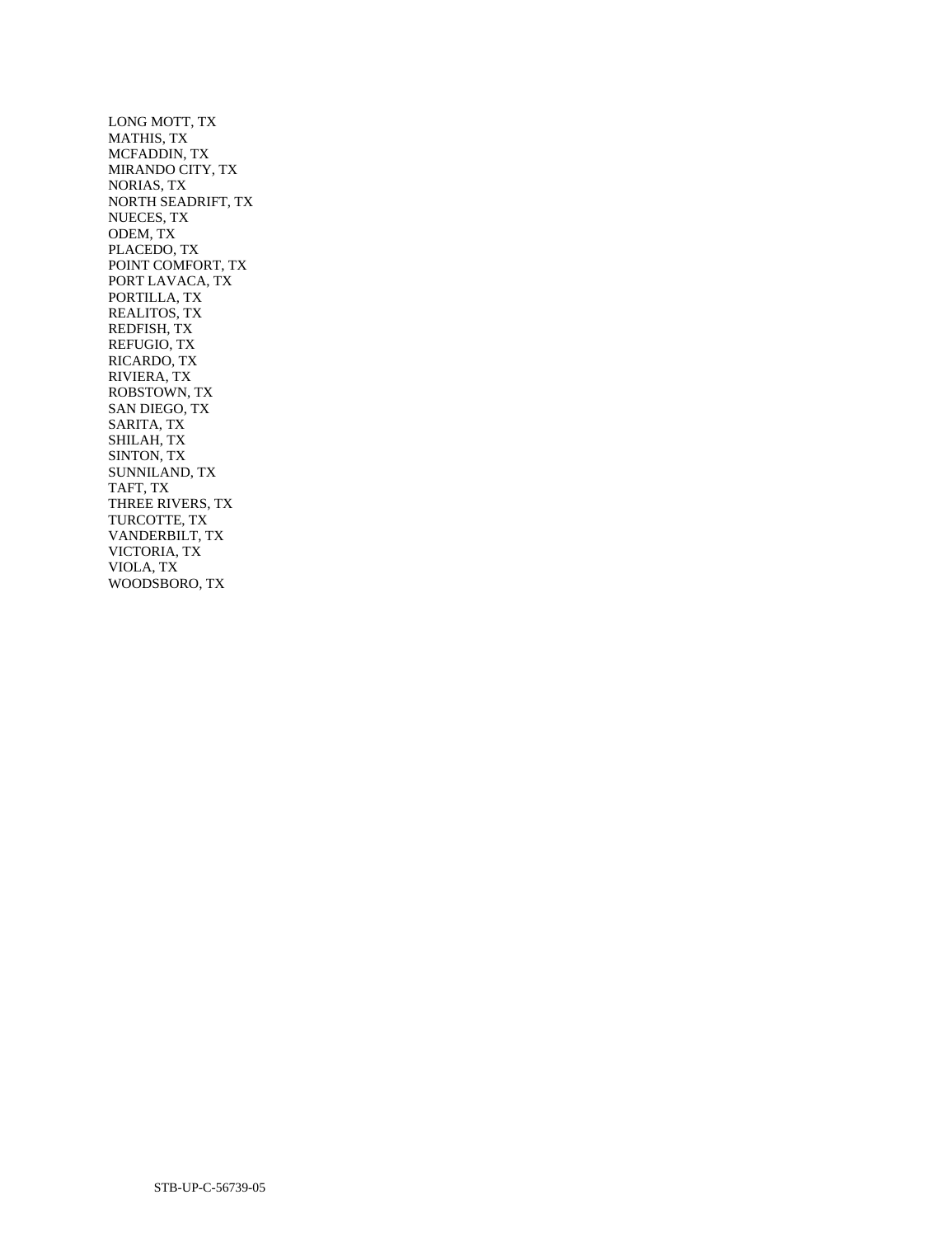

STB-UP-C-56752-10

# **UNION PACIFIC RAILROAD COMPANY**

# **AMENDED CONTRACT SUMMARY**

**Issued:**  January 21, 2022

**Effective:** October 1, 2021

**Issued by:**  Rosa M. La Puente-Flowers Lead Price Applications 1400 Douglas Street Mail Stop 1340 OMAHA, NEBRASKA 68179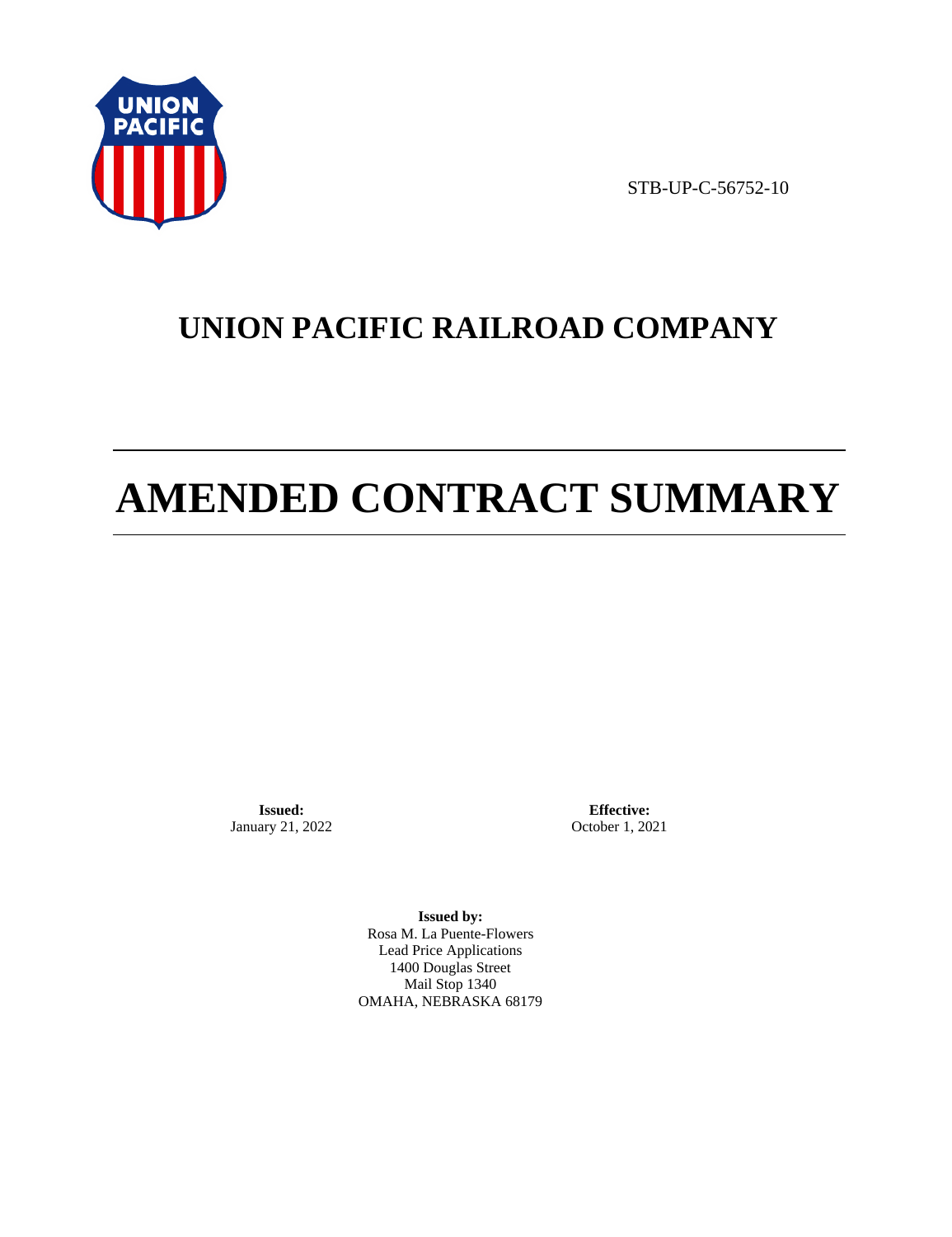### **PARTICIPATING CARRIERS:**

 UNION PACIFIC RAILROAD COMPANY 1400 Douglas St. Omaha, NE 68179

#### **COMMODITY:**

 Corn Exc.Popcorn See 01152 Soybeans (Soya Beans) Wheat Exc.Buckwheat See 01139 **ADDITION** 

### **SHIPPER:**

CARGILL INC

#### **ORIGIN(S):**

 APPROVED SHUTTLE ORIGINS (See Exhibit Definition) NON IL ORIGINS (See Exhibit Definition) SAVAGE, MN CB/ATCH/TOPEKA (See Exhibit Definition) State of Illinois. (see Exhibit Definition) **ADDITION** 

#### **DESTINATION(S):**

 CHICALOTE/ENCARNACION/SAN JUAN DE LOS LAGOS (See Exhibit Definition) CELAYA, GJ GOMEZ PALACIO/TORREON/VINEDO (See Exhibit Definition) VIBORILLAS, QA ALL UP GRAIN SHUTTLE POINTS (See Exhibit Definition) ALL UP MINUS FAMOSO, CA (See Exhibit Definition) PENJAMO/GUAD/LA JUNTA/LA BARCA/PATTI (See Exhibit Definition) MEX CITY (See Exhibit Definition) WESTERN MEX (See Exhibit Definition) HERMOSILLO (See Exhibit Definition) CIUDAD OBREGON, SO **ADDITION** 

#### **PORT(S):**

Not Applicable

#### **DURATION:**

 Effective Date: October 1, 2017 Amendment Effective Date: October 1, 2021 **ADDITION**  Expiration Date: September 30, 2022 **EXTENSION** 

#### **RAIL CAR DATA:**

No cars dedicated to service under this Contract. Cars are provided on a common carrier basis only.

#### **RATES & CHARGES:**

Not applicable

### **VOLUME:**

 Minimum shipment of 92 carloads. Multiple Car Shipments Single Car Shipments **DELETION** 

#### **SPECIAL FEATURES:**

Not applicable

#### **SPECIAL NOTICE:**

Not applicable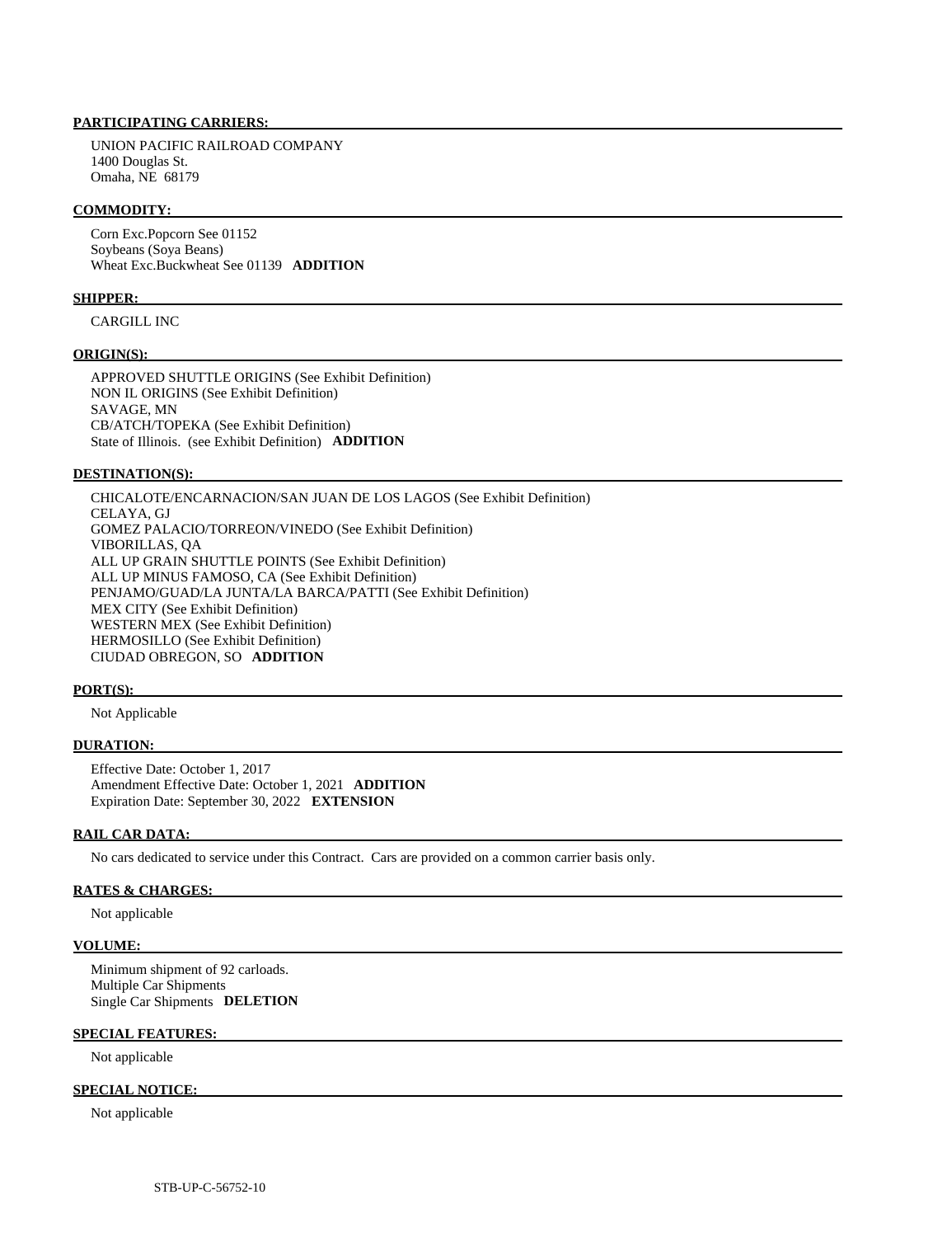## **EXHIBIT DEFINITIONS:**

 APPROVED SHUTTLE ORIGINS consist of: BYERS, CO CHEYENNE WELLS, CO ALBERT CITY, IA ALTON, IA ASHTON, IA AVON, IA BELMOND, IA BRADFORD, IA BURT, IA CHAPIN, IA CLARE, IA CLARION, IA COUNCIL BLUFFS, IA DOWS, IA EMMETSBURG, IA FARNHAMVILLE, IA GARDEN CITY, IA GOWRIE, IA GRUVER, IA HANCOCK, IA HARTLEY, IA HAVELOCK, IA HINTON, IA JEFFERSON, IA JOICE, IA JORDAN, IA MALLARD, IA MARATHON, IA NEVADA, IA NORTHWOOD, IA PICKERING, IA RAKE, IA RALSTON, IA ROELYN, IA ROLFE, IA SLOAN, IA SUPERIOR, IA VINCENT, IA WEST BEND, IA BLISS, ID ALLEN, IL BLOOMINGTON, IL ELKHART, IL HARVARD, IL PONTIAC, IL ROYAL, IL SOUTH BELOIT, IL STERLING, IL TUSCOLA, IL ABILENE, KS ATCHISON, KS CANTON, KS COLBY, KS DOWNS, KS FRANKFORT, KS GLEN ELDER, KS GREAT BEND, KS HANOVER, KS HAVILAND, KS HUTCHINSON, KS KANSAS CITY, KS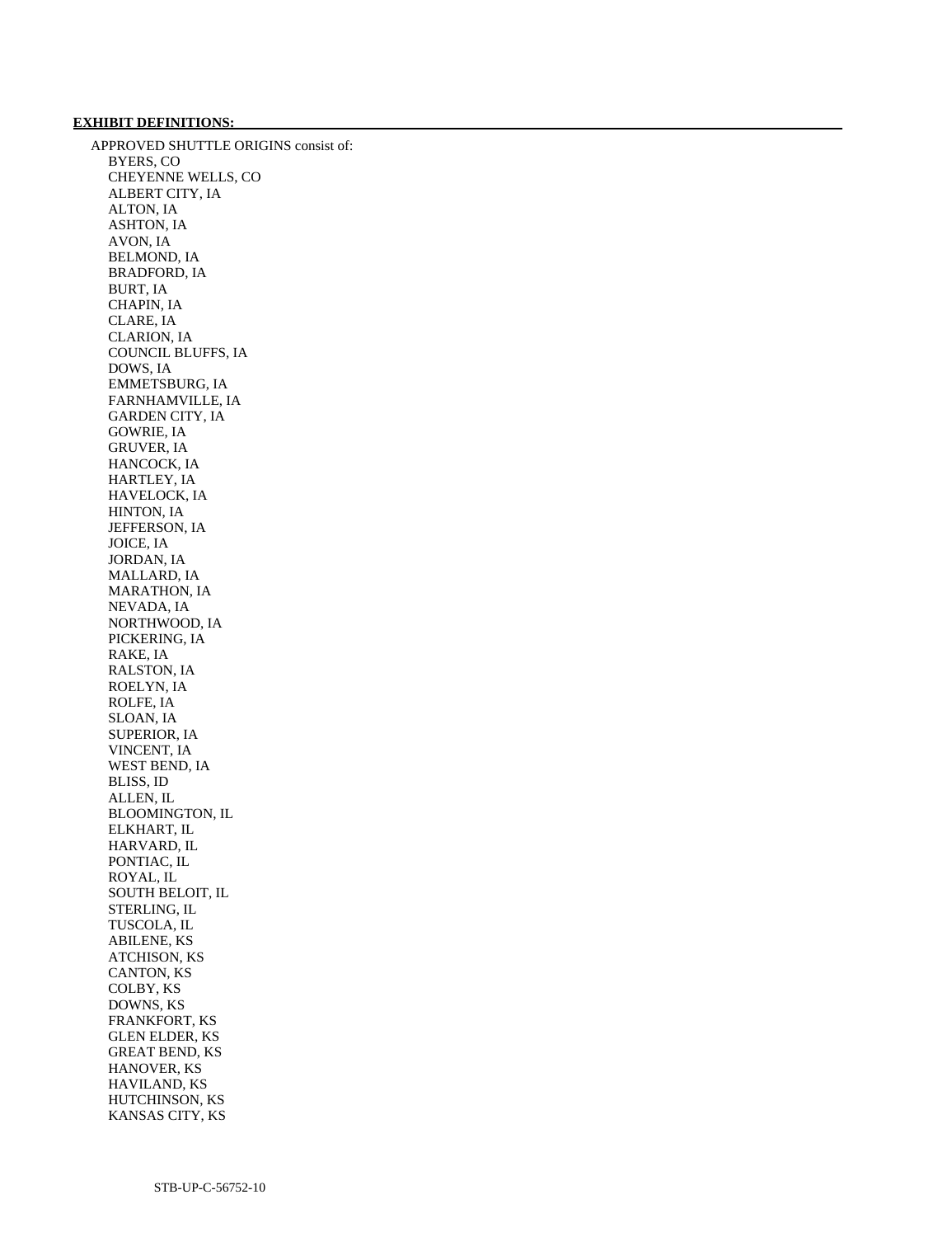LIBERAL, KS NEW CAMBRIA, KS OGALLAH, KS PLAINS, KS PRATT, KS SALINA, KS SHARON SPRINGS, KS TOPEKA, KS WAKEENEY, KS WICHITA, KS APPLETON, MN BREWSTER, MN BROWNTON, MN BUFFALO LAKE, MN DANUBE, MN DELAVAN, MN DULUTH, MN FAIRMONT, MN HERON LAKE, MN HOPE, MN LAMBERTON, MN MADELIA, MN MARNA, MN MILOMA, MN MONTEVIDEO, MN MOUNTAIN LAKE, MN NEW ULM, MN RANDOLPH, MN SAVAGE, MN SPRINGFIELD, MN ST JAMES, MN WALNUT GROVE, MN WELCOME, MN ADRIAN, MO ESSEX, MO SANDSTONE, MO ST JOSEPH, MO ALBION, NE BRAINARD, NE BROWNSON, NE CARLETON, NE CHAPPELL, NE COZAD, NE ELM CREEK, NE ENOLA, NE FREMONT, NE GIBBON, NE GOTHENBURG, NE GRAND ISLAND, NE HASTINGS, NE HAYLAND, NE JANSEN, NE KEARNEY, NE KIMBALL, NE LEXINGTON, NE LINCOLN, NE MEAD, NE MONROE, NE NEBRASKA CITY, NE NORTH BEND, NE NORTH PLATTE, NE ORD, NE OVERTON, NE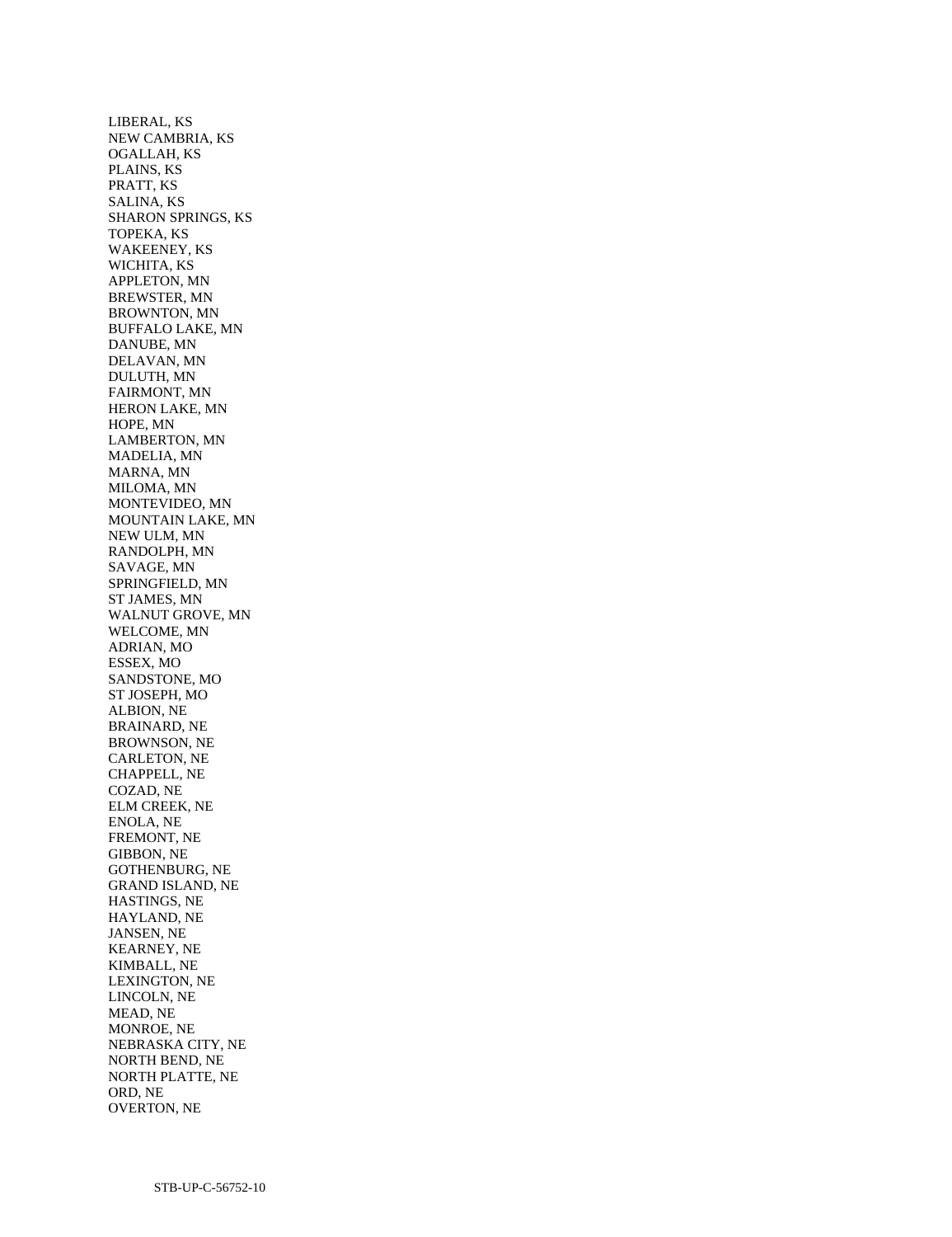PLYMOUTH, NE POLK, NE SCHAFER, NE SEDAN, NE SHELBY, NE SHELTON, NE ST EDWARD, NE STROMSBURG, NE SUPERIOR, NE SYRACUSE, NE THUMEL, NE WOOD RIVER, NE YANKA, NE KINGFISHER, OK MEDFORD, OK OPTIMA, OK AMARILLO, TX AVALON, WI EVANSVILLE, WI SUPERIOR, WI NON IL ORIGINS consist of: All railpoints in the state of Iowa as published in OPSL 6000-Series. All railpoints in the state of Kansas as published in OPSL 6000-Series. All railpoints in the state of Minnesota as published in OPSL 6000-Series. All railpoints in the state of Missouri as published in OPSL 6000-Series. All railpoints in the state of Nebraska as published in OPSL 6000-Series. CB/ATCH/TOPEKA consist of: COUNCIL BLUFFS, IA ATCHISON, KS TOPEKA, KS All railpoints in the state of Illinois as published in OPSL 6000-Series. CHICALOTE/ENCARNACION/SAN JUAN DE LOS LAGOS consist of: CHICALOTE, AG ENCARNACION, JA SAN JUAN DE LOS LAG, JA GOMEZ PALACIO/TORREON/VINEDO consist of: TORREON, CU GOMEZ PALACIO, DG VINEDO, DG ALL UP GRAIN SHUTTLE POINTS consist of: All railpoints in the state of Aguascalientes as published in OPSL 6000-Series. All railpoints in the state of Arkansas as published in OPSL 6000-Series. All railpoints in the state of Arizona as published in OPSL 6000-Series. All railpoints in the state of California as published in OPSL 6000-Series. All railpoints in the state of Chihuahua as published in OPSL 6000-Series. All railpoints in the state of Colorado as published in OPSL 6000-Series. All railpoints in the state of Coahuila as published in OPSL 6000-Series. All railpoints in the state of Durango as published in OPSL 6000-Series. All railpoints in the state of Estado de Mexico as published in OPSL 6000-Series. All railpoints in the state of Guanajuato as published in OPSL 6000-Series. All railpoints in the state of Iowa as published in OPSL 6000-Series. All railpoints in the state of Idaho as published in OPSL 6000-Series. All railpoints in the state of Illinois as published in OPSL 6000-Series. All railpoints in the state of Jalisco as published in OPSL 6000-Series. All railpoints in the state of Kansas as published in OPSL 6000-Series. All railpoints in the state of Louisiana as published in OPSL 6000-Series. All railpoints in the state of Michoacan as published in OPSL 6000-Series. All railpoints in the state of Minnesota as published in OPSL 6000-Series. All railpoints in the state of Missouri as published in OPSL 6000-Series. All railpoints in the state of Montana as published in OPSL 6000-Series. All railpoints in the state of Nebraska as published in OPSL 6000-Series. All railpoints in the state of Nuevo Leon as published in OPSL 6000-Series. All railpoints in the state of New Mexico as published in OPSL 6000-Series.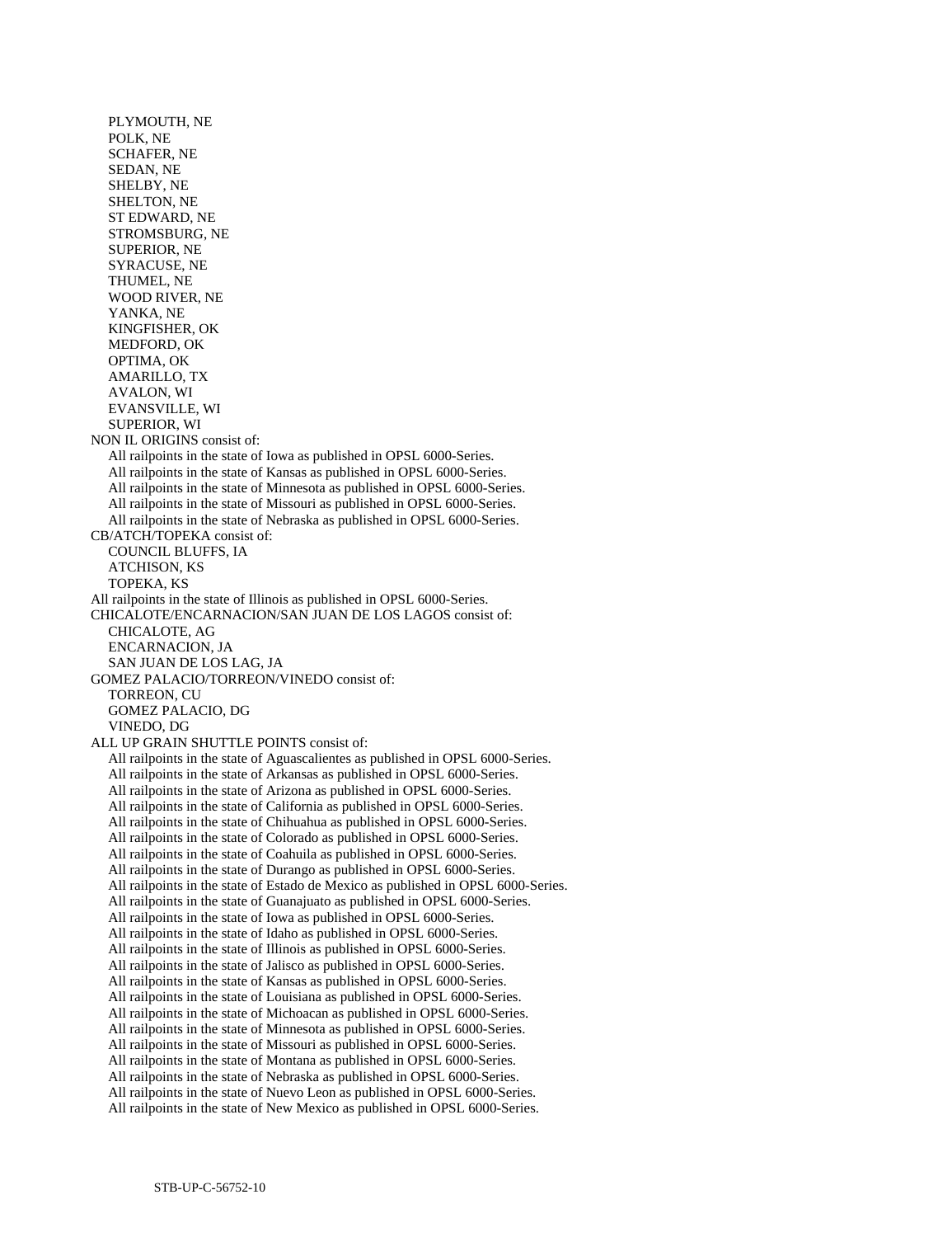All railpoints in the state of Nevada as published in OPSL 6000-Series. All railpoints in the state of Oklahoma as published in OPSL 6000-Series. All railpoints in the state of Oregon as published in OPSL 6000-Series. All railpoints in the state of Queretaro as published in OPSL 6000-Series. All railpoints in the state of San Luis Potosi as published in OPSL 6000-Series. All railpoints in the state of Tennessee as published in OPSL 6000-Series. All railpoints in the state of Texas as published in OPSL 6000-Series. All railpoints in the state of Utah as published in OPSL 6000-Series. All railpoints in the state of Washington as published in OPSL 6000-Series. All railpoints in the state of Wisconsin as published in OPSL 6000-Series. All railpoints in the state of Wyoming as published in OPSL 6000-Series. ALL UP MINUS FAMOSO, CA consist of: All railpoints in the state of Aguascalientes as published in OPSL 6000-Series. All railpoints in the state of Alabama as published in OPSL 6000-Series. All railpoints in the state of Arkansas as published in OPSL 6000-Series. All railpoints in the state of Arizona as published in OPSL 6000-Series. All railpoints in the state of California as published in OPSL 6000-Series. All railpoints in the state of Chihuahua as published in OPSL 6000-Series. All railpoints in the state of Colorado as published in OPSL 6000-Series. All railpoints in the state of Connecticut as published in OPSL 6000-Series. All railpoints in the state of Coahuila as published in OPSL 6000-Series. All railpoints in the state of Delaware as published in OPSL 6000-Series. All railpoints in the state of Durango as published in OPSL 6000-Series. All railpoints in the state of Estado de Mexico as published in OPSL 6000-Series. All railpoints in the state of Florida as published in OPSL 6000-Series. All railpoints in the state of Georgia as published in OPSL 6000-Series. All railpoints in the state of Guanajuato as published in OPSL 6000-Series. All railpoints in the state of Hidalgo as published in OPSL 6000-Series. All railpoints in the state of Iowa as published in OPSL 6000-Series. All railpoints in the state of Idaho as published in OPSL 6000-Series. All railpoints in the state of Illinois as published in OPSL 6000-Series. All railpoints in the state of Indiana as published in OPSL 6000-Series. All railpoints in the state of Jalisco as published in OPSL 6000-Series. All railpoints in the state of Kansas as published in OPSL 6000-Series. All railpoints in the state of Kentucky as published in OPSL 6000-Series. All railpoints in the state of Louisiana as published in OPSL 6000-Series. All railpoints in the state of Massachusets as published in OPSL 6000-Series. All railpoints in the state of Maryland as published in OPSL 6000-Series. All railpoints in the state of Maine as published in OPSL 6000-Series. All railpoints in the state of Michoacan as published in OPSL 6000-Series. All railpoints in the state of Michigan as published in OPSL 6000-Series. All railpoints in the state of Minnesota as published in OPSL 6000-Series. All railpoints in the state of Missouri as published in OPSL 6000-Series. All railpoints in the state of Mississippi as published in OPSL 6000-Series. All railpoints in the state of Montana as published in OPSL 6000-Series. All railpoints in the state of North Carolina as published in OPSL 6000-Series. All railpoints in the state of North Dakota as published in OPSL 6000-Series. All railpoints in the state of Nebraska as published in OPSL 6000-Series. All railpoints in the state of New Hampshire as published in OPSL 6000-Series. All railpoints in the state of New Jersey as published in OPSL 6000-Series. All railpoints in the state of Nuevo Leon as published in OPSL 6000-Series. All railpoints in the state of New Mexico as published in OPSL 6000-Series. All railpoints in the state of Nevada as published in OPSL 6000-Series. All railpoints in the state of New York as published in OPSL 6000-Series. All railpoints in the state of Ohio as published in OPSL 6000-Series. All railpoints in the state of Oklahoma as published in OPSL 6000-Series. All railpoints in the state of Oregon as published in OPSL 6000-Series. All railpoints in the state of Pennsylvania as published in OPSL 6000-Series. All railpoints in the state of Queretaro as published in OPSL 6000-Series. All railpoints in the state of Rhode Island as published in OPSL 6000-Series. All railpoints in the state of South Carolina as published in OPSL 6000-Series. All railpoints in the state of South Dakota as published in OPSL 6000-Series. All railpoints in the state of Sinaloa as published in OPSL 6000-Series.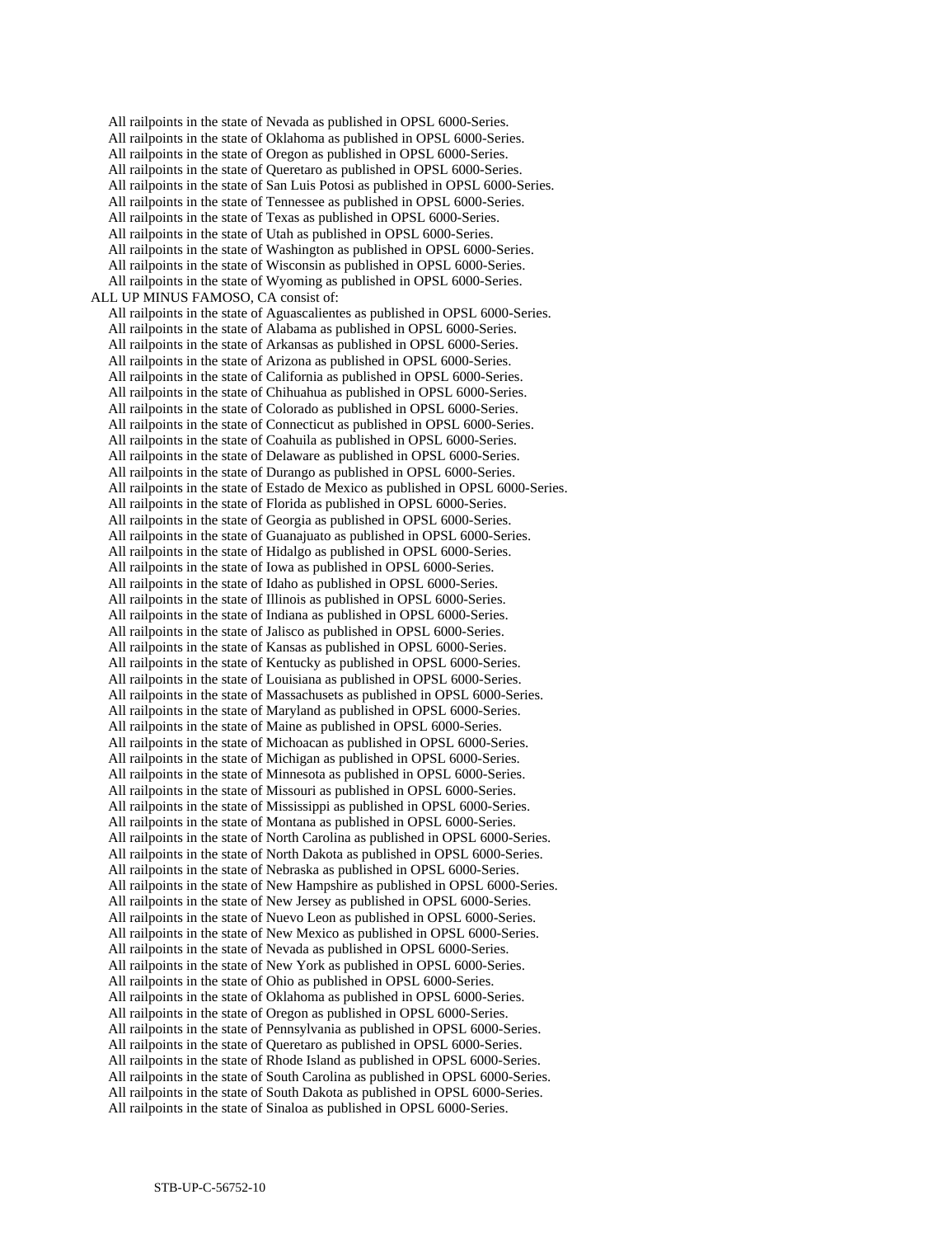All railpoints in the state of San Luis Potosi as published in OPSL 6000-Series. All railpoints in the state of Sonora as published in OPSL 6000-Series. All railpoints in the state of Tamaulipas as published in OPSL 6000-Series. All railpoints in the state of Tennessee as published in OPSL 6000-Series. All railpoints in the state of Texas as published in OPSL 6000-Series. All railpoints in the state of Utah as published in OPSL 6000-Series. All railpoints in the state of Virginia as published in OPSL 6000-Series. All railpoints in the state of Vermont as published in OPSL 6000-Series. All railpoints in the state of Washington as published in OPSL 6000-Series. All railpoints in the state of Wisconsin as published in OPSL 6000-Series. All railpoints in the state of West Virginia as published in OPSL 6000-Series. All railpoints in the state of Wyoming as published in OPSL 6000-Series. FAMOSO, CA PENJAMO/GUAD/LA JUNTA/LA BARCA/PATTI consist of: PENJAMO, GJ GUADALAJARA, JA LA BARCA, JA LA JUNTA, JA PATTI, MH MEX CITY consist of: JULIA, DF **ADDITION**  PANTACO, DF **ADDITION**  CUAUTITLAN, EM **ADDITION**  TLALNEPANTLA, EM **ADDITION**  TULTEPEC, EM **ADDITION**  WESTERN MEX consist of: CIUDAD INDUSTRIAL, SO **ADDITION**  CIUDAD OBREGON, SO **ADDITION**  HERMOSILLO, SO **ADDITION**  HERMOSILLO consist of: CIUDAD INDUSTRIAL, SO **ADDITION**  HERMOSILLO, SO **ADDITION**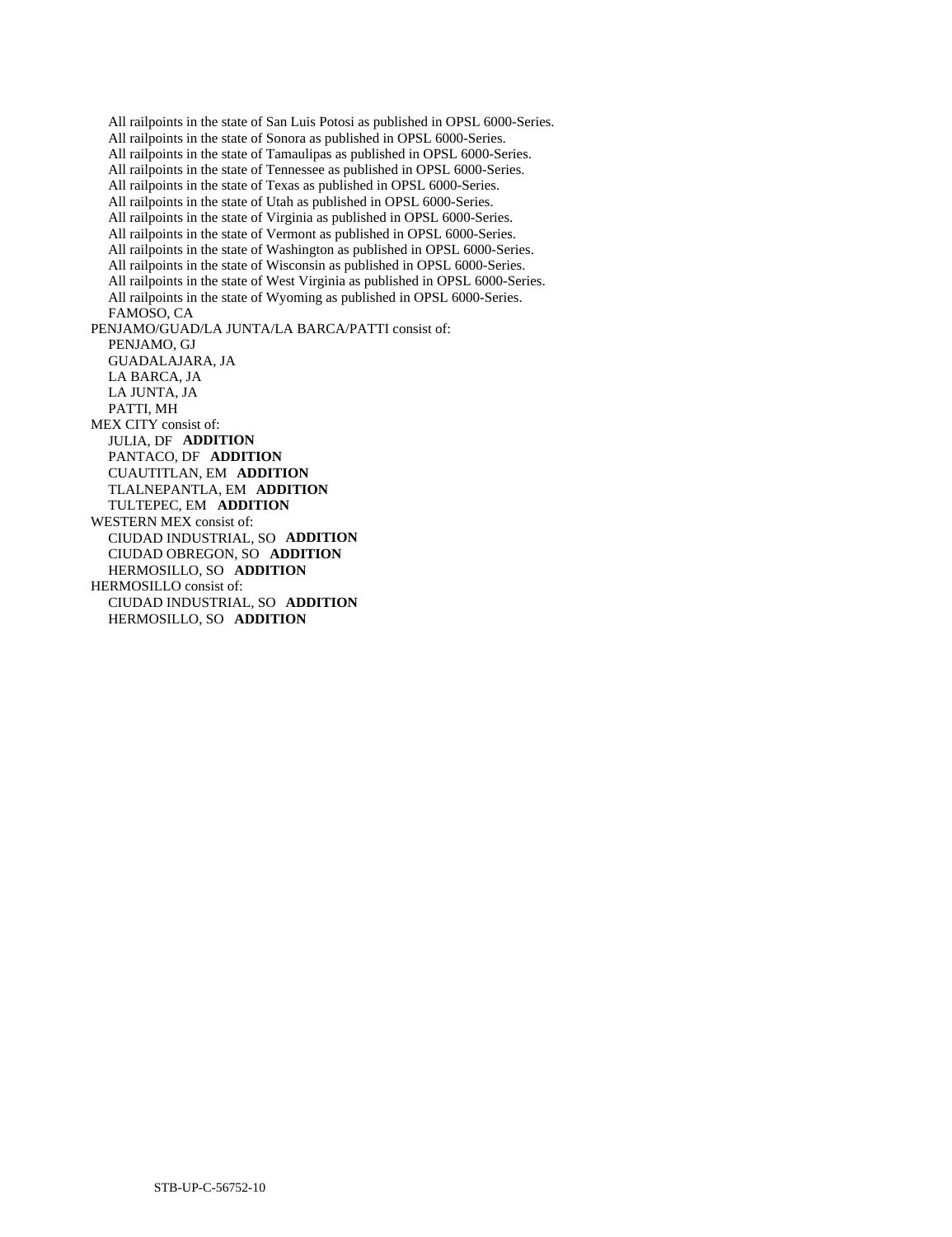

STB-UP-C-57321.003-14

# **UNION PACIFIC RAILROAD COMPANY**

# **AMENDED CONTRACT SUMMARY**

**Issued:**  January 19, 2022

**Effective:** September 1, 2021

**Issued by:**  Rosa M. La Puente-Flowers Lead Price Applications 1400 Douglas Street Mail Stop 1340 OMAHA, NEBRASKA 68179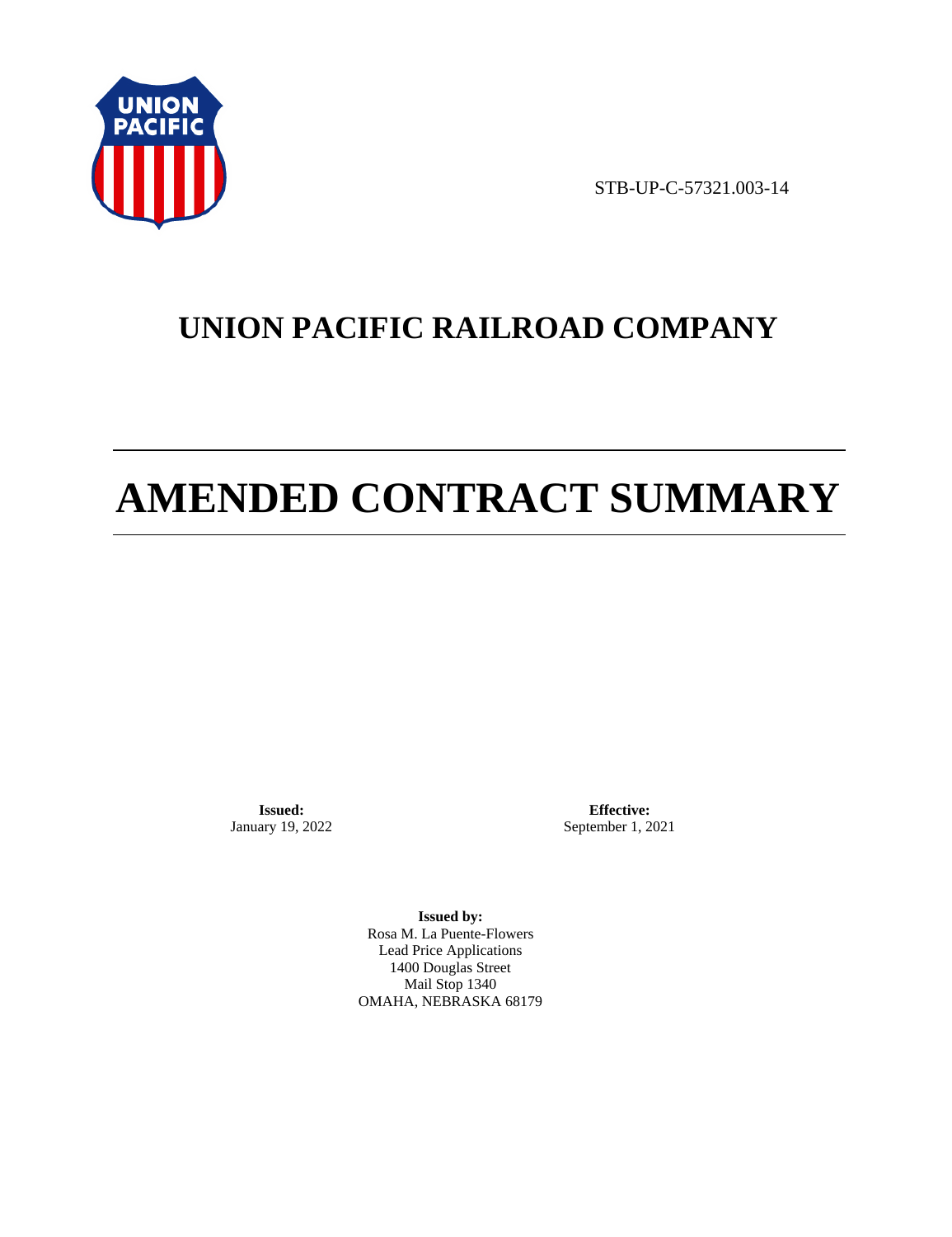### **PARTICIPATING CARRIERS:**

 UNION PACIFIC RAILROAD COMPANY 1400 Douglas Street Omaha, NE 68179

#### **COMMODITY:**

 Distillers Slops, Liquid, Feed Gluten Liquor Residuum (Manufactured From Mono- Sodium Glutamate), Liquid Feed Supplement, Animal, Liquid, Consisting Of Alcohol, Phosphoric Acid, Inorganic Chloride Salts, Urea And Not Less Than 33 1/3 Percent Water By Weight Choline Chloride Animal Or Poultry Feed Supple- Ment, In Solution, Not To Exceed 80 Percent Choline Chloride Corn Gluten Residuum, Dry Corn Germ Or Corn Oil Cake Or Meal, Crushed Or Ground Cake, Or Cake Screenings Corn Germ Corn Steep Water Sediment, Wet Distillery Molasses Residuum, Liquid Cake,Meal Or Screenings, Soybean,Not Fit For Human Consumption Oil Foots, Oil Sediments Or Tank Bottoms, Soybean (Soya Bean), Liquid Or Solidified Soybean (Soya Bean) Oil Soap Stock Solubles, Soybean, Residue From Manufacture Of Soybean Flour, Liquid Canola Meal Canola Meal Pellets Cake Or Meal, Rape Seed Or Canola Seed Oil Foots, Sediments Or Tank Bottoms, Nec Lysine, Feed Grade Threonine, Feed Grade

#### **SHIPPER:**

CARGILL INC

#### **ORIGIN(S):**

 COUNCIL BLUFFS, IA SIOUX CITY, IA BLAIR, NE CEDAR RAPIDS, IA TARA, IA EDDYVILLE, IA MN - MINNEAPOLIS UPG (See Exhibit Definition) SUPERIOR, WI DES MOINES, IA **ADDITION** 

#### **DESTINATION(S):**

 RICHMOND, CA MEMPHIS, TN DES MOINES, IA CHICAGO, IL WICHITA, KS LAREDO, TX MARSHALL, TX EAST ST LOUIS, IL HOQUIAM, WA **ADDITION**  EAGLE PASS, TX

#### **PORT(S):**

Not Applicable

#### **DURATION:**

 Effective Date: September 1, 2019 Amendment Effective Date: September 1, 2021 **ADDITION**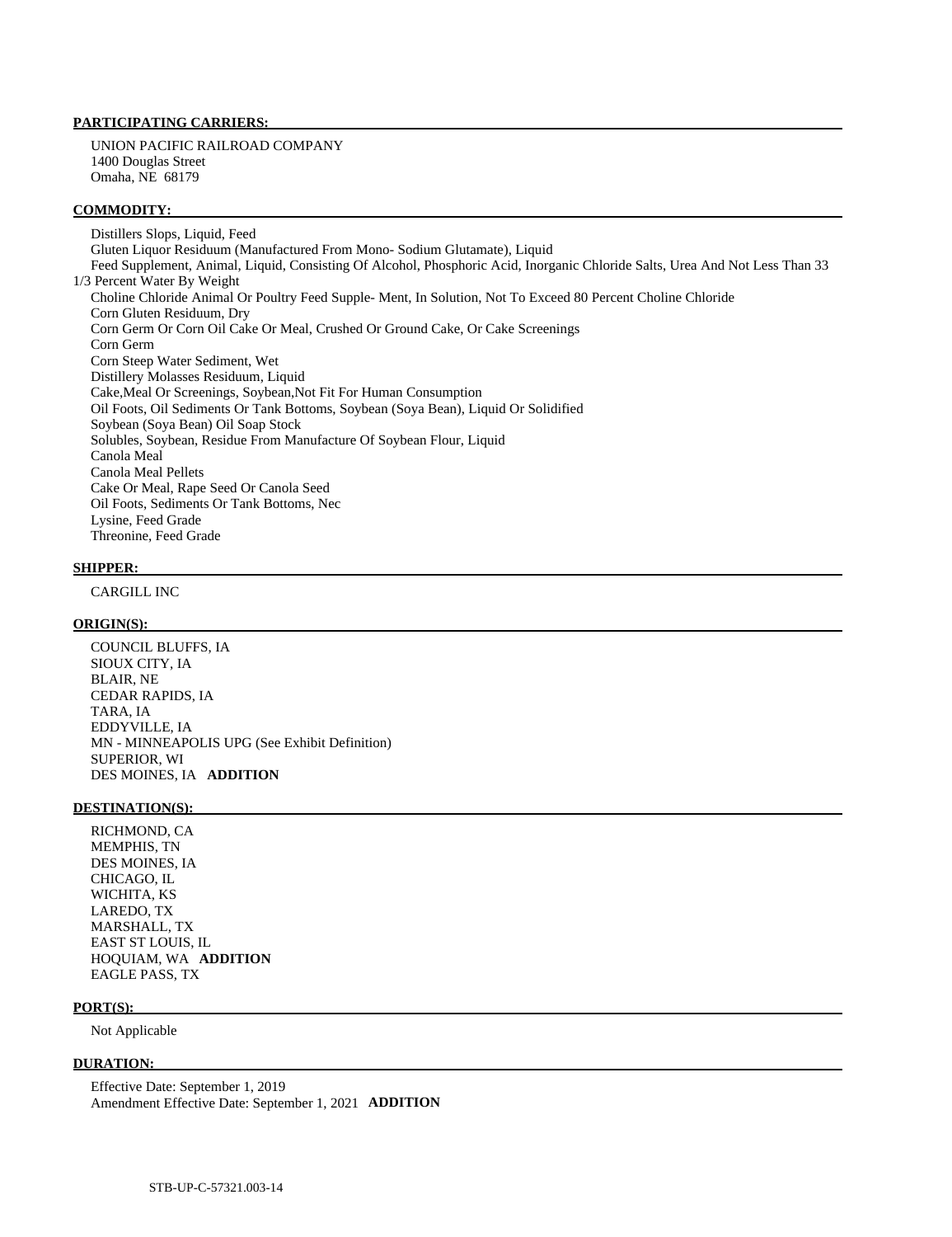Expiration Date: August 31, 2022 **EXTENSION** 

# **RAIL CAR DATA:**

No cars dedicated to service under this Contract. Cars are provided on a common carrier basis only.

## **RATES & CHARGES:**

Subject to AIILF increases.

# **VOLUME:**

Single Car Shipments

# **SPECIAL FEATURES:**

Special Switching Provision

# **SPECIAL NOTICE:**

Not applicable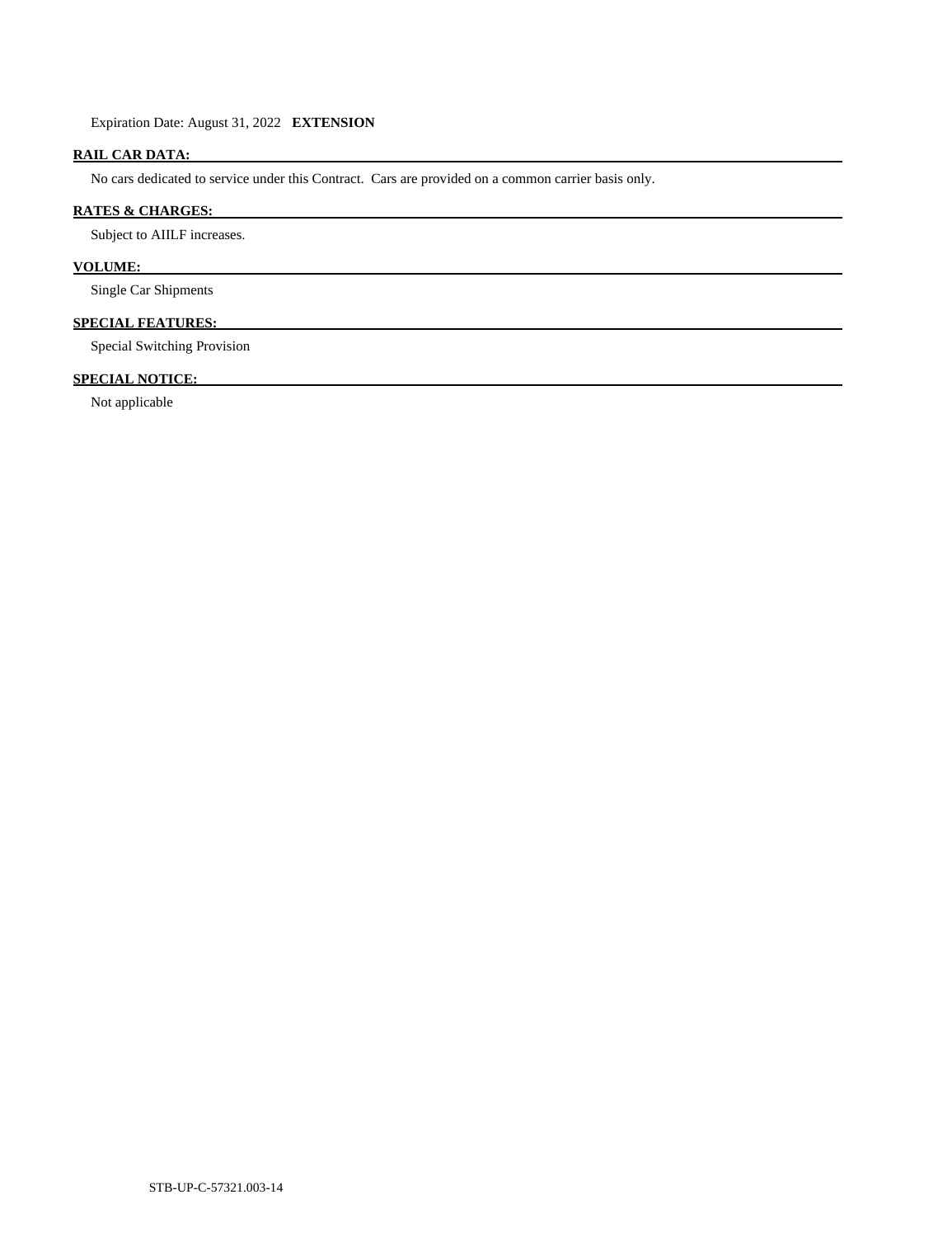## **EXHIBIT DEFINITIONS:**

 MN - MINNEAPOLIS UPG consist of: ARDEN HILLS, MN BARDEN, MN BAYPORT, MN BELLE PLAINE, MN BLACK DOG, MN BLAKELEY, MN BURNSVILLE, MN CANNON FALLS, MN CASTLE ROCK, MN DAYTONS BLUFF, MN DUNDAS, MN EAGAN, MN EAST MINNEAPOLIS, MN FARIBAULT, MN FARMINGTON, MN FRIDLEY, MN GLENWOOD JCT, MN GOLDEN VALLEY, MN HAZEL PARK, MN HOPKINS, MN HUGO, MN INVER GROVE, MN JORDAN, MN LAKE ELMO, MN LAKEVILLE, MN LITTLE CANADA, MN MENDOTA, MN MERRIAM, MN MINNEAPOLIS, MN MINNESOTA TFR, MN NEW BRIGHTON, MN NEW PRAGUE, MN NICOLS, MN NORTHFIELD, MN PARKWAY JCT, MN PLYMOUTH, MN PORT CARGILL, MN RANDOLPH, MN ROSEMOUNT, MN ROSEPORT, MN ROSEVILLE, MN SAVAGE, MN SHAKOPEE, MN SOUTH ST PAUL, MN ST LOUIS PARK, MN ST PAUL, MN VALLEY PARK, MN WESTERN AVE SPUR, MN WHITE BEAR LAKE, MN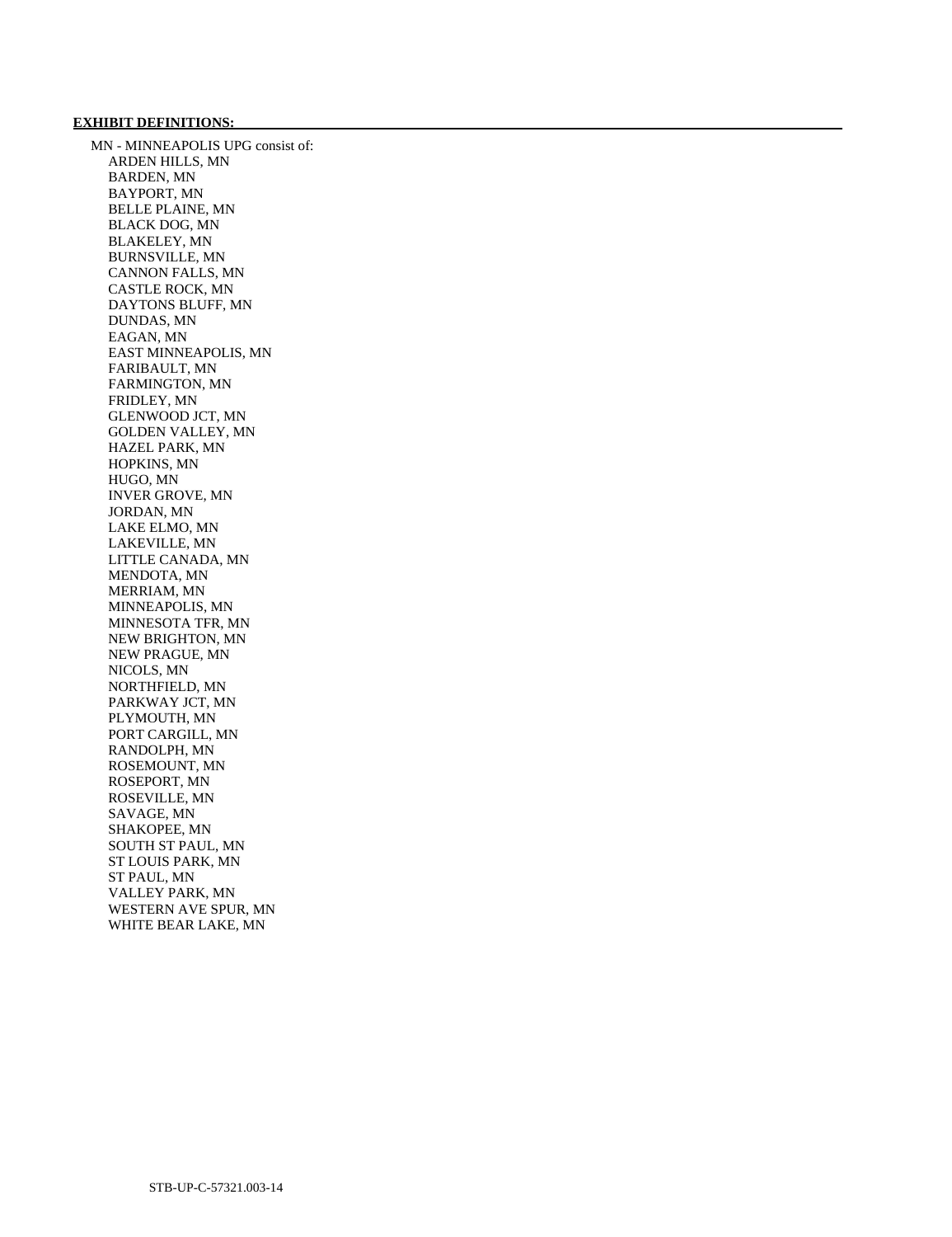

STB-UP-C-57568-02

# **UNION PACIFIC RAILROAD COMPANY**

# **AMENDED CONTRACT SUMMARY**

**Issued:**  January 21, 2022

**Effective:** October 1, 2020

**Issued by:**  Rosa M. La Puente-Flowers Lead Price Applications 1400 Douglas Street Mail Stop 1340 OMAHA, NEBRASKA 68179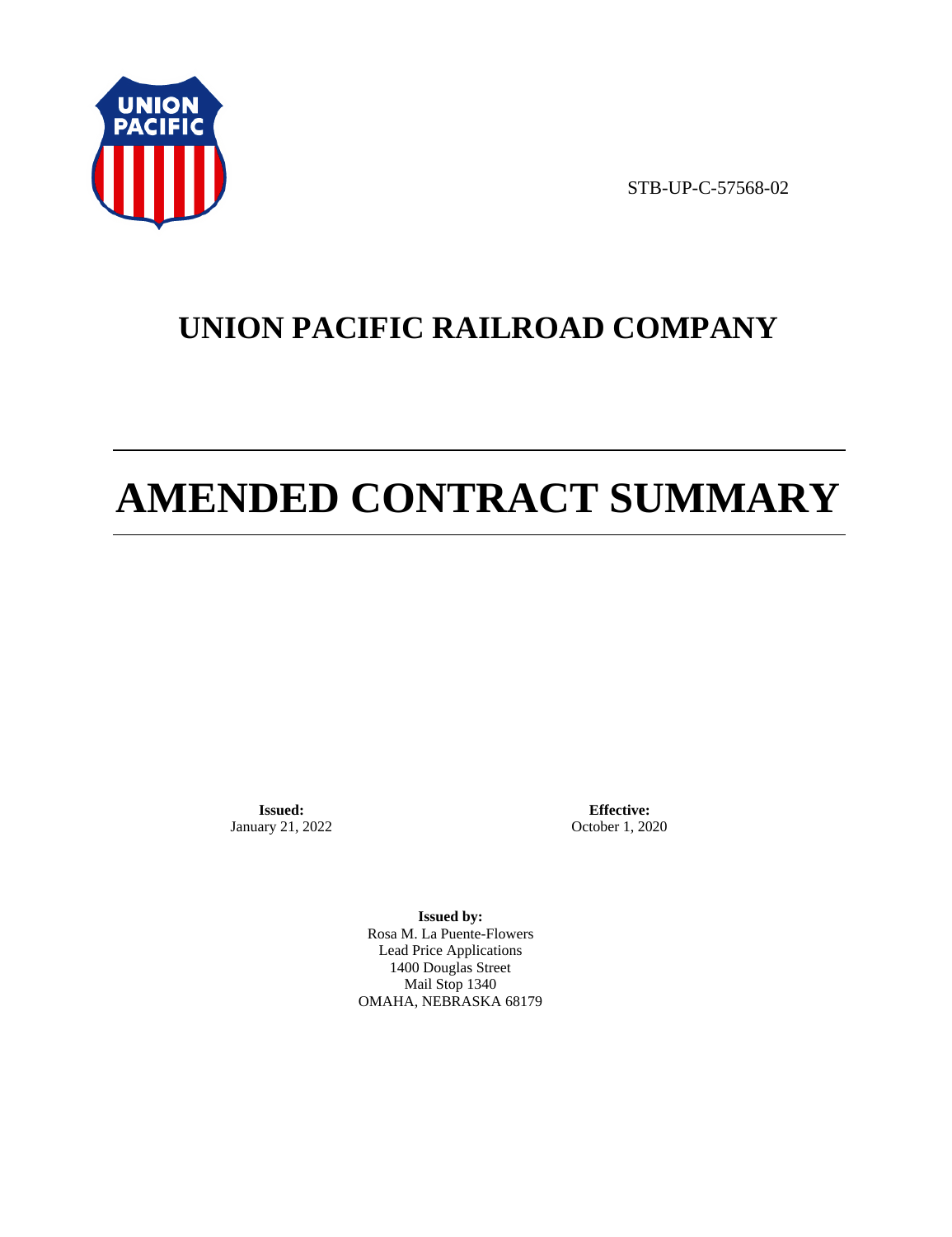# **PARTICIPATING CARRIERS:**

 UNION PACIFIC RAILROAD COMPANY 1400 Douglas St. Omaha, NE 68179

#### **COMMODITY:**

Corn Exc.Popcorn See 01152 **ADDITION** 

#### **SHIPPER:**

# PILGRIM'S PRIDE CORP **ADDITION**

#### **ORIGIN(S):**

 ALL NORTH AMERICA (See Exhibit Definition) State of Illinois. (see Exhibit Definition) **ADDITION**  NON IL ORIGINS (See Exhibit Definition)

#### **DESTINATION(S):**

 PILGRIMS DOMESTIC (See Exhibit Definition) GOMEZ PALACIO, DG (See Exhibit Definition)

#### **PORT(S):**

Not Applicable

#### **DURATION:**

 Effective Date: October 1, 2020 Amendment Effective Date: October 1, 2020 **ADDITION**  Expiration Date: September 30, 2022 **EXTENSION** 

#### **RAIL CAR DATA:**

No cars dedicated to service under this Contract. Cars are provided on a common carrier basis only.

#### **RATES & CHARGES:**

Not applicable

#### **VOLUME:**

 Minimum Volume of 0000015000 for the DATES of 10/01/2020 through 09/30/2021. **ADDITION**  Minimum Volume of 0000015000 for the DATES of 10/01/2021 through 09/30/2022. **ADDITION**  Single Car Shipments **ADDITION** 

#### **SPECIAL FEATURES:**

Not applicable

#### **SPECIAL NOTICE:**

Not applicable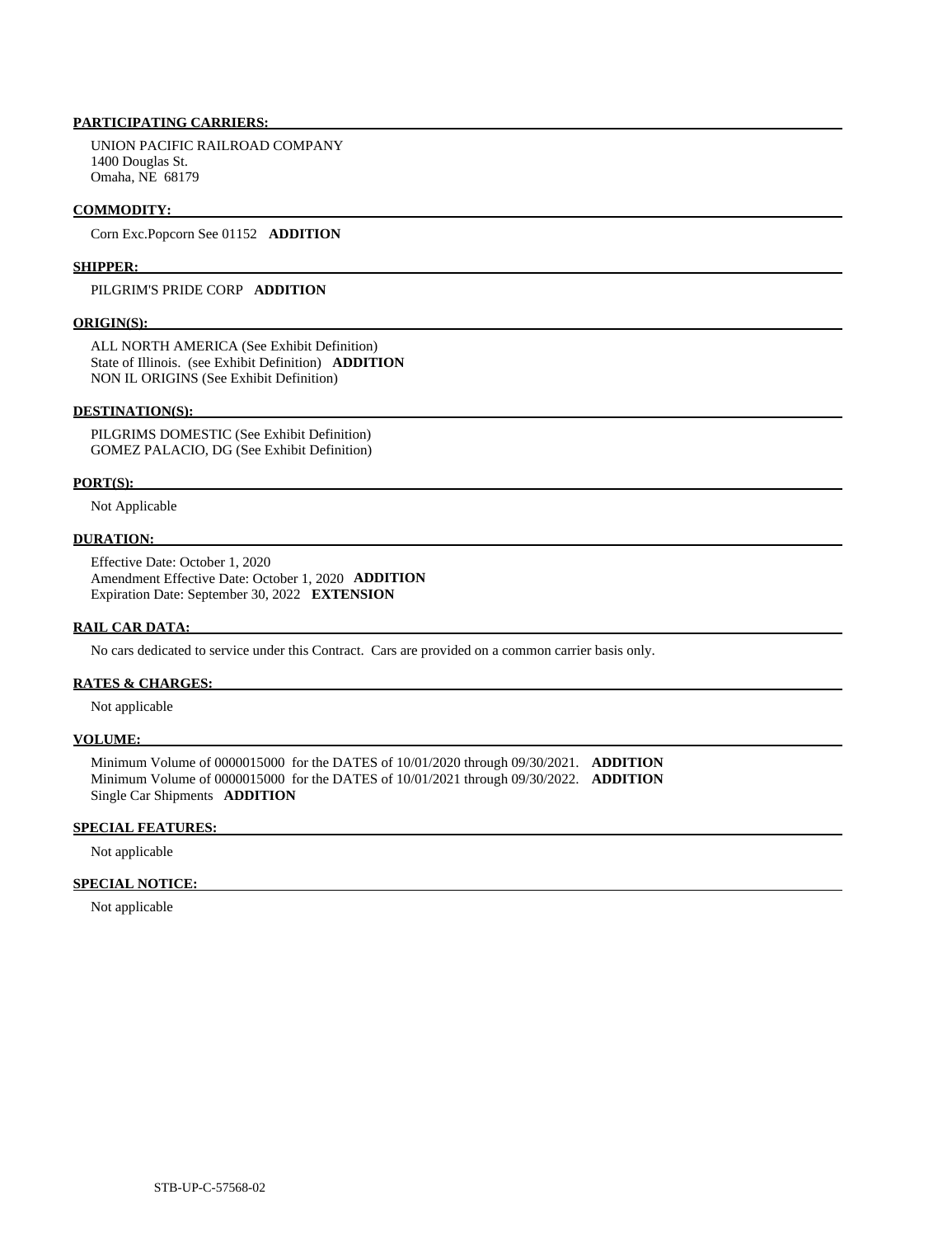### **EXHIBIT DEFINITIONS:**

 ALL NORTH AMERICA consist of: All railpoints in the state of Alberta as published in OPSL 6000-Series. **ADDITION**  All railpoints in the state of Aguascalientes as published in OPSL 6000-Series. **ADDITION**  All railpoints in the state of Alaska as published in OPSL 6000-Series. **ADDITION**  All railpoints in the state of Alabama as published in OPSL 6000-Series. **ADDITION**  All railpoints in the state of Arkansas as published in OPSL 6000-Series. **ADDITION**  All railpoints in the state of Arizona as published in OPSL 6000-Series. **ADDITION**  All railpoints in the state of British Columbia as published in OPSL 6000-Series. **ADDITION**  All railpoints in the state of Baja California as published in OPSL 6000-Series. **ADDITION**  All railpoints in the state of California as published in OPSL 6000-Series. **ADDITION**  All railpoints in the state of Chiapas as published in OPSL 6000-Series. **ADDITION**  All railpoints in the state of Chihuahua as published in OPSL 6000-Series. **ADDITION**  All railpoints in the state of Colima as published in OPSL 6000-Series. **ADDITION**  All railpoints in the state of Colorado as published in OPSL 6000-Series. **ADDITION**  All railpoints in the state of Connecticut as published in OPSL 6000-Series. **ADDITION**  All railpoints in the state of Coahuila as published in OPSL 6000-Series. **ADDITION**  All railpoints in the state of District of Columbia as published in OPSL 6000-Series. **ADDITION**  All railpoints in the state of Delaware as published in OPSL 6000-Series. **ADDITION**  All railpoints in the state of Distrito Federal as published in OPSL 6000-Series. **ADDITION**  All railpoints in the state of Durango as published in OPSL 6000-Series. **ADDITION**  All railpoints in the state of Estado de Mexico as published in OPSL 6000-Series. **ADDITION**  All railpoints in the state of Florida as published in OPSL 6000-Series. **ADDITION**  All railpoints in the state of Georgia as published in OPSL 6000-Series. **ADDITION**  All railpoints in the state of Guanajuato as published in OPSL 6000-Series. **ADDITION**  All railpoints in the state of Guerrero as published in OPSL 6000-Series. **ADDITION**  All railpoints in the state of Hidalgo as published in OPSL 6000-Series. **ADDITION**  All railpoints in the state of Iowa as published in OPSL 6000-Series. **ADDITION**  All railpoints in the state of Idaho as published in OPSL 6000-Series. **ADDITION**  All railpoints in the state of Illinois as published in OPSL 6000-Series. **ADDITION**  All railpoints in the state of Indiana as published in OPSL 6000-Series. **ADDITION**  All railpoints in the state of Jalisco as published in OPSL 6000-Series. **ADDITION**  All railpoints in the state of Kansas as published in OPSL 6000-Series. **ADDITION**  All railpoints in the state of Kentucky as published in OPSL 6000-Series. **ADDITION**  All railpoints in the state of Louisiana as published in OPSL 6000-Series. **ADDITION**  All railpoints in the state of Massachusets as published in OPSL 6000-Series. **ADDITION**  All railpoints in the state of Manitoba as published in OPSL 6000-Series. **ADDITION**  All railpoints in the state of Maryland as published in OPSL 6000-Series. **ADDITION**  All railpoints in the state of Maine as published in OPSL 6000-Series. **ADDITION**  All railpoints in the state of Michoacan as published in OPSL 6000-Series. **ADDITION**  All railpoints in the state of Michigan as published in OPSL 6000-Series. **ADDITION**  All railpoints in the state of Minnesota as published in OPSL 6000-Series. **ADDITION**  All railpoints in the state of Missouri as published in OPSL 6000-Series. **ADDITION**  All railpoints in the state of Morelos as published in OPSL 6000-Series. **ADDITION**  All railpoints in the state of Mississippi as published in OPSL 6000-Series. **ADDITION**  All railpoints in the state of Montana as published in OPSL 6000-Series. **ADDITION**  All railpoints in the state of Nayarit as published in OPSL 6000-Series. **ADDITION**  All railpoints in the state of New Brunswick as published in OPSL 6000-Series. **ADDITION**  All railpoints in the state of North Carolina as published in OPSL 6000-Series. **ADDITION**  All railpoints in the state of North Dakota as published in OPSL 6000-Series. **ADDITION**  All railpoints in the state of Nebraska as published in OPSL 6000-Series. **ADDITION**  All railpoints in the state of Newfoundland as published in OPSL 6000-Series. **ADDITION**  All railpoints in the state of New Hampshire as published in OPSL 6000-Series. **ADDITION**  All railpoints in the state of New Jersey as published in OPSL 6000-Series. **ADDITION**  All railpoints in the state of Nuevo Leon as published in OPSL 6000-Series. **ADDITION**  All railpoints in the state of New Mexico as published in OPSL 6000-Series. **ADDITION**  All railpoints in the state of Nova Scotia as published in OPSL 6000-Series. **ADDITION**  All railpoints in the state of Northwest Territories as published in OPSL 6000-Series. **ADDITION**  All railpoints in the state of Nevada as published in OPSL 6000-Series. **ADDITION**  All railpoints in the state of New York as published in OPSL 6000-Series. **ADDITION**  All railpoints in the state of Oaxaca as published in OPSL 6000-Series. **ADDITION**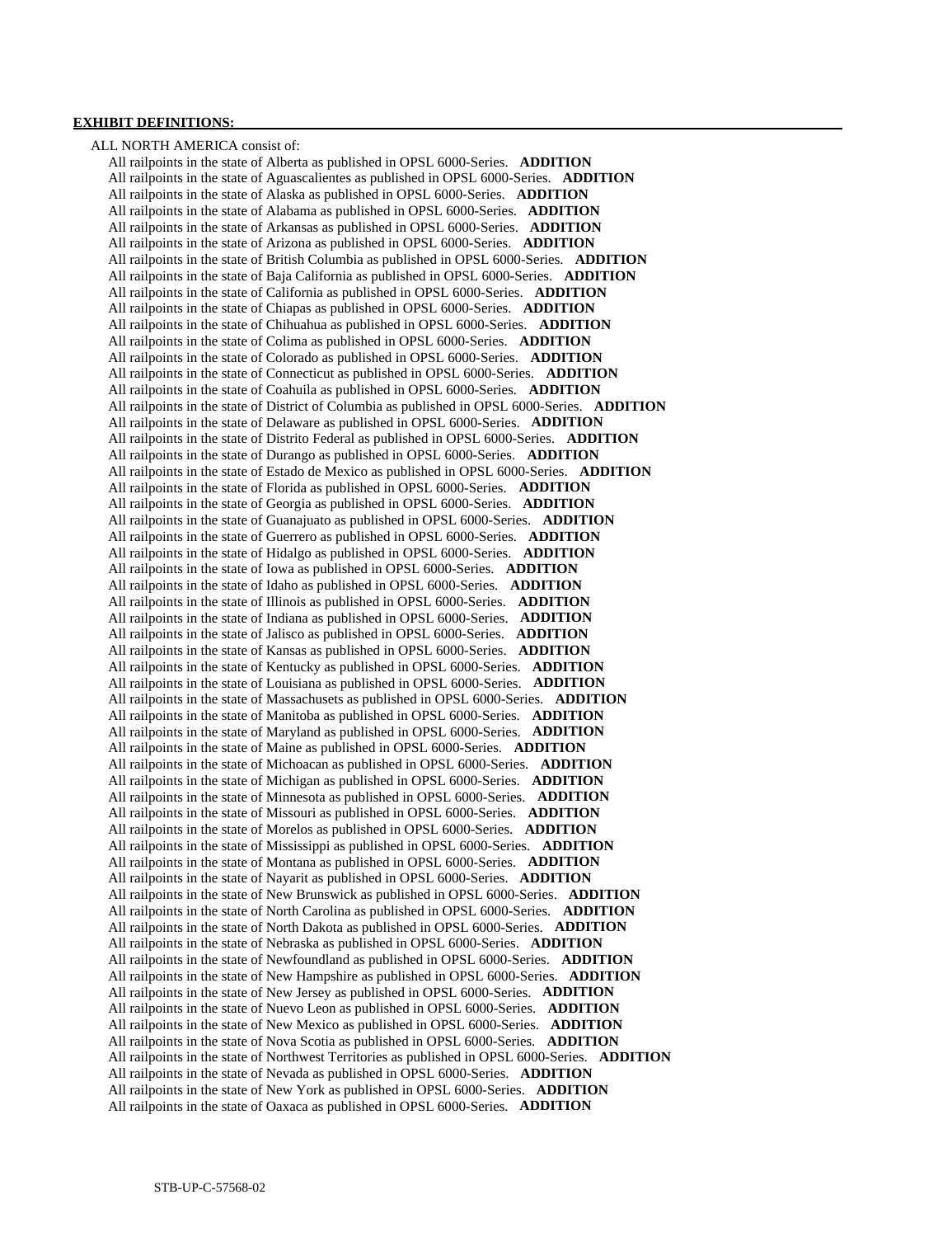All railpoints in the state of Ohio as published in OPSL 6000-Series. **ADDITION**  All railpoints in the state of Oklahoma as published in OPSL 6000-Series. **ADDITION**  All railpoints in the state of Ontario as published in OPSL 6000-Series. **ADDITION**  All railpoints in the state of Oregon as published in OPSL 6000-Series. **ADDITION**  All railpoints in the state of Pennsylvania as published in OPSL 6000-Series. **ADDITION**  All railpoints in the state of Prince Edward Island as published in OPSL 6000-Series. **ADDITION**  All railpoints in the state of Quebec as published in OPSL 6000-Series. **ADDITION**  All railpoints in the state of Puebla as published in OPSL 6000-Series. **ADDITION**  All railpoints in the state of Queretaro as published in OPSL 6000-Series. **ADDITION**  All railpoints in the state of Rhode Island as published in OPSL 6000-Series. **ADDITION**  All railpoints in the state of South Carolina as published in OPSL 6000-Series. **ADDITION**  All railpoints in the state of South Dakota as published in OPSL 6000-Series. **ADDITION**  All railpoints in the state of Sinaloa as published in OPSL 6000-Series. **ADDITION**  All railpoints in the state of Saskatchewan as published in OPSL 6000-Series. **ADDITION**  All railpoints in the state of San Luis Potosi as published in OPSL 6000-Series. **ADDITION**  All railpoints in the state of Sonora as published in OPSL 6000-Series. **ADDITION**  All railpoints in the state of Tlaxcala as published in OPSL 6000-Series. **ADDITION**  All railpoints in the state of Tamaulipas as published in OPSL 6000-Series. **ADDITION**  All railpoints in the state of Tennessee as published in OPSL 6000-Series. **ADDITION**  All railpoints in the state of Texas as published in OPSL 6000-Series. **ADDITION**  All railpoints in the state of Utah as published in OPSL 6000-Series. **ADDITION**  All railpoints in the state of Virginia as published in OPSL 6000-Series. **ADDITION**  All railpoints in the state of Veracruz as published in OPSL 6000-Series. **ADDITION**  All railpoints in the state of Vermont as published in OPSL 6000-Series. **ADDITION**  All railpoints in the state of Washington as published in OPSL 6000-Series. **ADDITION**  All railpoints in the state of Wisconsin as published in OPSL 6000-Series. **ADDITION**  All railpoints in the state of West Virginia as published in OPSL 6000-Series. **ADDITION**  All railpoints in the state of Wyoming as published in OPSL 6000-Series. **ADDITION**  All railpoints in the state of Yukon Territory as published in OPSL 6000-Series. **ADDITION**  All railpoints in the state of Zacatecas as published in OPSL 6000-Series. **ADDITION**  All railpoints in the state of Illinois as published in OPSL 6000-Series. NON IL ORIGINS consist of: All railpoints in the state of Iowa as published in OPSL 6000-Series. **ADDITION** 

 All railpoints in the state of Kansas as published in OPSL 6000-Series. **ADDITION**  All railpoints in the state of Minnesota as published in OPSL 6000-Series. **ADDITION**  All railpoints in the state of Missouri as published in OPSL 6000-Series. **ADDITION**  All railpoints in the state of Nebraska as published in OPSL 6000-Series. **ADDITION**  All railpoints in the state of Wisconsin as published in OPSL 6000-Series. **ADDITION**  PILGRIMS DOMESTIC consist of:

 PERKINS, AR **ADDITION**  NATCHITOCHES, LA **ADDITION**  NACOGDOCHES, TX **ADDITION**  PITTSBURG, TX **ADDITION**  TENAHA, TX **ADDITION**  GOMEZ PALACIO, DG consist of: TORREON, CU **ADDITION**  GOMEZ PALACIO, DG **ADDITION**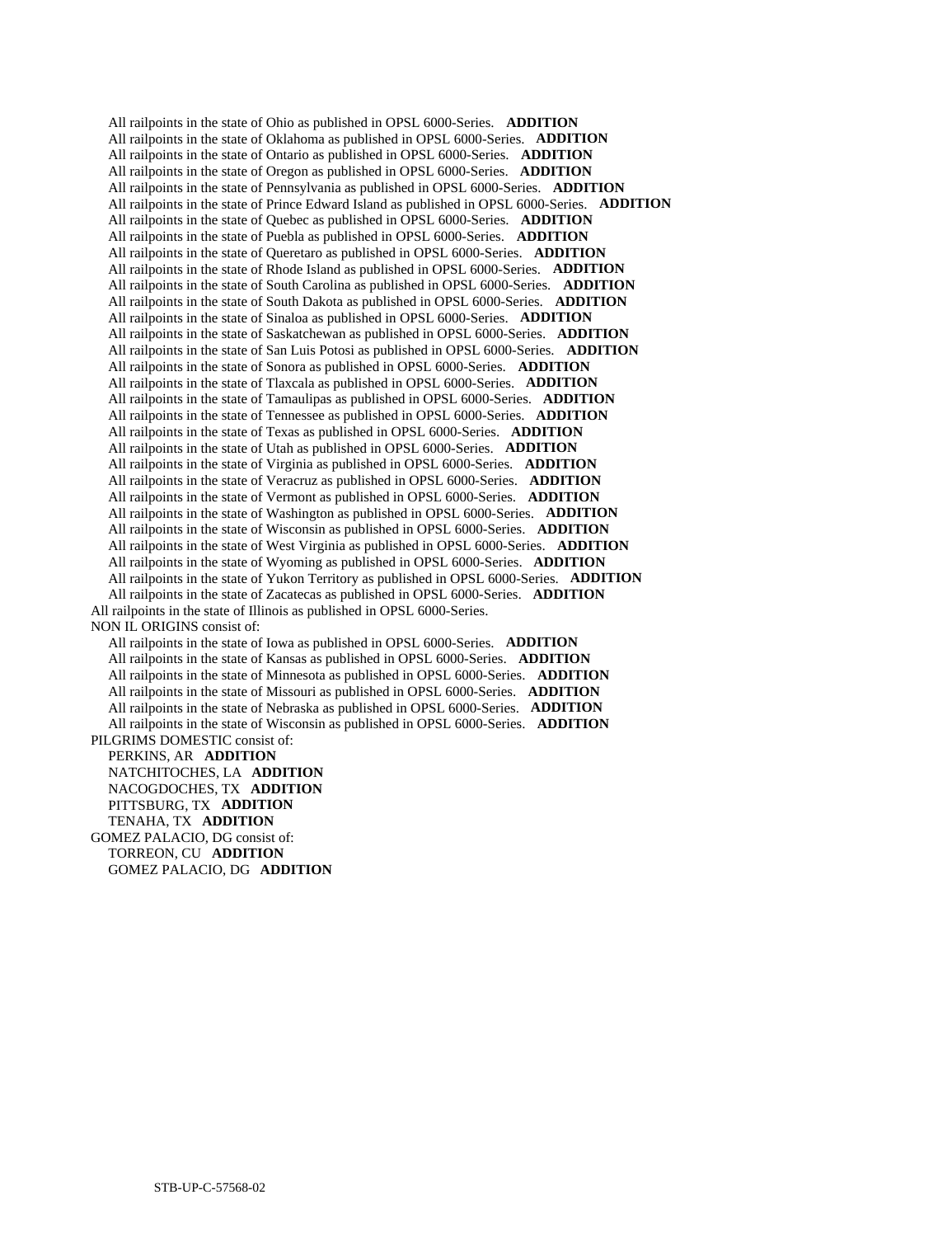

STB-UP-C-57599-03

# **UNION PACIFIC RAILROAD COMPANY**

# **AMENDED CONTRACT SUMMARY**

**Issued:**  January 18, 2022

**Effective:** October 1, 2021

**Issued by:**  Rosa M. La Puente-Flowers Lead Price Applications 1400 Douglas Street Mail Stop 1340 OMAHA, NEBRASKA 68179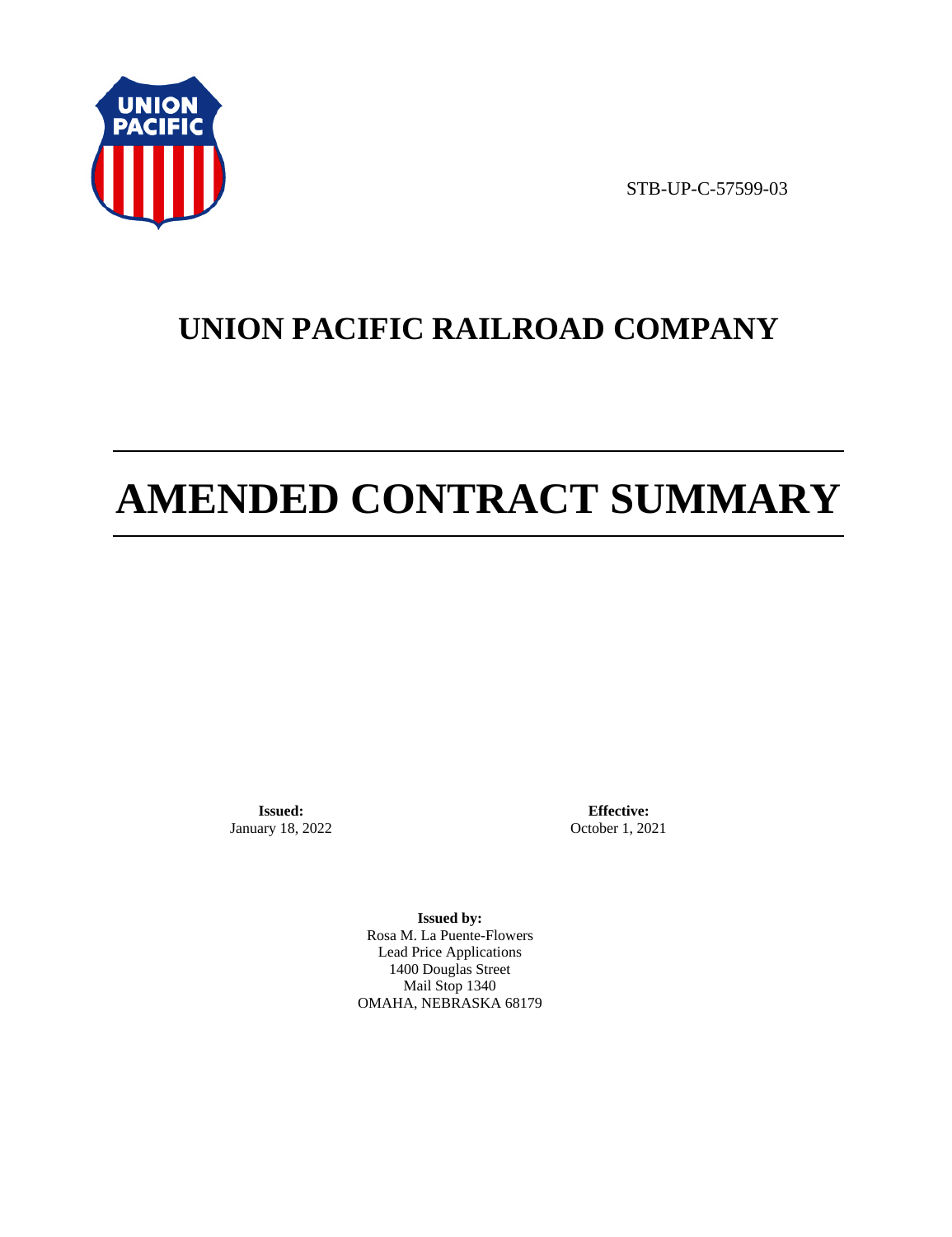#### **PARTICIPATING CARRIERS:**

 UNION PACIFIC RAILROAD COMPANY 1400 Douglas St. Omaha, NE 68179

#### **COMMODITY:**

Corn Exc.Popcorn See 01152

#### **SHIPPER:**

COFCO INTERNATIONAL GRAINS US LLC

#### **ORIGIN(S):**

 APPROVED SHUTTLE ORIGINS (See Exhibit Definition) NON IL ORIGINS (See Exhibit Definition) State of Illinois. (see Exhibit Definition) **ADDITION**  IL / EVANSVILLE (See Exhibit Definition)

#### **DESTINATION(S):**

 CHIC/SJDLL/ENCARNACION (See Exhibit Definition) CUAUTITLAN (See Exhibit Definition) CELAYA, GJ GUADALAJARA (See Exhibit Definition) KCSM DESTINATIONS (See Exhibit Definition) SAN LUIS POTOSI, SL TORREON MARKET (See Exhibit Definition) VIBORILLAS, QA WESTERN MEX (See Exhibit Definition) CIUDAD OBREGON, SO **ADDITION**  HERMOSILLO (See Exhibit Definition) MORALES/SALINAS VICTORIA (See Exhibit Definition)

#### **PORT(S):**

Not Applicable

#### **DURATION:**

 Effective Date: October 1, 2020 Amendment Effective Date: October 1, 2021 **ADDITION**  Expiration Date: March 31, 2022 **EXTENSION** 

#### **RAIL CAR DATA:**

No cars dedicated to service under this Contract. Cars are provided on a common carrier basis only.

#### **RATES & CHARGES:**

Not applicable

#### **VOLUME:**

 Minimum shipment of 92 carloads. Multiple Car Shipments Single Car Shipments **DELETION** 

#### **SPECIAL FEATURES:**

Not applicable

#### **SPECIAL NOTICE:**

Not applicable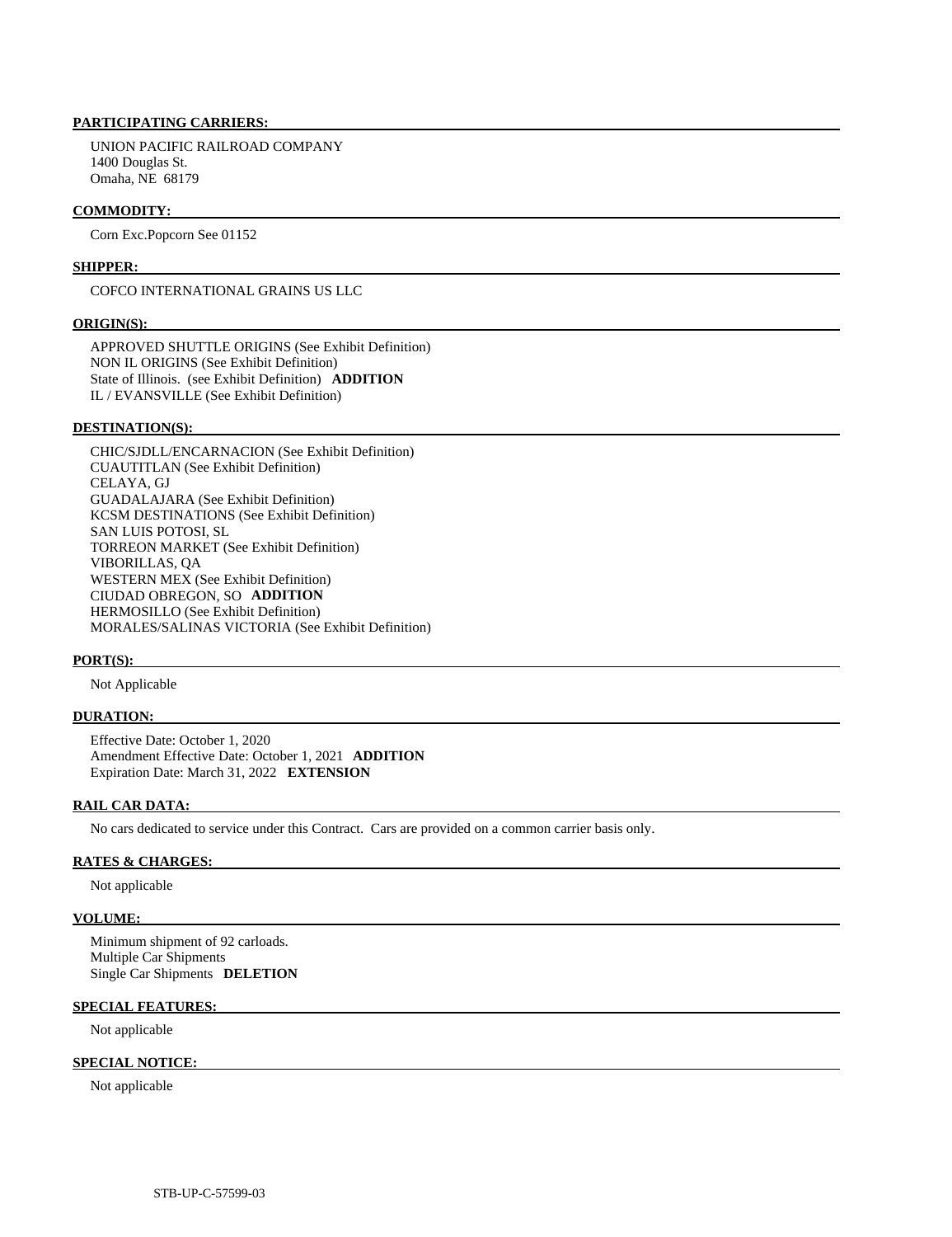#### **EXHIBIT DEFINITIONS:**

 APPROVED SHUTTLE ORIGINS consist of: BYERS, CO CHEYENNE WELLS, CO ALBERT CITY, IA ALTON, IA ASHTON, IA AVON, IA BELMOND, IA BRADFORD, IA BURT, IA CHAPIN, IA CLARE, IA CLARION, IA COUNCIL BLUFFS, IA DOWS, IA EMMETSBURG, IA FARNHAMVILLE, IA GARDEN CITY, IA GOWRIE, IA GRUVER, IA HANCOCK, IA HARTLEY, IA HAVELOCK, IA HINTON, IA JEFFERSON, IA JOICE, IA JORDAN, IA MALLARD, IA MARATHON, IA NEVADA, IA NORTHWOOD, IA PICKERING, IA RAKE, IA RALSTON, IA ROELYN, IA ROLFE, IA SLOAN, IA SUPERIOR, IA VINCENT, IA WEST BEND, IA BLISS, ID ALLEN, IL BLOOMINGTON, IL ELKHART, IL HARVARD, IL PONTIAC, IL ROYAL, IL SOUTH BELOIT, IL STERLING, IL TUSCOLA, IL ABILENE, KS ATCHISON, KS CANTON, KS COLBY, KS DOWNS, KS FRANKFORT, KS GLEN ELDER, KS GREAT BEND, KS HANOVER, KS HAVILAND, KS HUTCHINSON, KS KANSAS CITY, KS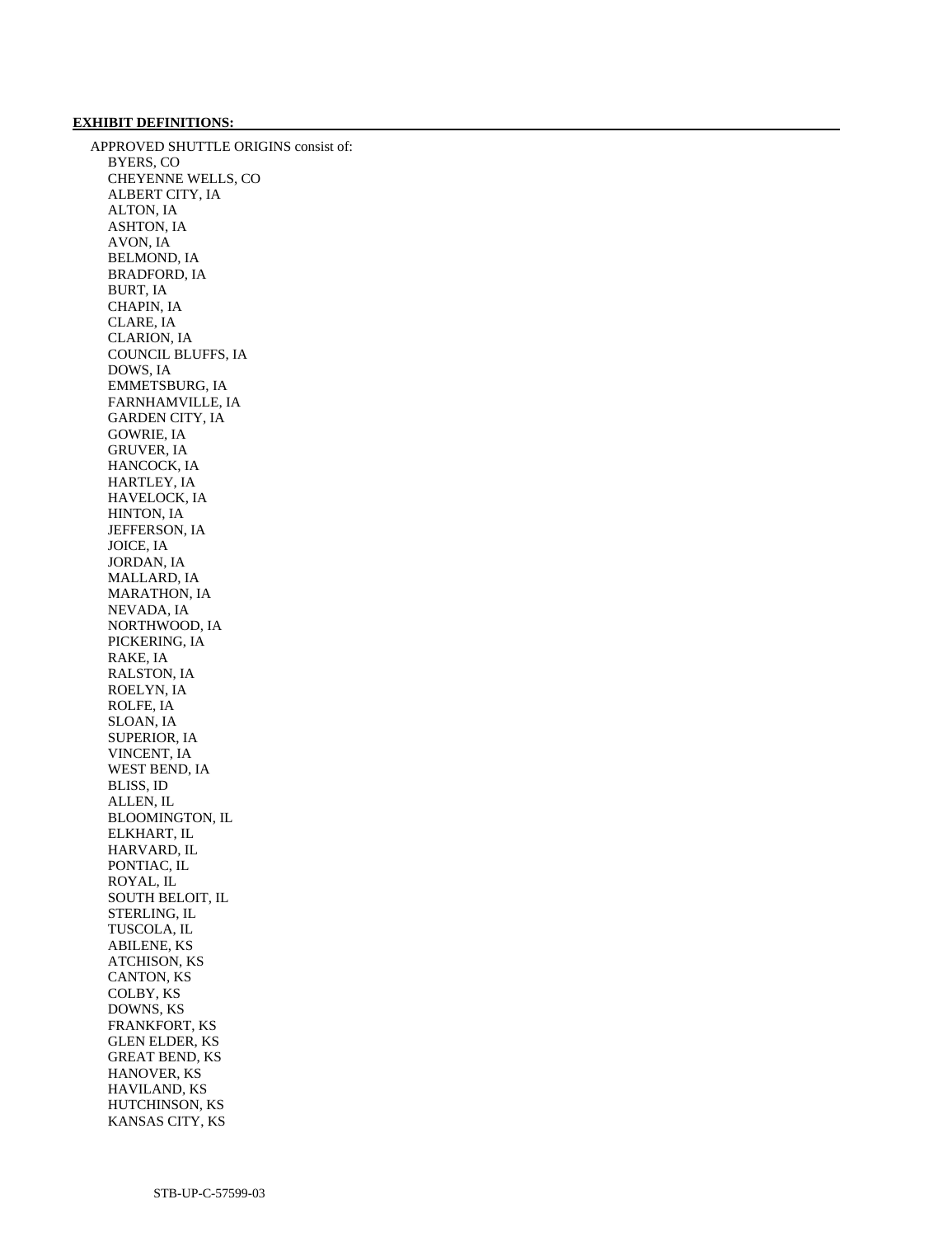LIBERAL, KS NEW CAMBRIA, KS OGALLAH, KS PLAINS, KS PRATT, KS SALINA, KS SHARON SPRINGS, KS TOPEKA, KS WAKEENEY, KS WICHITA, KS APPLETON, MN BREWSTER, MN BROWNTON, MN BUFFALO LAKE, MN DANUBE, MN DELAVAN, MN DULUTH, MN FAIRMONT, MN HERON LAKE, MN HOPE, MN LAMBERTON, MN MADELIA, MN MARNA, MN MILOMA, MN MONTEVIDEO, MN MOUNTAIN LAKE, MN NEW ULM, MN RANDOLPH, MN SAVAGE, MN SPRINGFIELD, MN ST JAMES, MN WALNUT GROVE, MN WELCOME, MN ADRIAN, MO ESSEX, MO SANDSTONE, MO ST JOSEPH, MO ALBION, NE BRAINARD, NE BROWNSON, NE CARLETON, NE CHAPPELL, NE COZAD, NE ELM CREEK, NE ENOLA, NE FREMONT, NE GIBBON, NE GOTHENBURG, NE GRAND ISLAND, NE HASTINGS, NE HAYLAND, NE JANSEN, NE KEARNEY, NE KIMBALL, NE LEXINGTON, NE LINCOLN, NE MEAD, NE MONROE, NE NEBRASKA CITY, NE NORTH BEND, NE NORTH PLATTE, NE ORD, NE OVERTON, NE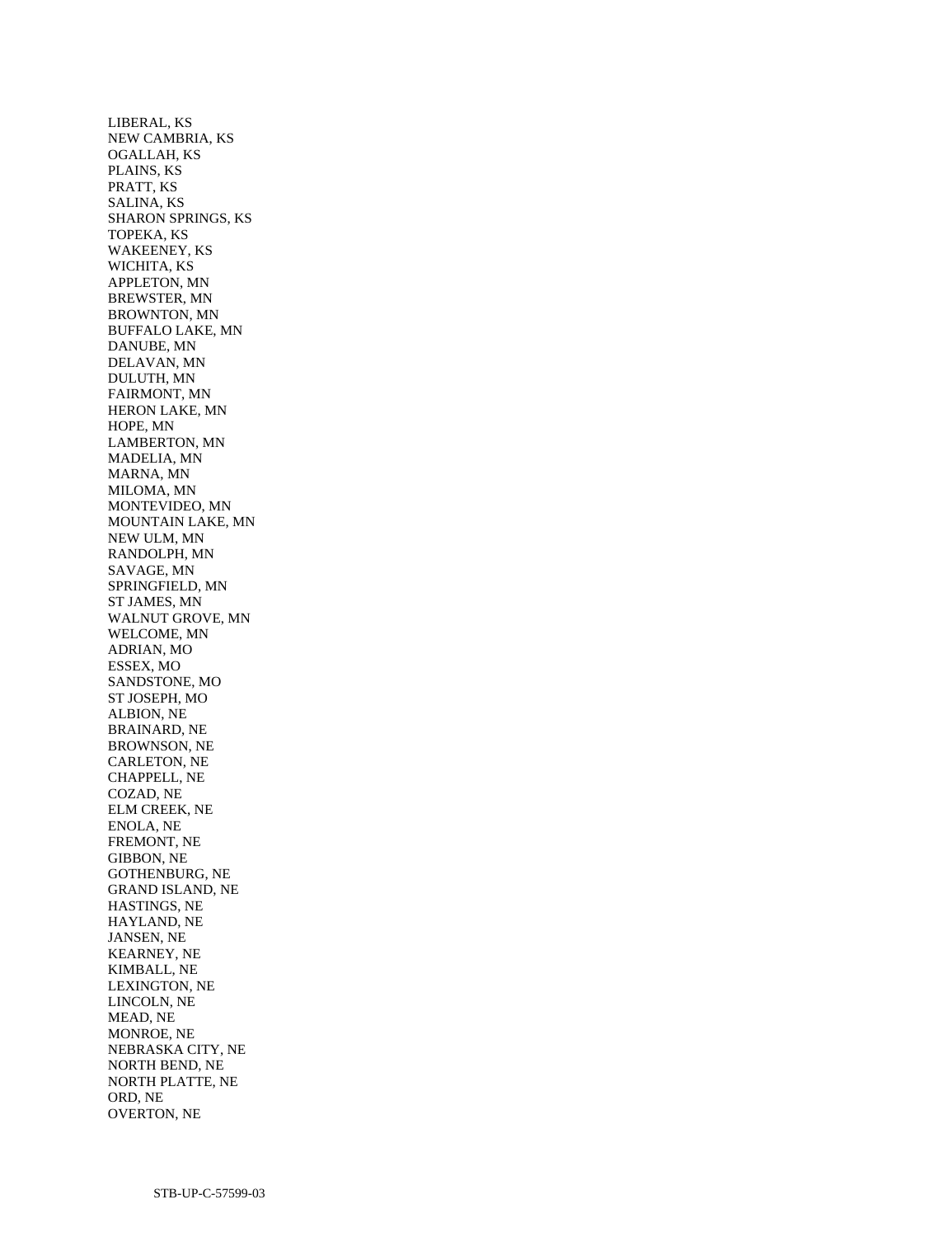PLYMOUTH, NE POLK, NE SCHAFER, NE SEDAN, NE SHELBY, NE SHELTON, NE ST EDWARD, NE STROMSBURG, NE SUPERIOR, NE SYRACUSE, NE THUMEL, NE WOOD RIVER, NE YANKA, NE KINGFISHER, OK MEDFORD, OK OPTIMA, OK AMARILLO, TX AVALON, WI EVANSVILLE, WI SUPERIOR, WI NON IL ORIGINS consist of: All railpoints in the state of Iowa as published in OPSL 6000-Series. All railpoints in the state of Kansas as published in OPSL 6000-Series. All railpoints in the state of Minnesota as published in OPSL 6000-Series. All railpoints in the state of Missouri as published in OPSL 6000-Series. All railpoints in the state of Nebraska as published in OPSL 6000-Series. All railpoints in the state of Illinois as published in OPSL 6000-Series. IL / EVANSVILLE consist of: All railpoints in the state of Illinois as published in OPSL 6000-Series. **ADDITION**  EVANSVILLE, WI CHIC/SJDLL/ENCARNACION consist of: CHICALOTE, AG ENCARNACION, JA SAN JUAN DE LOS LAG, JA CUAUTITLAN consist of: CUAUTITLAN, EM TLALNEPANTLA, EM GUADALAJARA consist of: PENJAMO, GJ GUADALAJARA, JA LA BARCA, JA LA JUNTA, JA PATTI, MH KCSM DESTINATIONS consist of: EL TULE, AG QUERETARO, QA SAN JUAN DEL RIO, QA TORREON MARKET consist of: TORREON, CU GOMEZ PALACIO, DG VINEDO, DG WESTERN MEX consist of: CIUDAD INDUSTRIAL, SO **ADDITION**  CIUDAD OBREGON, SO **ADDITION**  HERMOSILLO, SO **ADDITION**  HERMOSILLO consist of: CIUDAD INDUSTRIAL, SO **ADDITION**  HERMOSILLO, SO **ADDITION**  MORALES/SALINAS VICTORIA consist of: MORALES, NL SALINAS VICTORIA, NL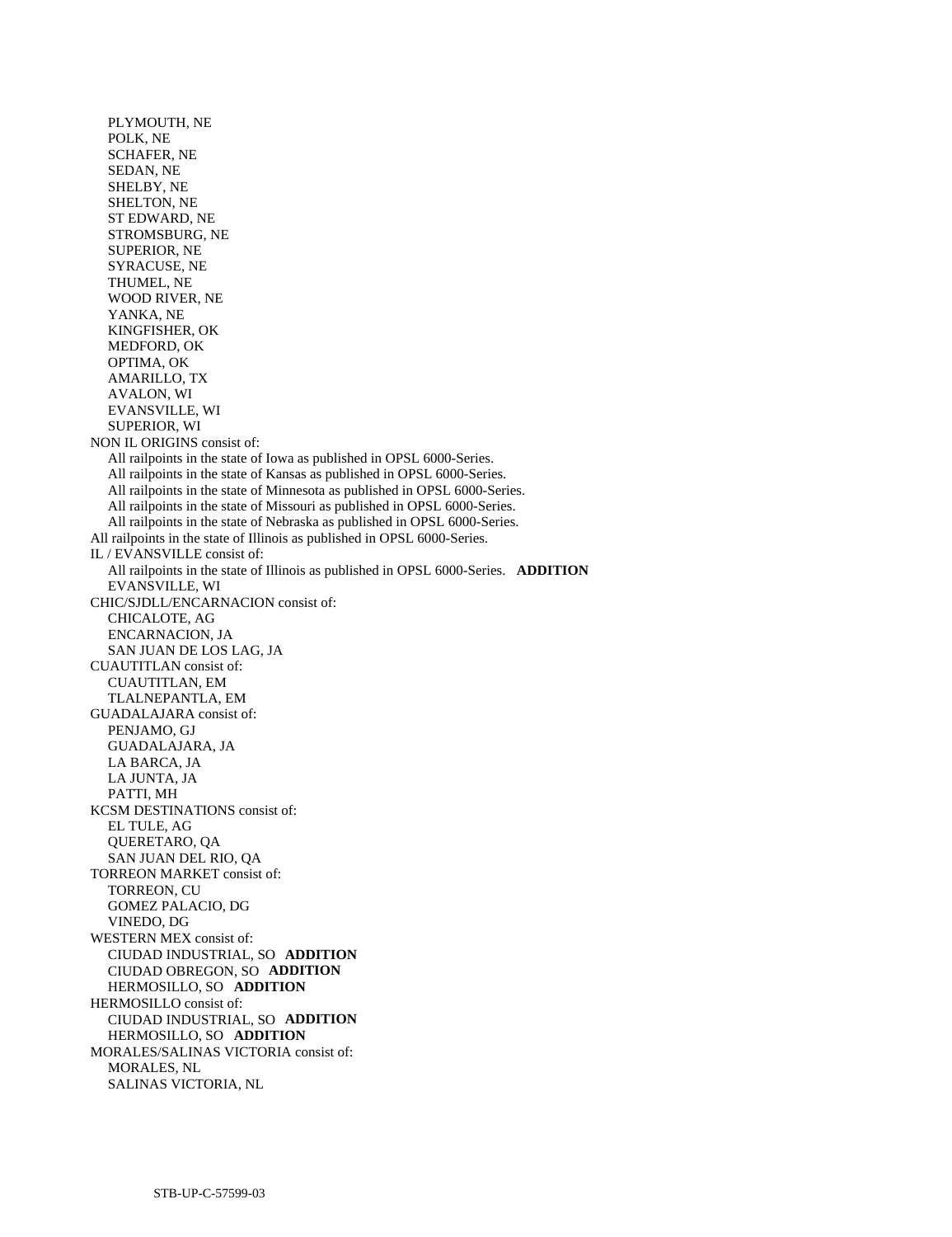

STB-UPUPCQ 100719-CH

# **UNION PACIFIC RAILROAD COMPANY**

# **AMENDED CONTRACT SUMMARY**

**Issued:**  January 19, 2022

**Effective:** June 1, 2021

**Issued by:**  Rosa M. La Puente-Flowers Lead Price Applications 1400 Douglas Street Mail Stop 1340 OMAHA, NEBRASKA 68179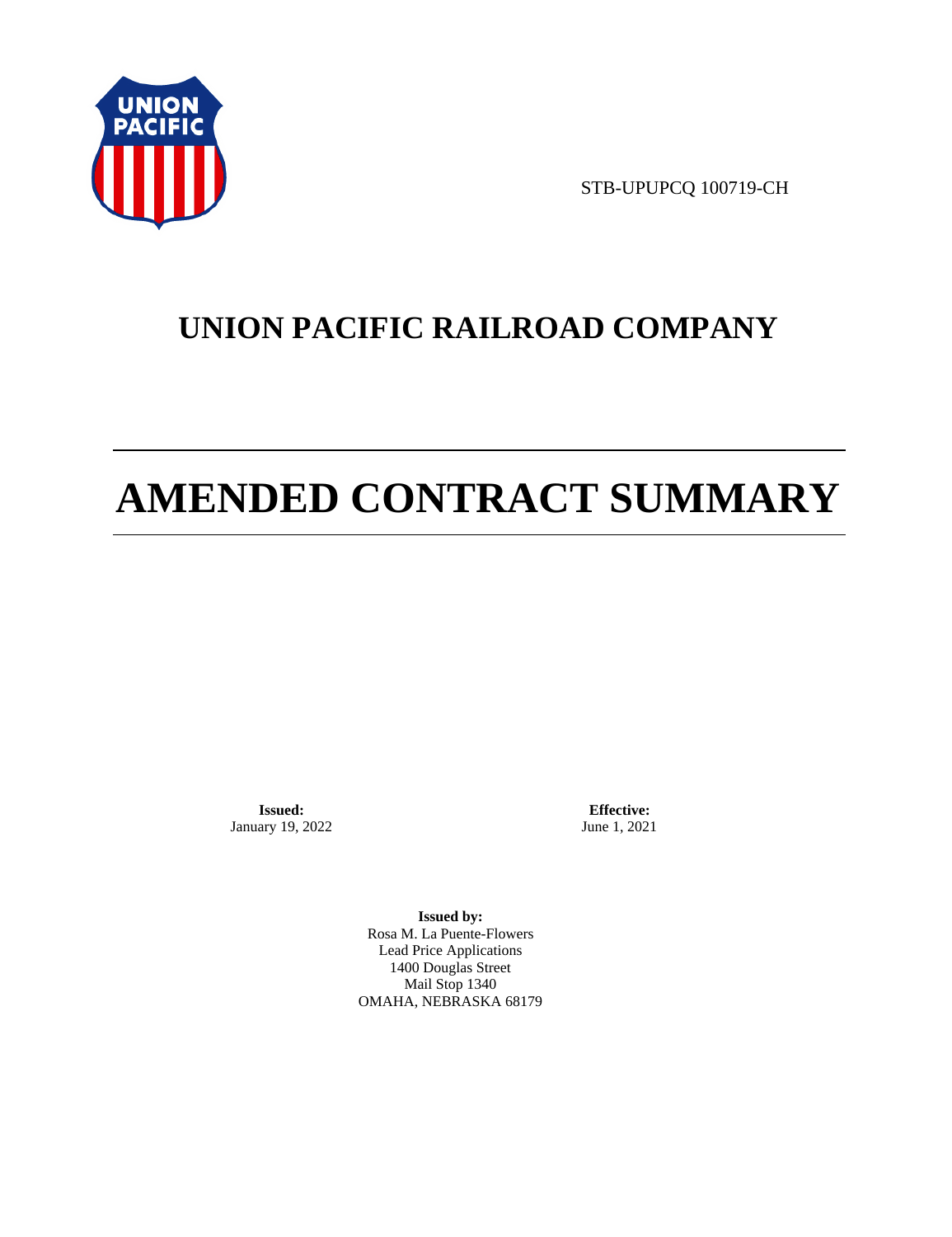#### **PARTICIPATING CARRIERS:**

 SAN LUIS CENTRAL RAILROAD COMPANY 9501 West Devon Ave Suite 505 Rosemont, IL 60018

 UNION PACIFIC RAILROAD COMPANY 1400 Douglas St. Omaha, NE 68179

# **COMMODITY:**

 Wheat Exc.Buckwheat See 01139 Wheat, Not Organically Grown Free Of Fertilizer And Or Pesticide Applications Grain,Nec **ADDITION**  Corn Exc.Popcorn See 01152 **ADDITION**  Barley **ADDITION** 

#### **SHIPPER:**

ARDENT MILLS HDQRS

#### **ORIGIN(S):**

 SOUTH BEAVER DAM, WI WORDEN, OR BLOOMINGTON, IL CAPTAIN MINE, IL MILWAUKEE, WI LEWISTON, ID EVANSVILLE, WI COMMERCE CITY, CO DENVER, CO GRANVILLE, WI **ADDITION**  NEWDALE, ID PINE BLUFFS, WY **ADDITION**  CHAPPELL, NE KIMBALL, NE **ADDITION**  MEMPHIS, TN NORTH PLATTE, NE **ADDITION**  ID - POCATELLO AGS (See Exhibit Definition) CHICAGO, IL EAST ST LOUIS, IL KANSAS CITY, MO TYHEE, ID ID - IDAHO FALLS AGS (See Exhibit Definition) LAMAR, MO **ADDITION**  RIRIE, ID ST PAUL, MN ID - GOODING AGS (See Exhibit Definition) LINDBERGH, WY **ADDITION**  BRULE, NE **ADDITION**  ESSEX, MO **ADDITION**  WATKINS, CO **ADDITION**  FRUITA, CO SAGINAW, TX **ADDITION**  SIDNEY, NE **ADDITION**  BIG SPRINGS, NE **ADDITION**  LYMAN, NE **ADDITION**  SALINA, KS **ADDITION**  DOWNS, KS **ADDITION**  WAKEENEY, KS **ADDITION**  COLBY, KS **ADDITION**  SHARON SPRINGS, KS **ADDITION**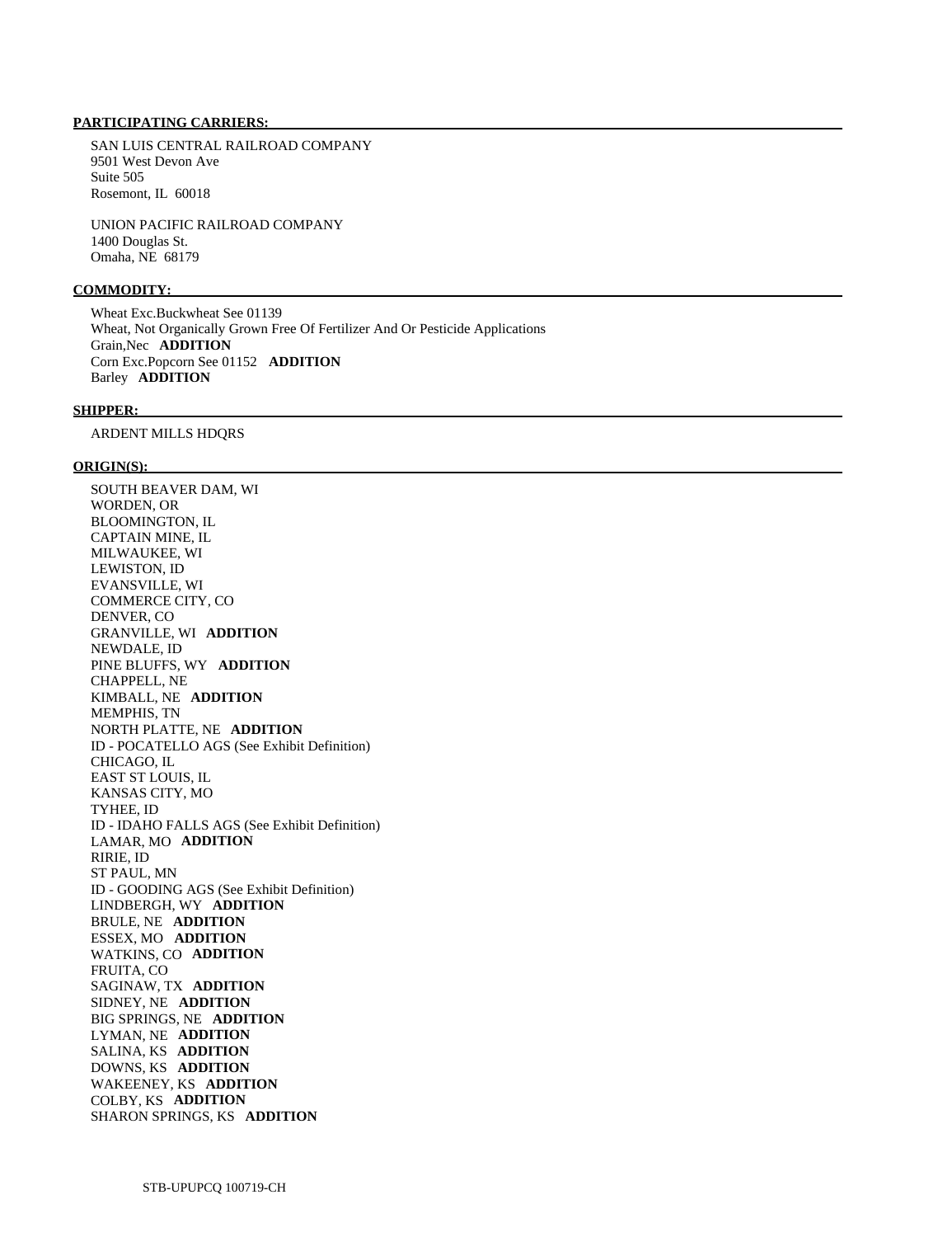#### **DESTINATION(S):**

 CHESTER, IL DENVER, CO STOCKTON, CA ALTON, IL EAST ST LOUIS, IL COMMERCE CITY, CO OGDEN, UT MANKATO, MN VERDEMONT, CA WORDEN, OR COLTON, CA MEMPHIS, TN CHICAGO, IL OMAHA, NE **ADDITION**  EDEN, ID MORELAND, ID **ADDITION**  MONTE VISTA, CO VANCOUVER, WA SAGINAW, TX PETALUMA, CA PORT ALLEN, LA KENOSHA, WI BAIN, WI **ADDITION**  CENTER, CO SUGAR FACTORY, CO VASTINE, CO

#### **PORT(S):**

Not Applicable

#### **DURATION:**

 Effective Date: April 1, 2016 Amendment Effective Date: June 1, 2021 **ADDITION**  Expiration Date: May 31, 2022 **EXTENSION** 

#### **RAIL CAR DATA:**

No cars dedicated to service under this Contract. Cars are provided on a common carrier basis only.

### **RATES & CHARGES:**

 As published in Tariff(s) 4052 Subject to increases.

#### **VOLUME:**

Single Car Shipments

# **SPECIAL FEATURES:**

Special Switching Provision

### **SPECIAL NOTICE:**

Not applicable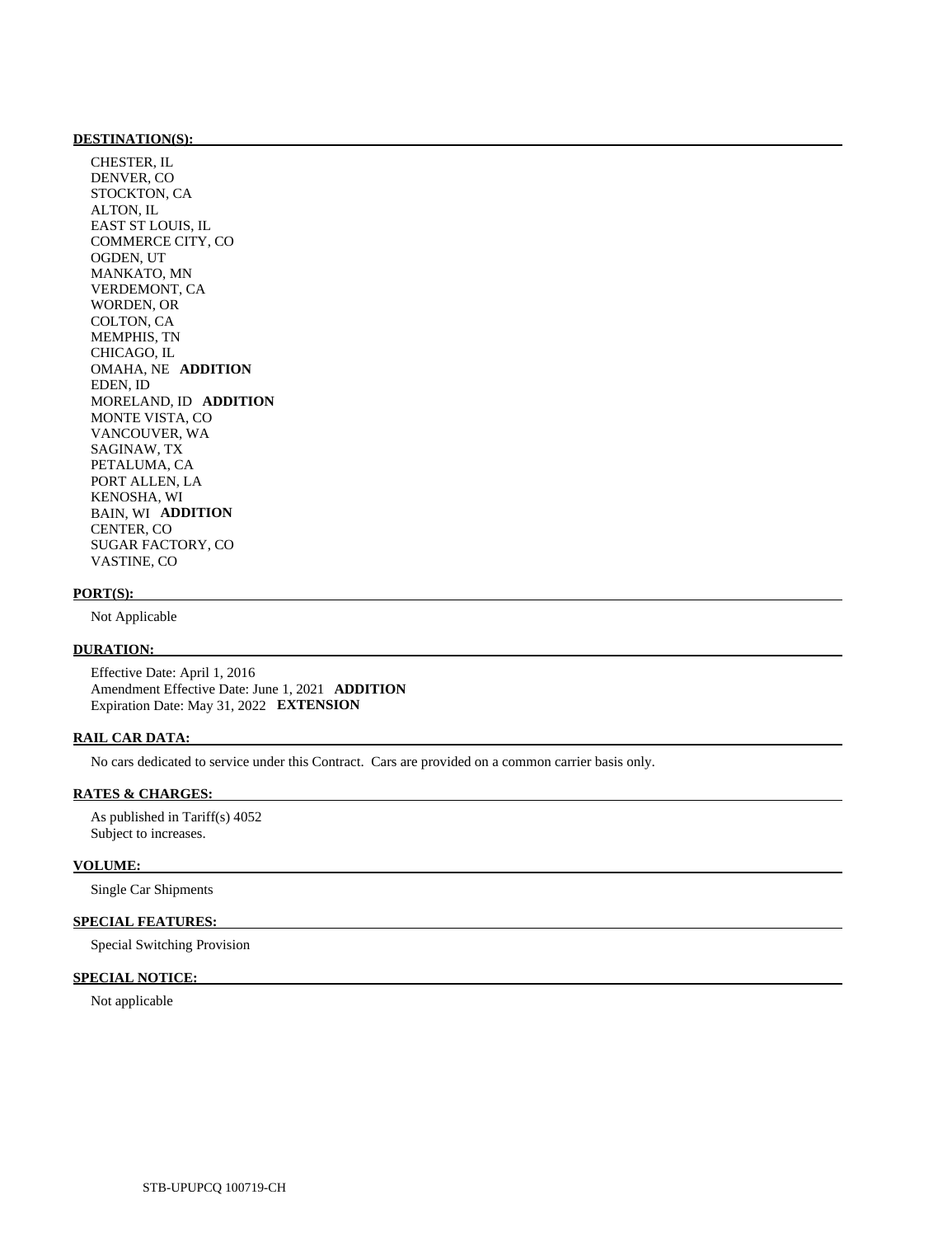#### **EXHIBIT DEFINITIONS:**

 ID - POCATELLO AGS consist of: ACEQUIA, ID ADELAIDE, ID ALEXANDER, ID AMERICAN FALLS, ID ARIMO, ID BANCROFT, ID BANNOCK, ID BEETVILLE, ID BEETVILLE, ID BLASER, ID BORAH, ID BURLEY, ID CHAUSSEE, ID CHUBBUCK, ID CONDA, ID COULAM, ID CRIPPEN, ID CRIPPEN, ID DAYTON, ID DECLO, ID DEWOFF, ID DINGLE, ID DON, ID DOWNEY, ID DRY VALLEY, ID ELCOCK, ID ELCOCK, ID EPCO, ID EVANS, ID EVANS, ID FRANKLIN, ID GEORGETOWN, ID HARER, ID HATCH, ID HATCH, ID HAWLEY, ID HEYBURN, ID HOBSON, ID HOBSON, ID HYNES, ID INKOM, ID KENYON, ID KENYON, ID KIMAMA, ID LAVA HOT SPRINGS, ID LIBERTY, ID MALAD, ID MANSON, ID MARTIN, ID MARTIN, ID MAX, ID MCCAMMON, ID MICHAUD, ID MILNER, ID MINIDOKA, ID MONSANTO, ID MONTANA JCT, ID MONTPELIER, ID MYERS, ID MYERS, ID NORTH KENYON, ID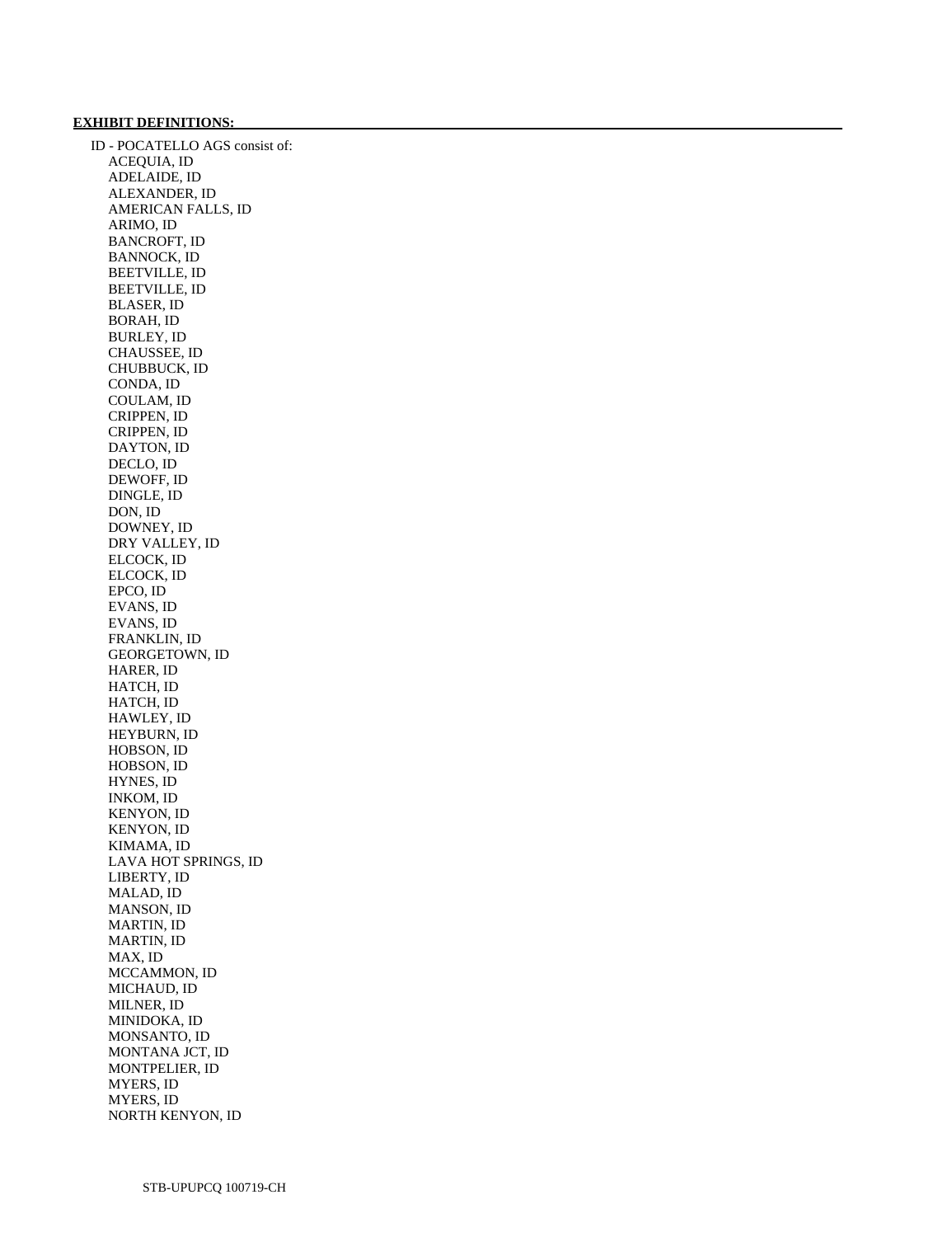NORTH KENYON, ID OWINZA, ID PAUL, ID PEBBLE, ID PEGRAM, ID PELLA, ID PELLA, ID PESCADERO, ID POCATELLO, ID PRESTON, ID QUIGLEY, ID RUBY, ID RUBY, ID RUPERT, ID SCHILLER, ID SCHOW, ID SCHOW, ID SENTER, ID SODA SPRINGS, ID SPRINGDALE, ID SPRINGDALE, ID STARRHS FERRY, ID STARRHS FERRY, ID SWAN LAKE, ID TALMAGE, ID TRAVERS, ID TRAVERS, ID TYHEE, ID UNITY, ID UNITY, ID VIRGINIA, ID WAPI, ID WASCO, ID WESTON, ID WHITNEY, ID WOODRUFF, ID WOOLEY VALLEY, ID ID - IDAHO FALLS AGS consist of: ABERDEEN, ID ABERDEEN JCT, ID AIKEN, ID AMMON, ID ASHTON, ID BASSETT, ID BLACKFOOT, ID BONDED SIDING, ID BYRNE, ID BYRNE, ID CAMAS, ID CHESTER, ID CLARKSON, ID COLLINS, ID COLTMAN, ID COLTMAN, ID COTTON, ID DUBOIS, ID EGIN, ID EGIN, ID FIBRE, ID FIRTH, ID FT HALL, ID FULLMER, ID GALE, ID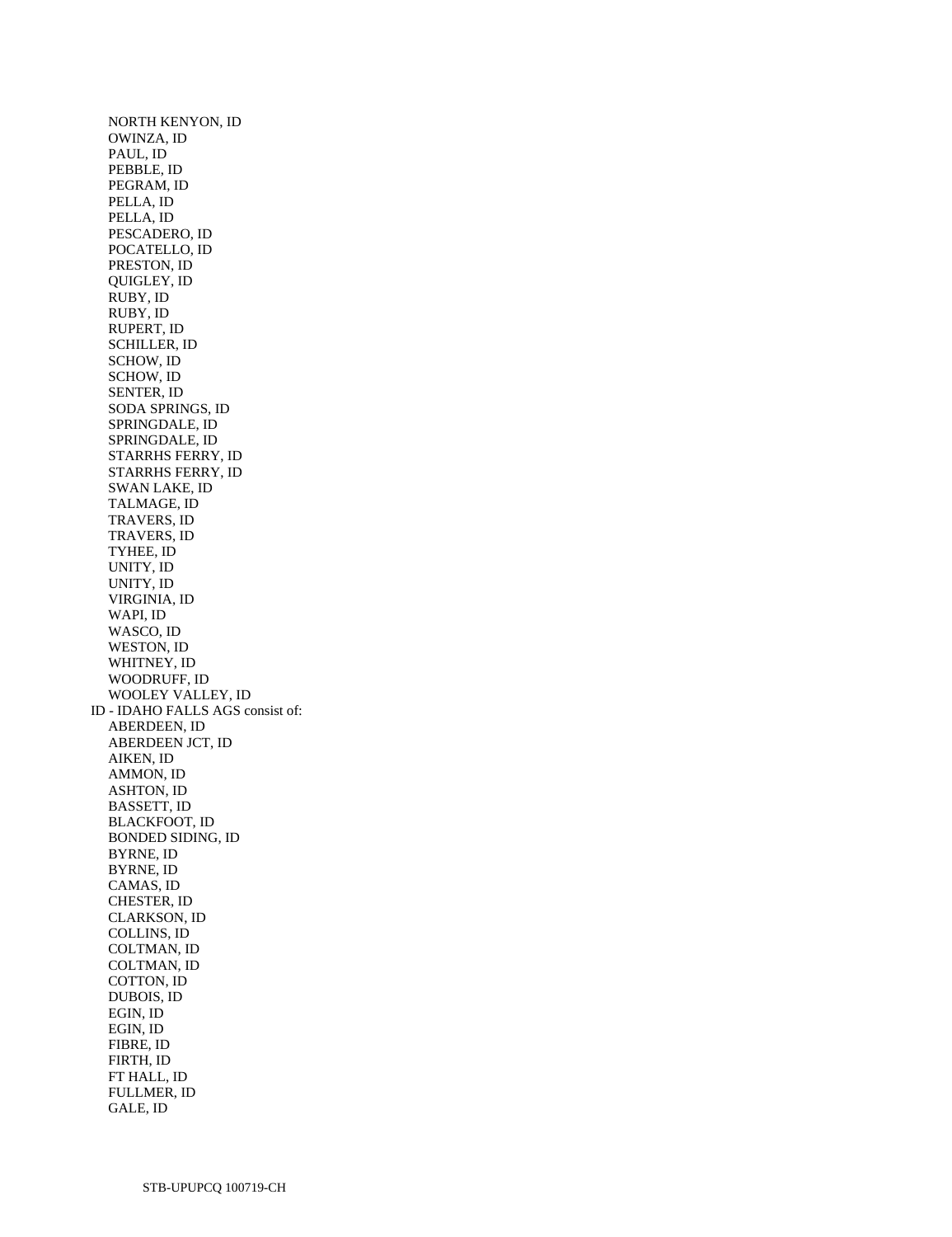GARRY, ID GARRY, ID GIBSON, ID GOLDEN VALLEY, ID GRANT, ID GRANT, ID HAMER, ID HART, ID HART, ID HUMPHREY, ID IDAHO FALLS, ID IONA, ID JENSON, ID JENSON, ID JOLLEY, ID JOLLEY, ID KEN, ID KEN, ID LEWISVILLE, ID LINCOLN, ID LINCOLN, ID LINCOLN JCT, ID LINCOLN JCT, ID LORENZO, ID LORENZO, ID MENAN, ID MIDWAY, ID MIDWAY, ID MITCHELL, ID MOODY, ID MOODY, ID MORELAND, ID NEWDALE, ID OLSEN, ID ORVIN, ID ORVIN, ID OSGOOD, ID PARKER, ID PARKINSON, ID PARKINSON, ID PAYNE, ID PINGREE, ID REXBURG, ID RIGBY, ID RIRIE, ID ROBERTS, ID ROCKFORD, ID ROUSE, ID SCOVILLE, ID SHELLEY, ID SPENCER, ID SPUD, ID ST ANTHONY, ID ST LEON, ID ST LEON, ID SUGAR CITY, ID TABER, ID THORNTON, ID THORNTON, ID UCON, ID WACO, ID WADA, ID WALKER, ID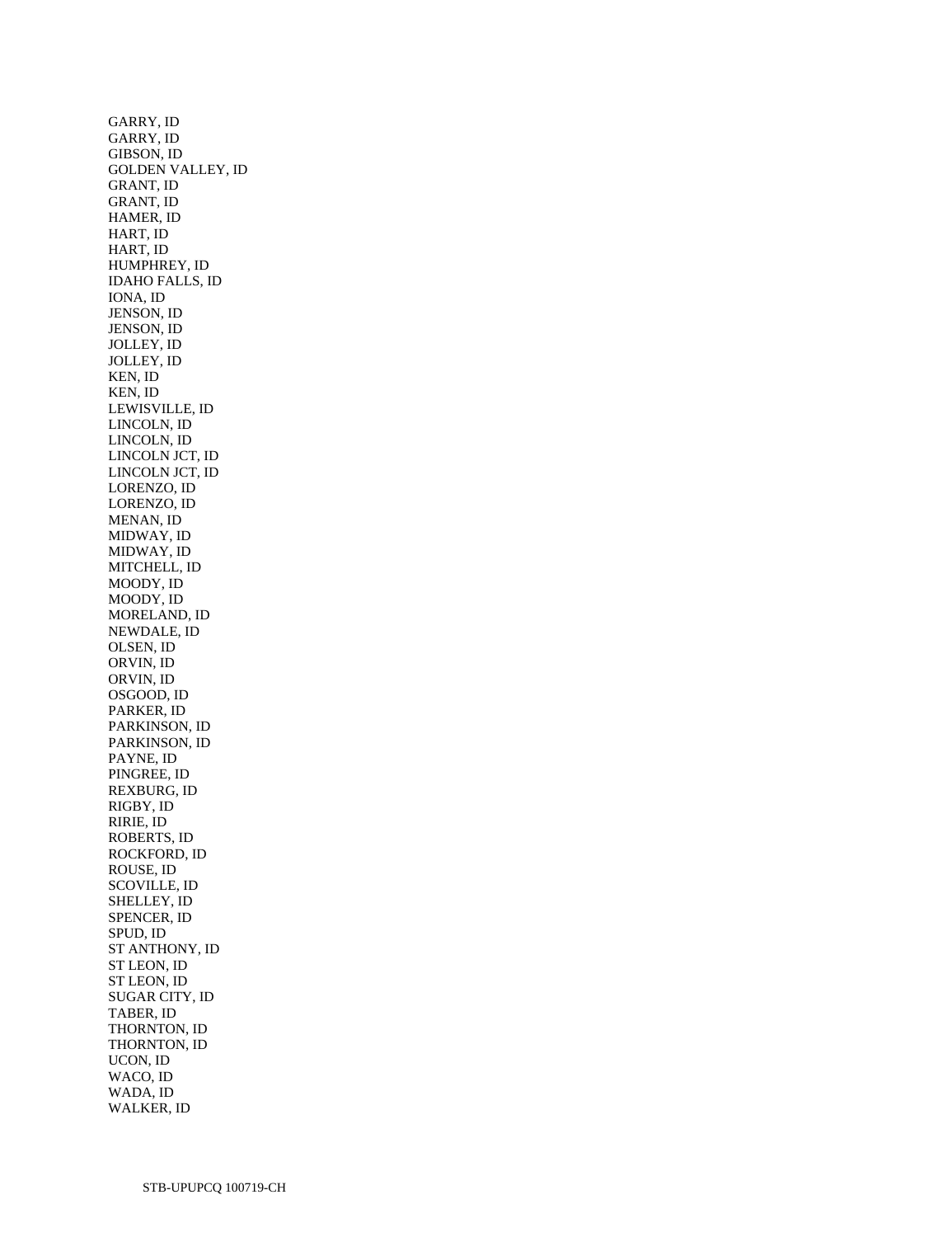WALKER, ID WAMAR, ID WAMAR, ID WAPELLO, ID ID - GOODING AGS consist of: BARRYMORE, ID BARRYMORE, ID BICKEL, ID BICKEL, ID BILLS, ID BILLS, ID BLISS, ID BUHL, ID CEDAR, ID CEDAR, ID CURRY, ID CURRY, ID DIETRICH, ID EDEN, ID FALLS CITY, ID FALLS CITY, ID FILER, ID FULLER, ID GLENNS FERRY, ID GOODING, ID HAMMETT, ID HANSEN, ID HAZELTON, ID HYDRA, ID HYDRA, ID JEROME, ID KIMBERLY, ID KING HILL, ID MCMILLAN, ID MCMILLAN, ID MOUNTAIN HOME, ID MURTAUGH, ID PEAVEY, ID PEAVEY, ID REVERSE, ID SHOSHONE, ID TICESKA, ID TUNUPA, ID TWIN FALLS, ID WENDELL, ID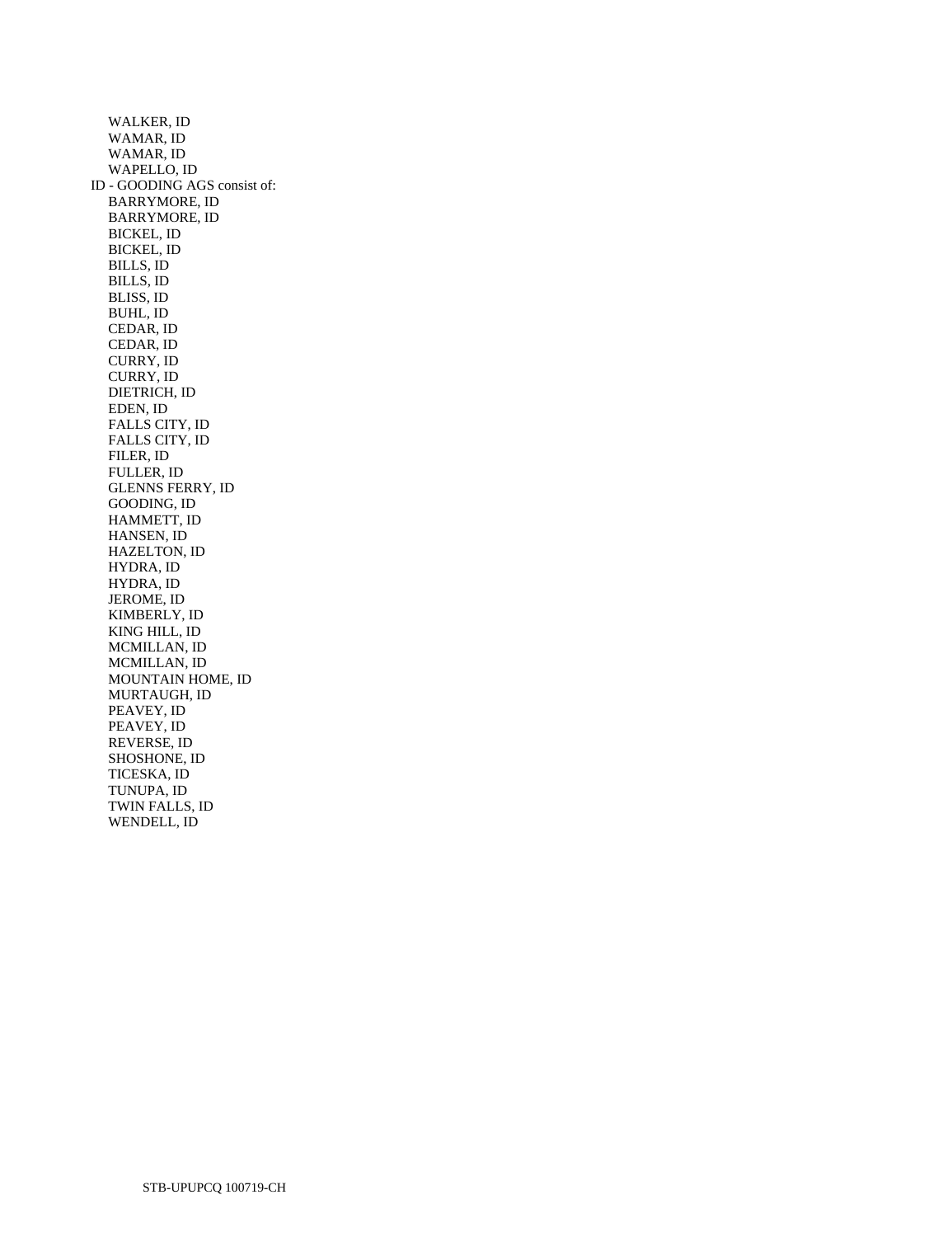

STB-UPUPCQ 102019-BH

# **UNION PACIFIC RAILROAD COMPANY**

# **AMENDED CONTRACT SUMMARY**

**Issued:**  January 21, 2022

**Effective:** June 1, 2021

**Issued by:**  Rosa M. La Puente-Flowers Lead Price Applications 1400 Douglas Street Mail Stop 1340 OMAHA, NEBRASKA 68179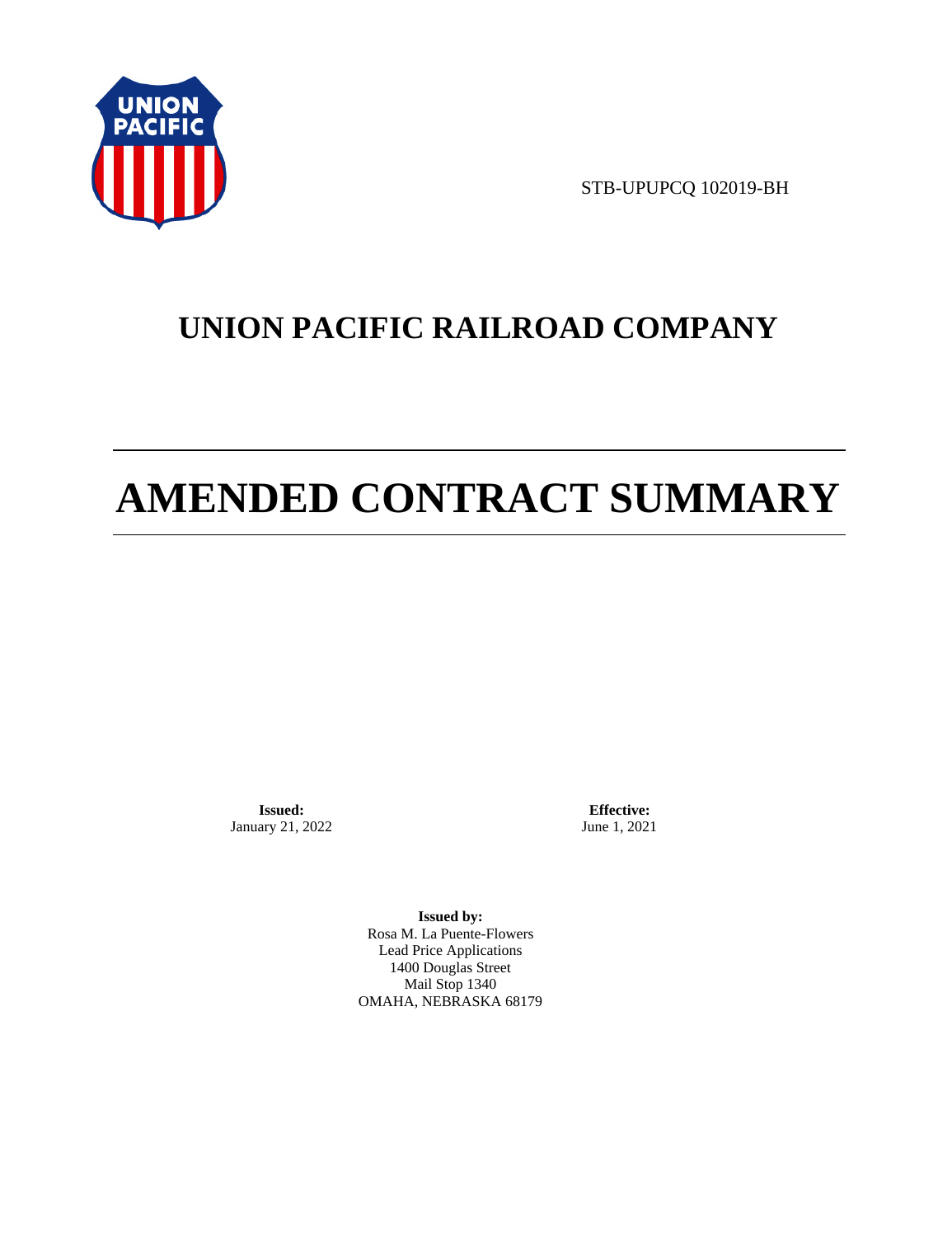## **PARTICIPATING CARRIERS:**

 UNION PACIFIC RAILROAD COMPANY 1400 Douglas St. Omaha, NE 68179

#### **COMMODITY:**

 Wheat Flour Exc.Blended Or Prepared See 20451- 20452 Corn Meal Or Flour Exc.Animal Or Poultry Feed See 20421- 20423 Flour Or Other Grain Mill Products,Nec Rye Flour Or Meal Oat Meal Or Flour Gluten Meal Corn, Crushed Corn, Rolled, Hulled, Other Than Canned Sorghum Grain Meal Corn, Cracked Corn, Ear, Ground With Cob Bakers Or Brewers Grits, Granulated Or Refined Wheat Middlings Or Shorts,Non- Pelletized Wheat Bran, Other Than Pelletized Wheat Grain Mill Feed, Other Than Pelletized, Viz. Bran, Middlings, Red Dog Or Shorts, Or A Physical Mixture Of Any Two Or More Wheat Bran And 2 1/2 Per- Cent Other Ingredients, Other Than Pelletized Wheat Middlings Or Shorts,Pelletized Wheat Grain Mill Feed, Pelletized, Viz. Bran, Middlings, Red Dog Or Shorts, Or A Physical Mixture Of Any Two Or More Wheat Bran, Pelletized Wheat Bran And 2 1/2 Percent Other Ingredients, Pelletized

Wheat Flour

## **SHIPPER:**

 ADM WEST ARCHER DANIELS MIDLAND COMPANY ADM 4666 ADM MILLING

#### **ORIGIN(S):**

 LINCOLN, NE CHICAGO, IL ARKANSAS CITY, KS MINNEAPOLIS, MN ENID, OK SPOKANE, WA CARTHAGE, MO ST LOUIS, MO DES MOINES, IA

#### **DESTINATION(S):**

 CARTHAGE, MO ENID, OK GOSHEN JCT, CA TAGUS, CA MFC SPUR, LA CHICKASHA, OK LINCOLN, NE KANSAS CITY, MO EL PASO, TX COMANCHE, TX CHICAGO, IL ST CHARLES, IL NEW BRAUNFELS, TX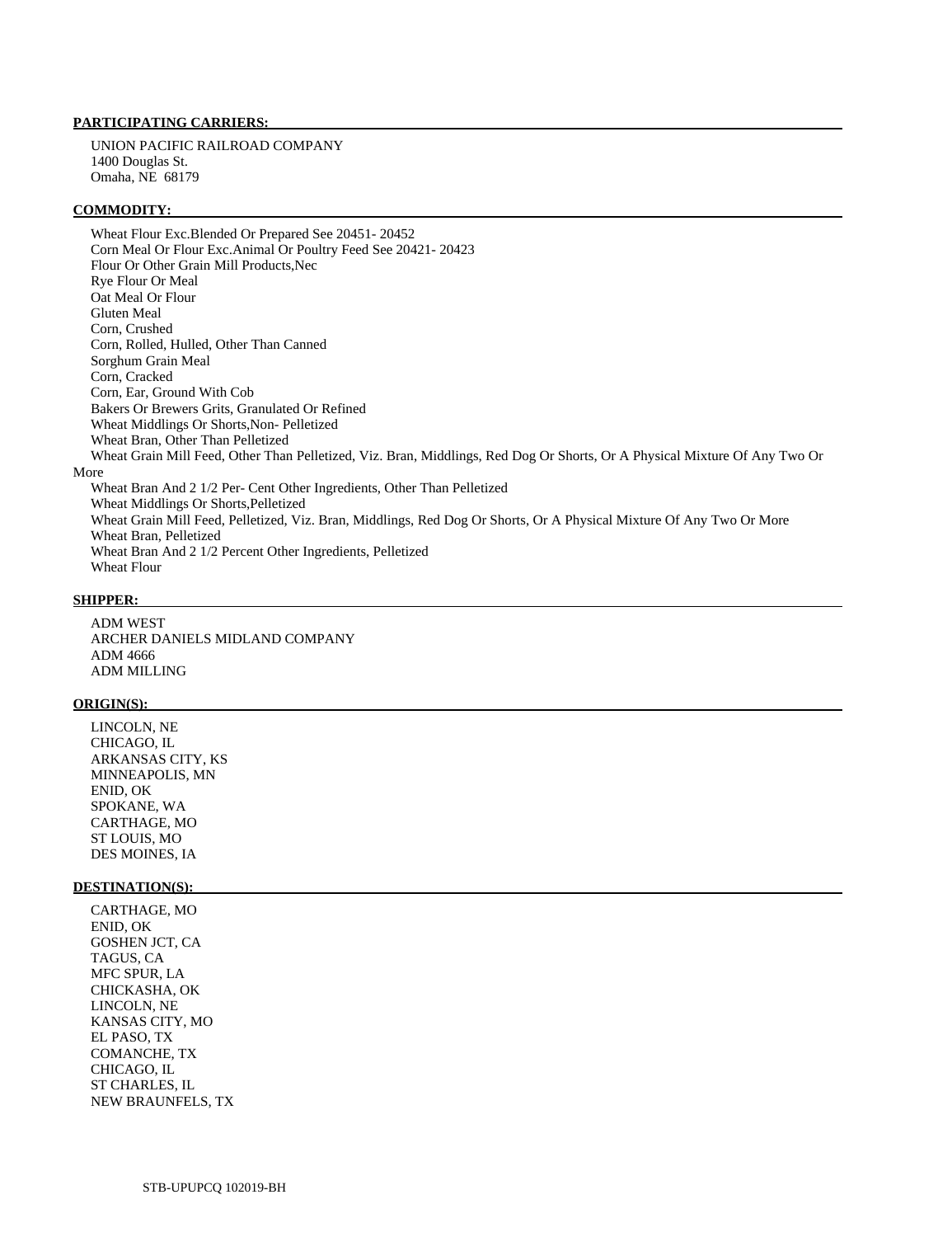MINNEAPOLIS, MN LUBBOCK, TX PORT STOCKTON, CA TEMPLE, TX SHREVEPORT, LA PHOENIX, AZ TOLLESON, AZ ELK GROVE VILLAGE, IL MEMPHIS, TN AMARILLO, TX EAGLE PASS, TX FT WORTH, TX GONZALES, TX MOUNT PLEASANT, TX ABILENE, TX NOLTE, TX EAST ST LOUIS, IL HARWOOD, TX NACOGDOCHES, TX GENEVA, IL NAMPA, ID EUGENE, OR BRIDGEVIEW, IL **ADDITION**  VAN BUREN, AR LE COMPTE, LA TURLOCK, CA

# **PORT(S):**

Not Applicable

#### **DURATION:**

 Effective Date: June 1, 2018 Amendment Effective Date: June 1, 2021 **ADDITION**  Expiration Date: May 31, 2022 **EXTENSION** 

### **RAIL CAR DATA:**

No cars dedicated to service under this Contract. Cars are provided on a common carrier basis only.

#### **RATES & CHARGES:**

Subject to increases.

# **VOLUME:**

Single Car Shipments

## **SPECIAL FEATURES:**

Special Switching Provision

# **SPECIAL NOTICE:**

Not applicable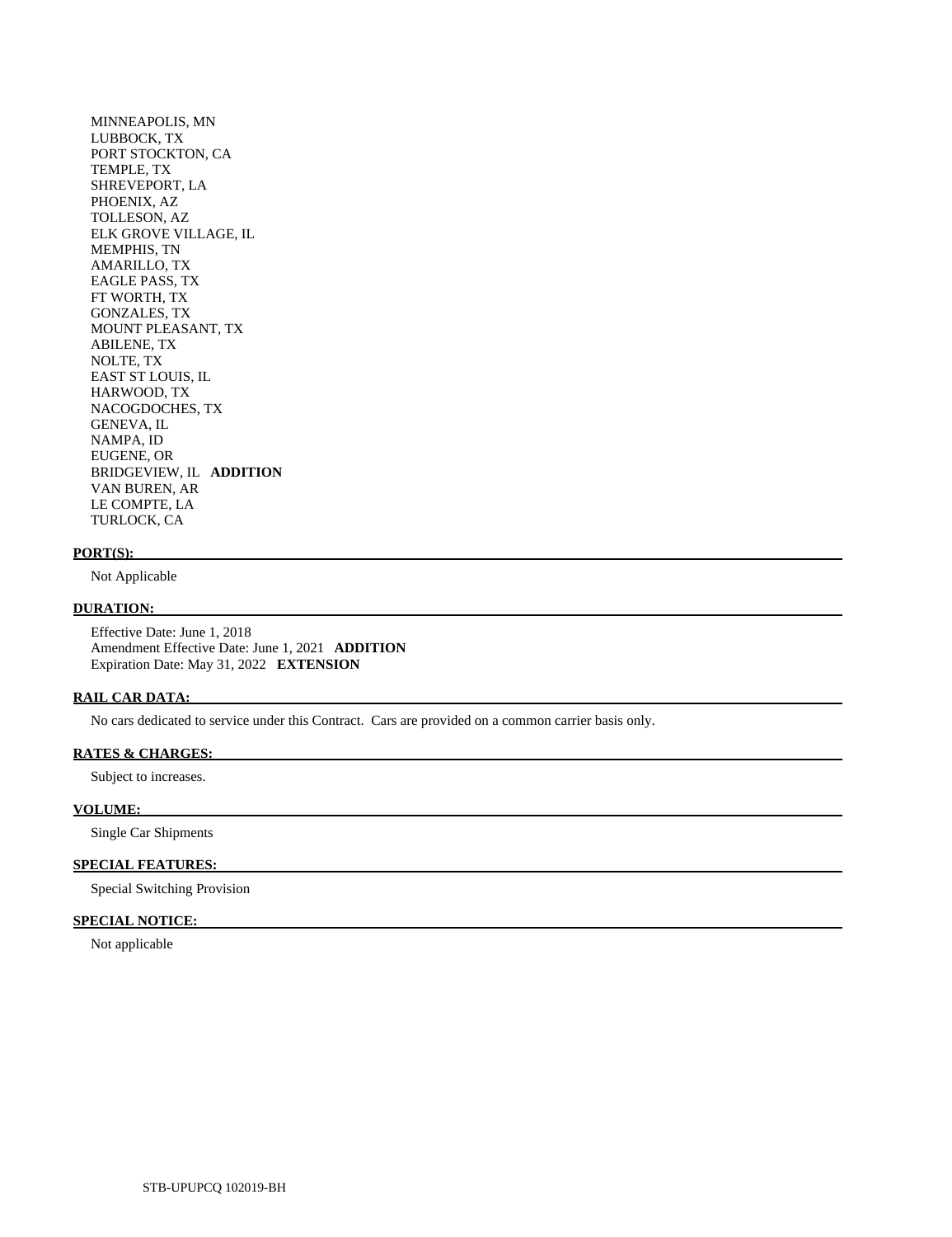

STB-UPUPCQ 102564-G

# **UNION PACIFIC RAILROAD COMPANY**

# **AMENDED CONTRACT SUMMARY**

**Issued:**  January 21, 2022

**Effective:** June 1, 2021

**Issued by:**  Rosa M. La Puente-Flowers Lead Price Applications 1400 Douglas Street Mail Stop 1340 OMAHA, NEBRASKA 68179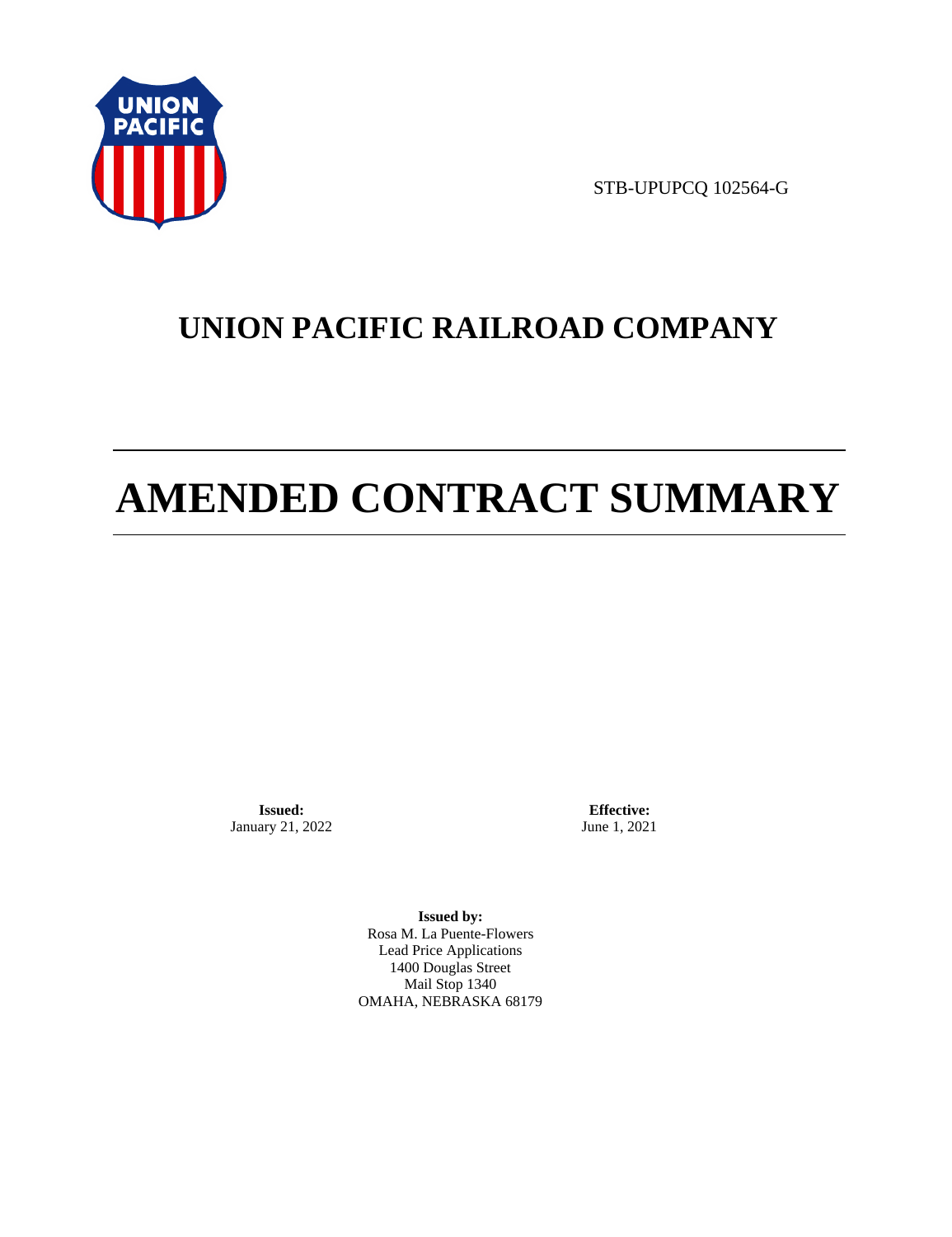# **PARTICIPATING CARRIERS:**

 UNION PACIFIC RAILROAD COMPANY 1400 Douglas St. Omaha, NE 68179

#### **COMMODITY:**

Wheat Exc.Buckwheat See 01139

#### **SHIPPER:**

ARIZONA GRAIN INC

#### **ORIGIN(S):**

 YUMA, AZ CASA GRANDE, AZ ARLINGTON, AZ BUCKEYE, AZ

## **DESTINATION(S):**

 CORPUS CHRISTI, TX CHICAGO, IL TX - HOUSTON AGS (See Exhibit Definition) MEMPHIS, TN KENOSHA, WI SUPERIOR, WI DULUTH, MN MINNEAPOLIS, MN

#### **PORT(S):**

Not Applicable

# **DURATION:**

 Effective Date: June 1, 2019 Amendment Effective Date: June 1, 2021 **ADDITION**  Expiration Date: May 31, 2022 **EXTENSION** 

#### **RAIL CAR DATA:**

No cars dedicated to service under this Contract. Cars are provided on a common carrier basis only.

### **RATES & CHARGES:**

Not applicable

#### **VOLUME:**

Single Car Shipments

# **SPECIAL FEATURES:**

Special Switching Provision

# **SPECIAL NOTICE:**

Not applicable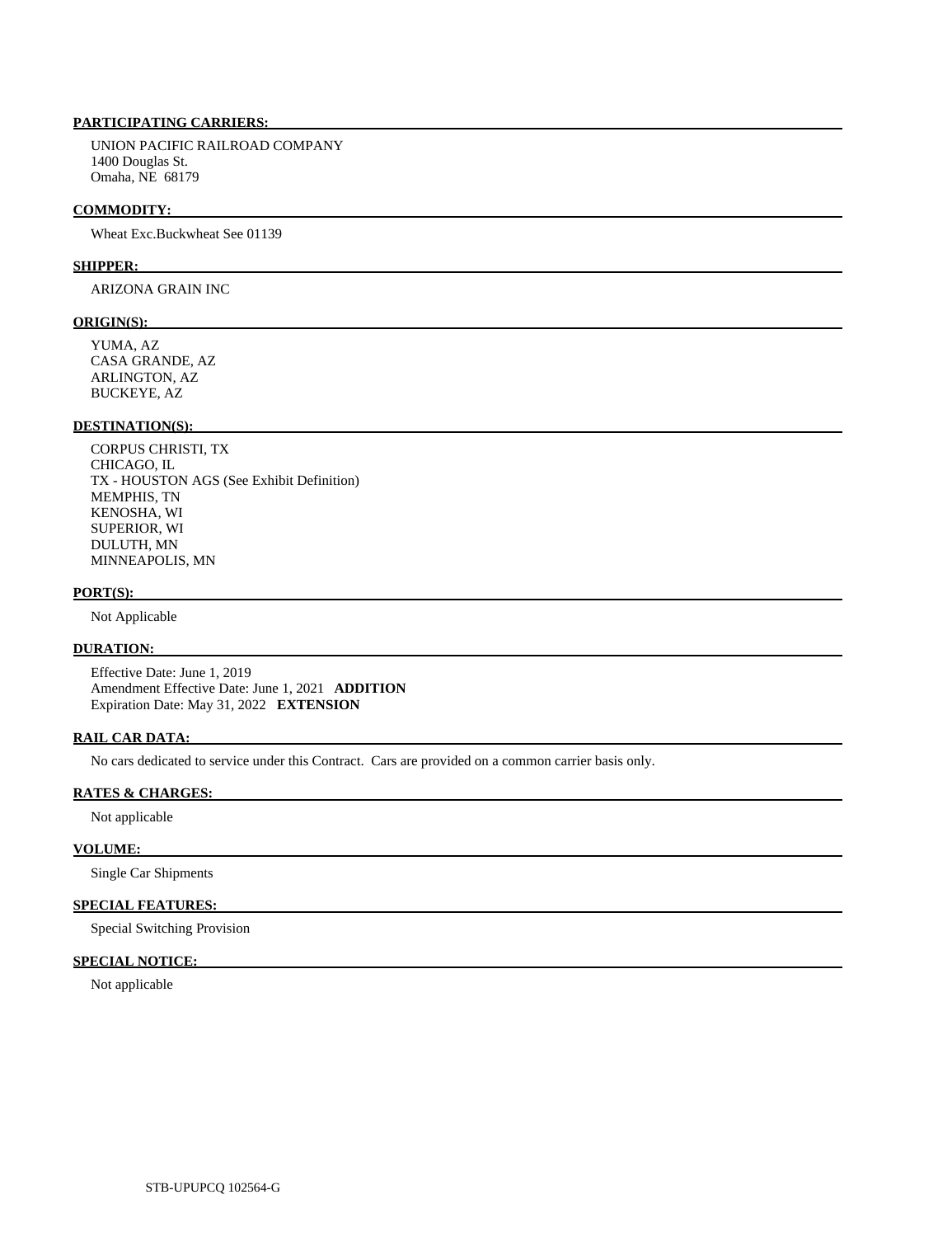TX - HOUSTON AGS consist of: AB CHANCE, TX **ADDITION**  ALDINE, TX **ADDITION**  ALGOA, TX **ADDITION**  ALLENHURST, TX **ADDITION**  ALMEDA, TX **ADDITION**  ALVIN, TX **ADDITION**  AMELBULK, TX **ADDITION**  AMELIA, TX **ADDITION**  AMES, TX **ADDITION**  ANGLETON, TX **ADDITION**  ARCOLA, TX **ADDITION**  ARENAL, TX **ADDITION**  ARMCO, TX **ADDITION**  ATRECO, TX **ADDITION**  AUDREY, TX **ADDITION**  BANCROFT, TX **ADDITION**  BARBOURS CUT, TX **ADDITION**  BASIN YARD, TX **ADDITION**  BAY CITY, TX **ADDITION**  BAYPORT, TX **ADDITION**  BAYTOWN, TX **ADDITION**  BEAUMONT, TX **ADDITION**  BENDER, TX **ADDITION**  BESSMAY, TX **ADDITION**  BILLPARK, TX **ADDITION**  BLESSING, TX **ADDITION**  BOBSHER, TX **ADDITION**  BOOTH YARD, TX **ADDITION**  BRAZORIA, TX **ADDITION**  BROOKSHIRE, TX **ADDITION**  BUCKEYE, TX **ADDITION**  CAMP STRAKE, TX **ADDITION**  CANDLERIDGE, TX **ADDITION**  CARDIFF, TX **ADDITION**  CAT SPRING, TX **ADDITION**  CHAISON, TX **ADDITION**  CHANNELVIEW, TX **ADDITION**  CHINA, TX **ADDITION**  CHOCOLATE BAYOU, TX **ADDITION**  CLEVELAND, TX **ADDITION**  CLUTE, TX **ADDITION**  COADY, TX **ADDITION**  CONNELL, TX **ADDITION**  CONROE, TX **ADDITION**  COTTON CREEK, TX **ADDITION**  CROSBY, TX **ADDITION**  CYPRESS, TX **ADDITION**  DANBURY, TX **ADDITION**  DAWES, TX **ADDITION**  DAYTON, TX **ADDITION**  DAYTON STORAGE, TX **ADDITION**  DEER PARK, TX **ADDITION**  DEVERS, TX **ADDITION**  DICKINSON, TX **ADDITION**  DIXICO, TX **ADDITION**  DODGE, TX **ADDITION**  DOWLING, TX **ADDITION**  DYERSDALE, TX **ADDITION**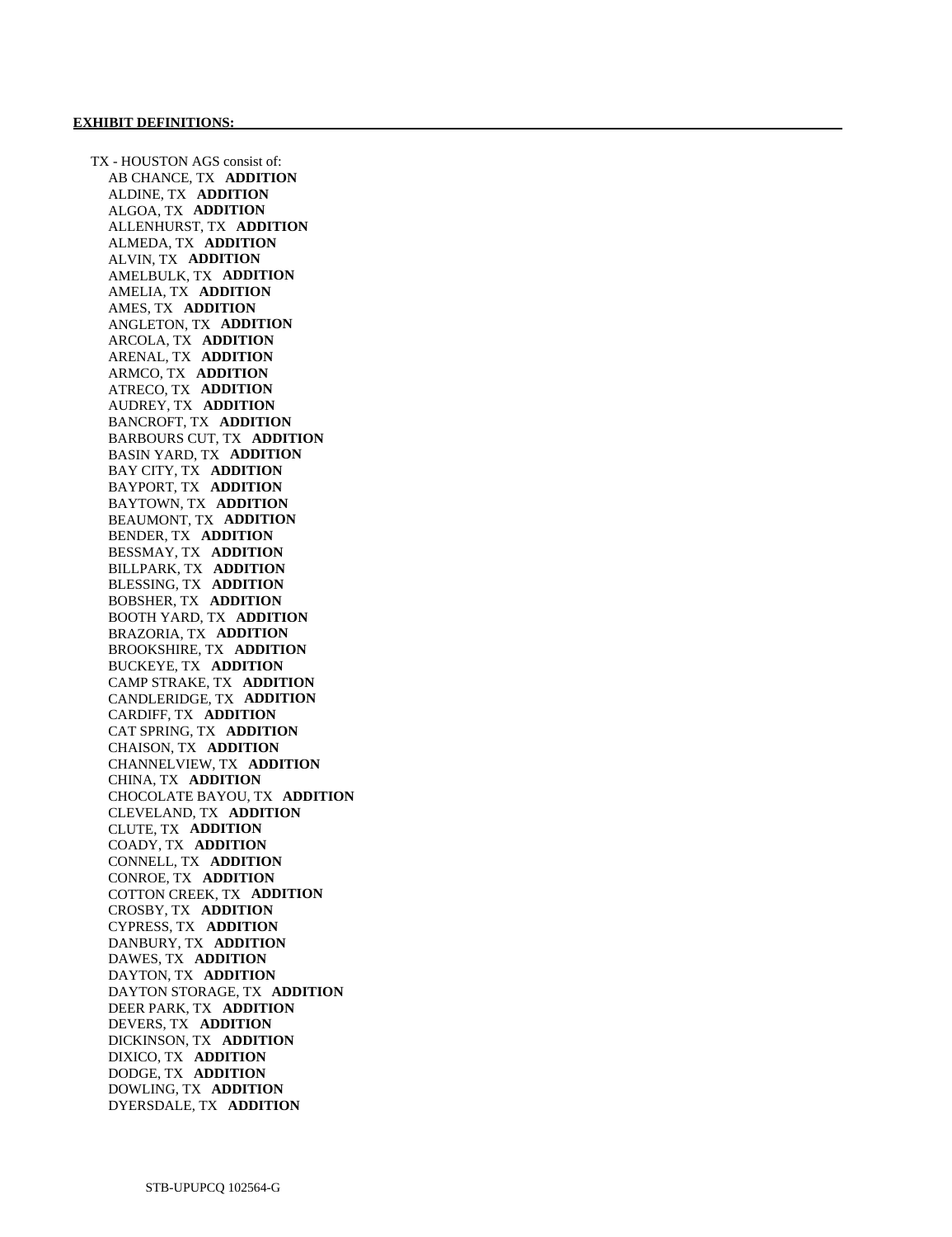E BAYTOWN STORAGE, TX **ADDITION**  EAGLE LAKE, TX **ADDITION**  EAST BAYTOWN, TX **ADDITION**  EAST BERNARD, TX **ADDITION**  ELDON, TX **ADDITION**  ELDON JCT, TX **ADDITION**  ELIZABETH, TX **ADDITION**  ELMATON, TX **ADDITION**  ENGLEWOOD, TX **ADDITION**  FAIRBANKS, TX **ADDITION**  FAUNA, TX **ADDITION**  FELICIA, TX **ADDITION**  FERN, TX **ADDITION**  FONDREN, TX **ADDITION**  FORMOSA, TX **ADDITION**  FRANCIS, TX **ADDITION**  FREEPORT, TX **ADDITION**  FRESNO, TX **ADDITION**  GALENA PARK, TX **ADDITION**  GALVESTON, TX **ADDITION**  GENOA, TX **ADDITION**  GISH, TX **ADDITION**  GOODRICH, TX **ADDITION**  GRAYBURG, TX **ADDITION**  GROVES, TX **ADDITION**  GUFFEY, TX **ADDITION**  HARDIN, TX **ADDITION**  HARDY, TX **ADDITION**  HASTINGS, TX **ADDITION**  HEACKER, TX **ADDITION**  HEMPSTEAD, TX **ADDITION**  HIGHLANDS, TX **ADDITION**  HOCKLEY, TX **ADDITION**  HOSKINS JCT, TX **ADDITION**  HOUSTON, TX **ADDITION**  HUFFMAN, TX **ADDITION**  HUFSMITH, TX **ADDITION**  HULL, TX **ADDITION**  HUMBLE, TX **ADDITION**  IGLOO SPUR, TX **ADDITION**  JETERO, TX **ADDITION**  JOYCE, TX **ADDITION**  KATY, TX **ADDITION**  KENEFICK, TX **ADDITION**  KILOWATT, TX **ADDITION**  KORF, TX **ADDITION**  LA MARQUE, TX **ADDITION**  LA PORTE, TX **ADDITION**  LA WARD, TX **ADDITION**  LAPACIFIC, TX **ADDITION**  LEAGUE CITY, TX **ADDITION**  LIBERTY, TX **ADDITION**  LISSIE, TX **ADDITION**  LIVERPOOL, TX **ADDITION**  LIVINGSTON, TX **ADDITION**  LOCKWOOD, TX **ADDITION**  LOIS, TX **ADDITION**  MAGNOLIA, TX **ADDITION**  MANTU, TX **ADDITION**  MARKET ST YARD, TX **ADDITION**  MARTHA, TX **ADDITION**  MCDONOUGH, TX **ADDITION**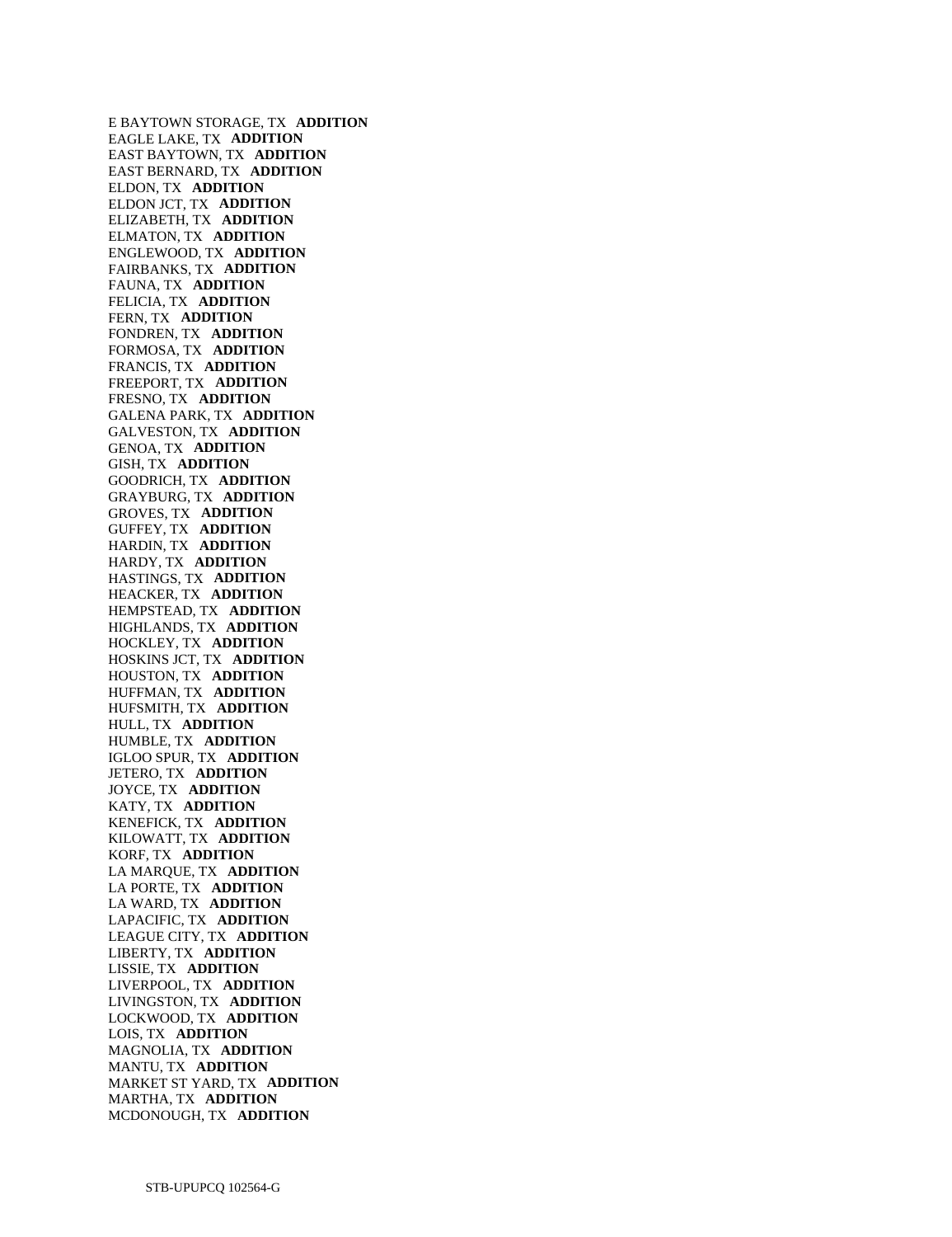MCHATTIE, TX **ADDITION**  MEDIO, TX **ADDITION**  MELENDY, TX **ADDITION**  MIMS, TX **ADDITION**  MISSOURI CITY, TX **ADDITION**  MONT BELVIEU, TX **ADDITION**  MYKAWA, TX **ADDITION**  NADEAU, TX **ADDITION**  NEDERLAND, TX **ADDITION**  NEW WAVERLY, TX **ADDITION**  NOME, TX **ADDITION**  OLCOTT, TX **ADDITION**  OLD OCEAN, TX **ADDITION**  ORANGE, TX **ADDITION**  PASADENA, TX **ADDITION**  PEARLAND, TX **ADDITION**  PEDECO, TX **ADDITION**  PEVETO, TX **ADDITION**  PHELPS, TX **ADDITION**  PIERCE JCT, TX **ADDITION**  PINEHURST, TX **ADDITION**  PORT ACRES, TX **ADDITION**  PORT ARTHUR, TX **ADDITION**  PORT NECHES, TX **ADDITION**  PRAIRIE VIEW, TX **ADDITION**  RAMSEY, TX **ADDITION**  RAYWOOD, TX **ADDITION**  RESCAR, TX **ADDITION**  RICHMOND, TX **ADDITION**  ROSENBERG, TX **ADDITION**  RULIFF, TX **ADDITION**  SALT MINE SPUR, TX **ADDITION**  SAN JACINTO, TX **ADDITION**  SAN LEON, TX **ADDITION**  SANDUNE, TX **ADDITION**  SCHINDLER, TX **ADDITION**  SEABROOK, TX **ADDITION**  SEALY, TX **ADDITION**  SHELDON, TX **ADDITION**  SINCO, TX **ADDITION**  SKULL CREEK, TX **ADDITION**  SMITHERS LAKE, TX **ADDITION**  SMITHS BLUFF, TX **ADDITION**  SOUTH BAY CITY, TX **ADDITION**  SPENCE, TX **ADDITION**  SPINDLETOP, TX **ADDITION**  SPLENDORA, TX **ADDITION**  SPRING, TX **ADDITION**  STAFFORD, TX **ADDITION**  STALLINGS, TX **ADDITION**  STEELTOWN, TX **ADDITION**  STELLA, TX **ADDITION**  STRANG, TX **ADDITION**  SUGAR LAND, TX **ADDITION**  SWEENY, TX **ADDITION**  TAMINA, TX **ADDITION**  TEXAS CITY, TX **ADDITION**  TEXAS CITY JCT, TX **ADDITION**  TOWNLEY, TX **ADDITION**  VIDOR, TX **ADDITION**  VIRGINIA POINT, TX **ADDITION**  VITERBO, TX **ADDITION**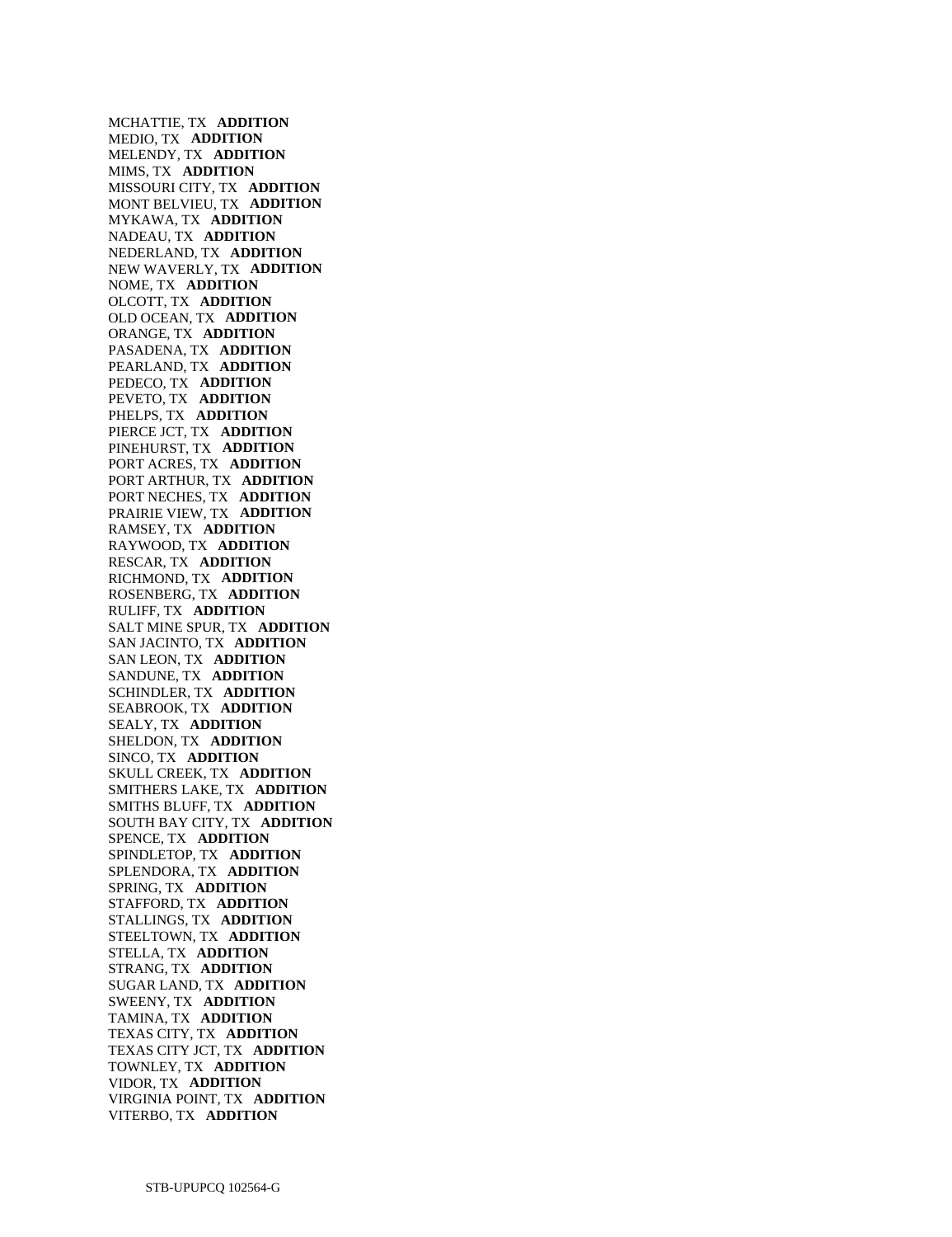WALLER, TX **ADDITION**  WEBSTER, TX **ADDITION**  WEST JUNCTION, TX **ADDITION**  WEST PORT ARTHUR, TX **ADDITION**  WESTFIELD, TX **ADDITION**  WILLIAMS, TX **ADDITION**  WILLIS, TX **ADDITION**  WORKMAN, TX **ADDITION**  ZUMMO, TX **ADDITION**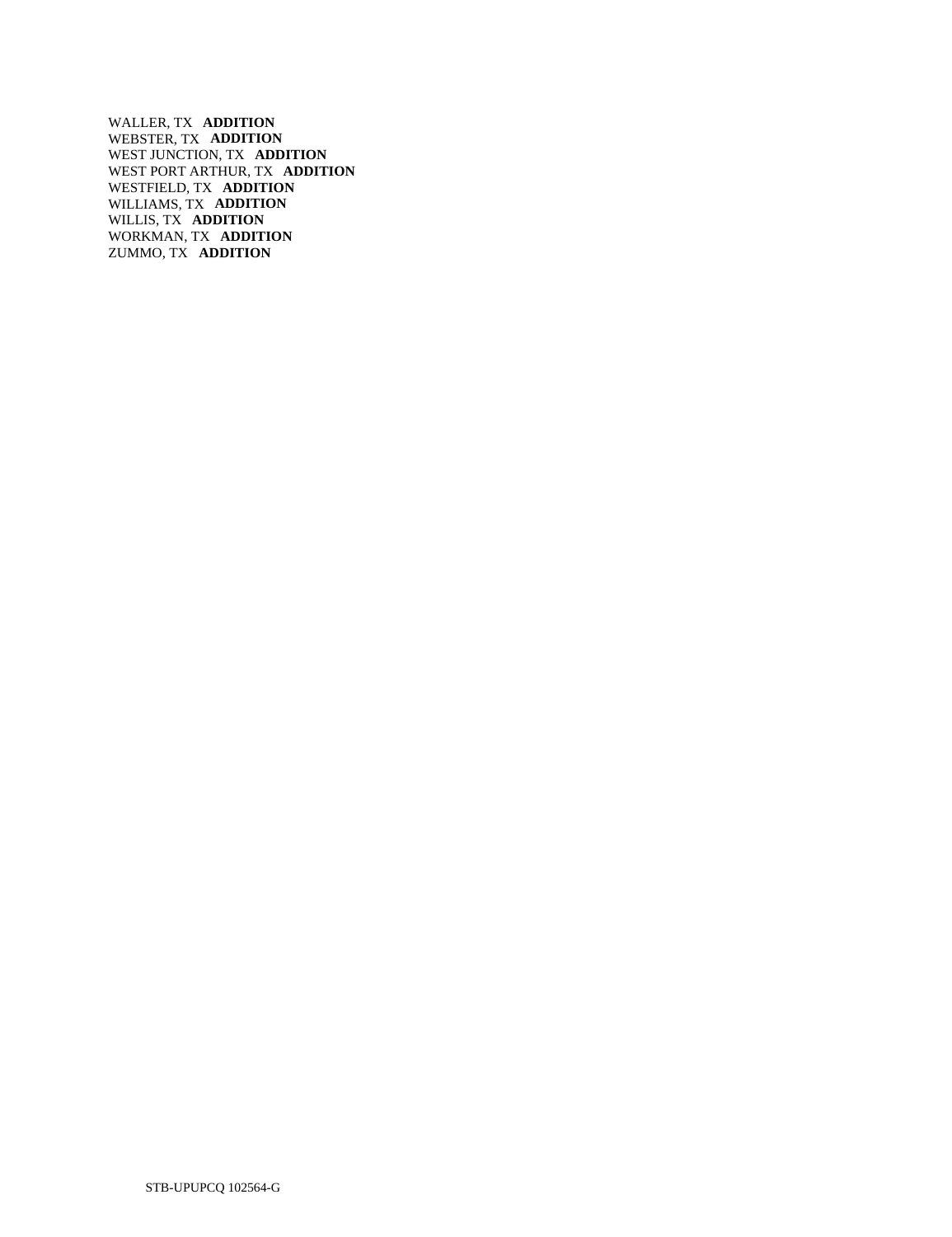

STB-UPUPCQ 103291-D

# **UNION PACIFIC RAILROAD COMPANY**

# **AMENDED CONTRACT SUMMARY**

**Issued:**  January 22, 2022

**Effective:** September 1, 2021

**Issued by:**  Rosa M. La Puente-Flowers Lead Price Applications 1400 Douglas Street Mail Stop 1340 OMAHA, NEBRASKA 68179